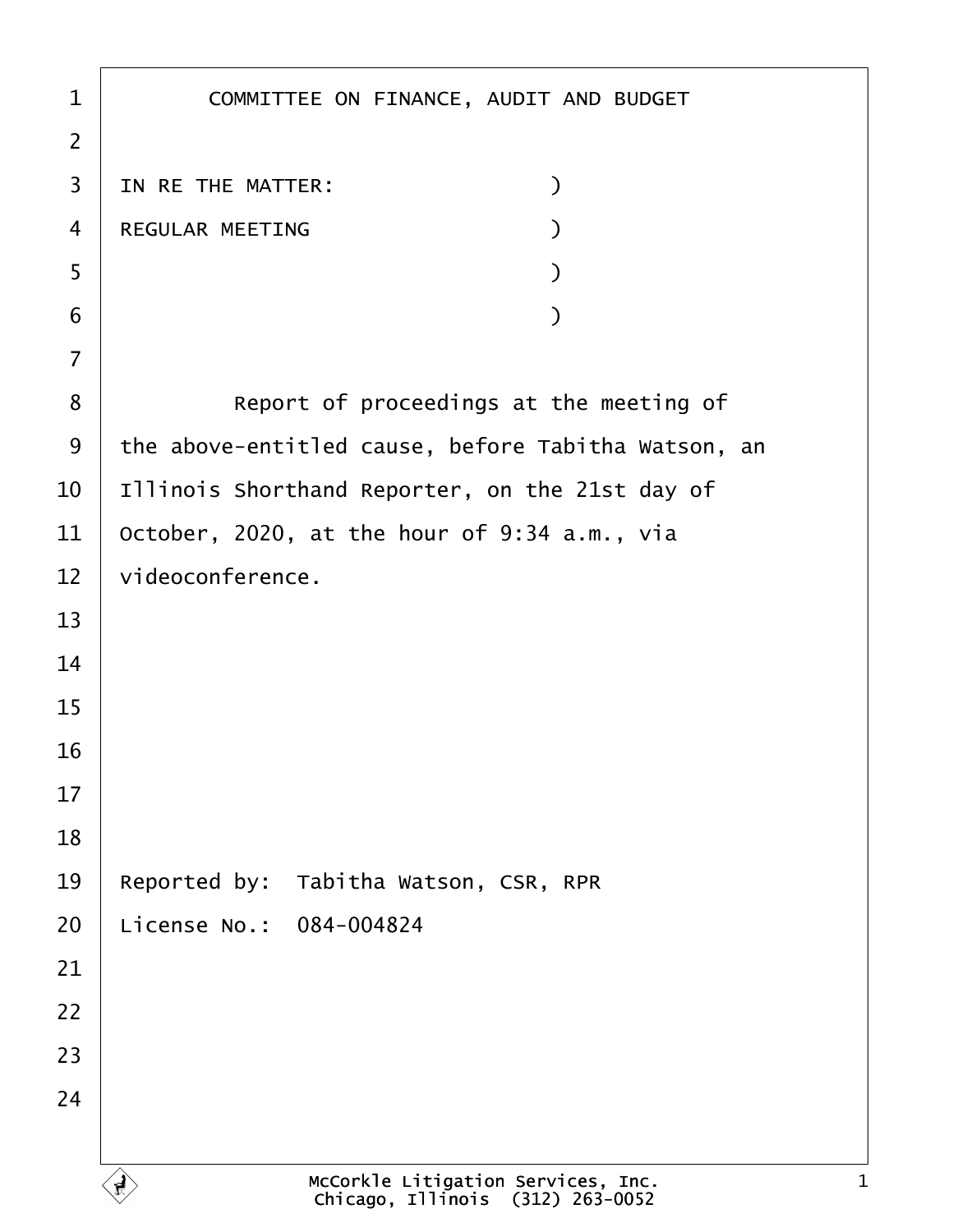| $\mathbf 1$    | <b>BOARD MEMBERS PRESENT:</b>         |
|----------------|---------------------------------------|
| $\overline{2}$ | ALEJANDRO SILVA, Chairperson          |
| 3              | <b>ARABEL ALVA ROSALES</b>            |
| $\overline{4}$ | <b>GLORIA CHEVERE</b>                 |
| 5              | <b>KEVIN IRVINE</b>                   |
| 6              | <b>BERNARD JAKES</b>                  |
| $\overline{7}$ | <b>JOHNNY MILLER</b>                  |
| 8              |                                       |
| 9              |                                       |
| 10             |                                       |
| 11             | <b>ALSO PRESENT:</b>                  |
| 12             | DORVAL R. CARTER, JR., President      |
| 13             | <b>GREGORY LONGHINI, Secretary</b>    |
| 14             | <b>KAREN SEIMETZ, General Counsel</b> |
| 15             | <b>HERB NITZ, Zoom Host</b>           |
| 16             | <b>JEREMY FINE</b>                    |
| 17             | <b>ELLEN MCCORMACK</b>                |
| 18             | <b>BILL MOONEY</b>                    |
| 19             | <b>JUAN PABLO PRIETO</b>              |
| 20             | <b>STEVE WOOD</b>                     |
| 21             |                                       |
| 22             |                                       |
| 23             |                                       |
| 24             |                                       |
|                |                                       |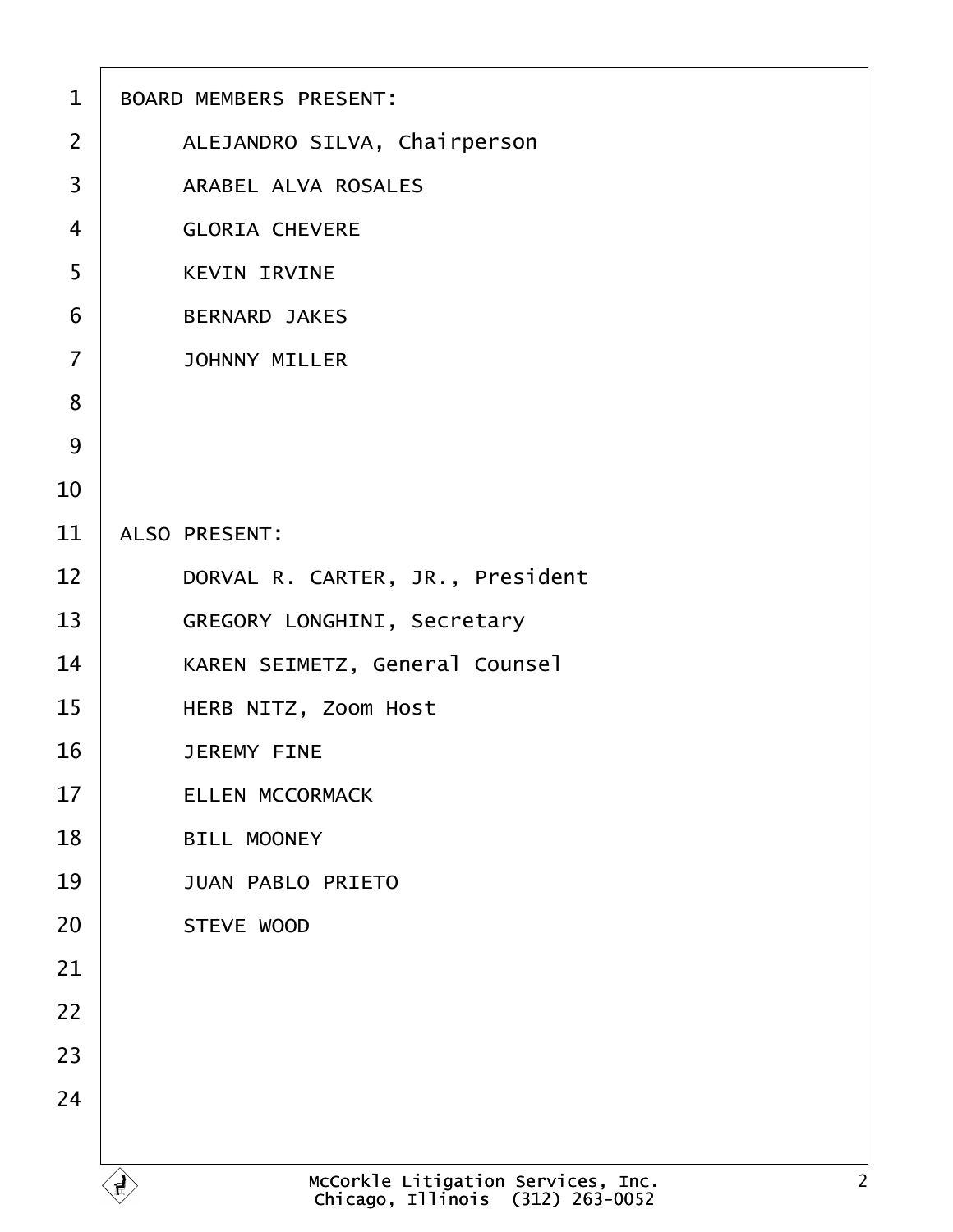<span id="page-2-0"></span>

| 1  | SECRETARY LONGHINI: Good morning. My name is        |
|----|-----------------------------------------------------|
| 2  | Gregory Longhini. I'm the Board Secretary for the   |
| 3  | Chicago Transit Authority. On October 14th of       |
| 4  | 2020, the Office of the Secretary issued a notice   |
| 5  | of changed format of the meeting of the Committee   |
| 6  | on Finance, Audit and Budget and the Transit Board  |
| 7  | scheduled for October 14th, 2020 due to COVID-19.   |
| 8  | Illinois Governor JB Pritzker issued a              |
| 9  | disaster proclamation on September 18th, 2020 to    |
| 10 | address this emergency. Section 12 of the           |
| 11 | proclamation declares that in-person attendance of  |
| 12 | more than 50 people is not feasible in light of     |
| 13 | public health concerns. This means that Chicago     |
| 14 | Transit Authority public meetings occurring on      |
| 15 | October 21st, 2020 will take place only virtually.  |
| 16 | Illinois Governor JB Pritzker Executive             |
| 17 | Order 2020-07 was extended by his Executive Order   |
| 18 | 2020-37 as well as Illinois Attorney General        |
| 19 | guidance for public bodies of the Open Meetings Act |
| 20 | and the Freedom of Information Act during the       |
| 21 | COVID-19 pandemic allows for public bodies to hold  |
| 22 | public meetings electronically to prevent the       |
| 23 | transmission of COVID-19.                           |
| 24 | Let the record show that myself, Gregory            |
|    |                                                     |

Г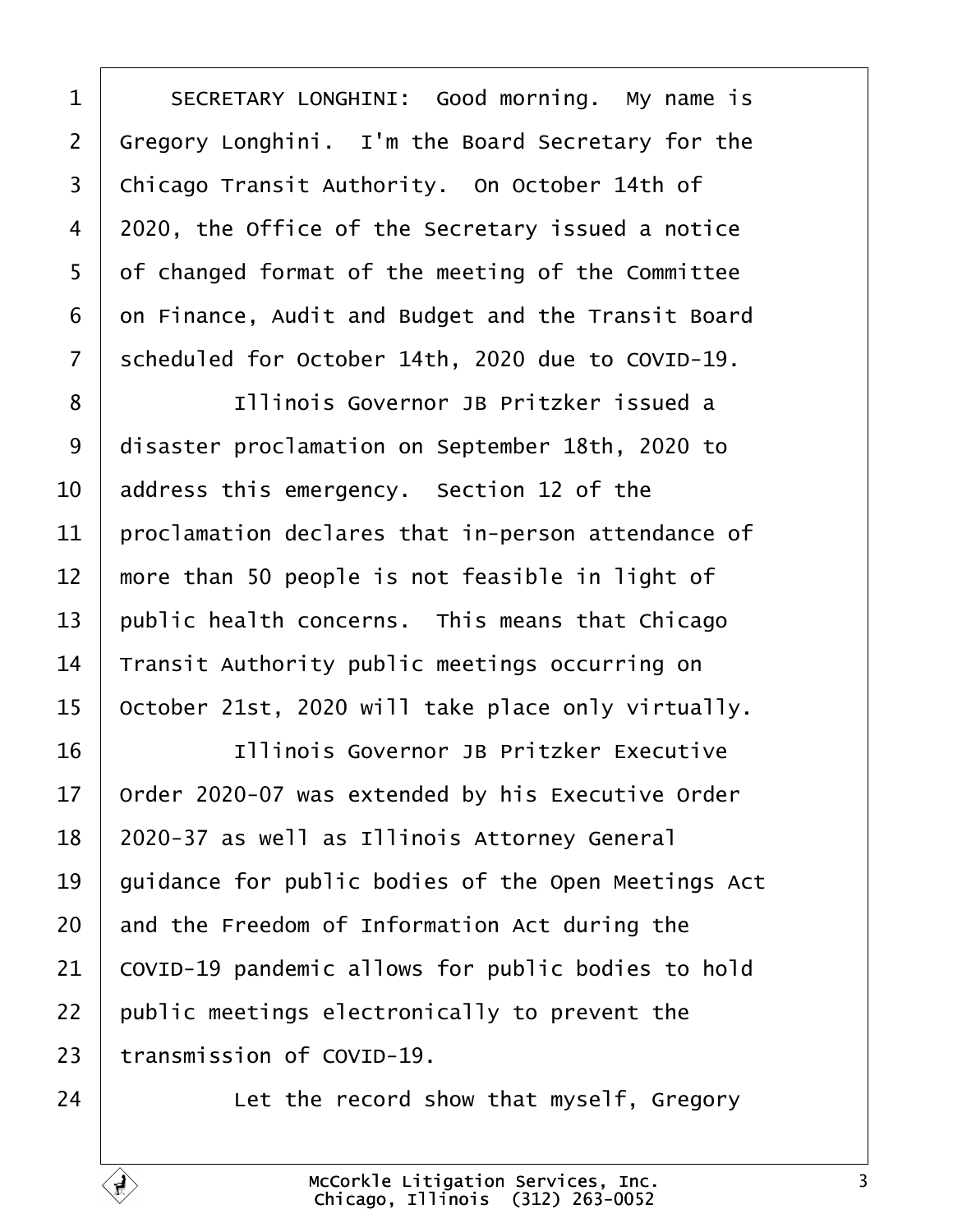<span id="page-3-0"></span>

| 1              | Longhini, and General Counsel Karen Seimetz are      |
|----------------|------------------------------------------------------|
| 2              | both physically present in the headquarters          |
| 3              | building here at 567 West Lake Street, Chicago,      |
| 4              | Illinois.                                            |
| 5              | Thank you. We are now ready to begin the             |
| 6              | Finance, Audit and Budget meeting of October 21st.   |
| $\overline{7}$ | Chairman Silva.                                      |
| 8              | CHAIRPERSON SILVA: Good morning. I would like        |
| 9              | to call to order the October 21st, 2020 meeting of   |
| 10             | the Committee of Finance, Audit and Budget.          |
| 11             | Will the secretary call the roll?                    |
| 12             | <b>SECRETARY LONGHINI: Yes.</b>                      |
| 13             | Judge Chevere?                                       |
| 14             | <b>DIRECTOR CHEVERE: Present.</b>                    |
| 15             | <b>SECRETARY LONGHINI: Reverend Miller? Reverend</b> |
| 16             | Miller, can you please unmute? Reverend Miller?      |
| 17             | Let me continue. I'll come back to Reverend          |
| 18             | Miller.                                              |
| 19             | Reverend Jakes?                                      |
| 20             | <b>DIRECTOR JAKES: Present.</b>                      |
| 21             | <b>SECRETARY LONGHINI: Director Irvine?</b>          |
| 22             | DIRECTOR IRVINE: I'm present.                        |
| 23             | <b>SECRETARY LONGHINI: Director Alva Rosales?</b>    |
| 24             | DIRECTOR ALVA ROSALES: Here.                         |
|                |                                                      |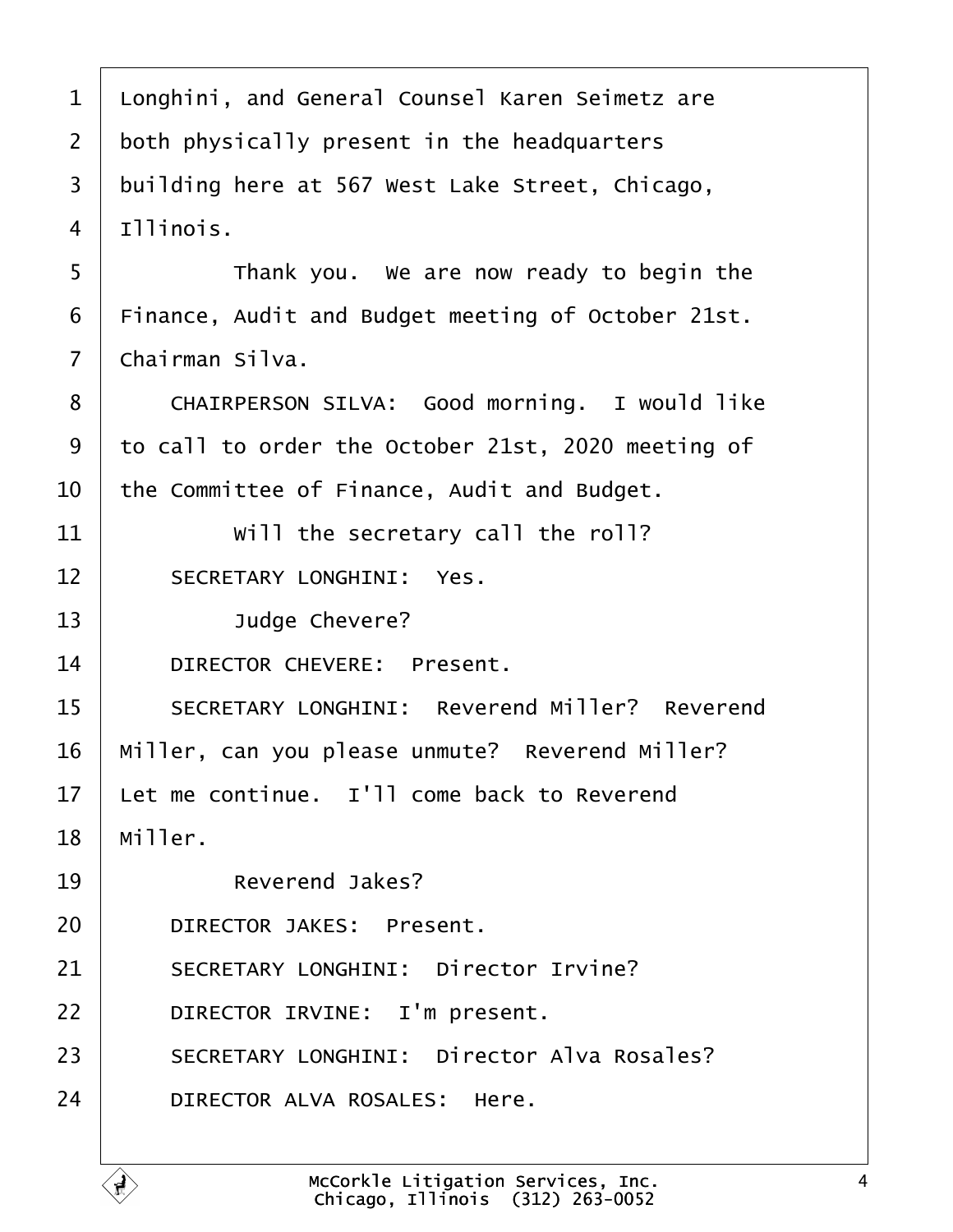<span id="page-4-0"></span>

| 1              | <b>SECRETARY LONGHINI: Chairman Silva.</b>            |
|----------------|-------------------------------------------------------|
| $\overline{2}$ | <b>CHAIRPERSON SILVA: Present.</b>                    |
| 3              | <b>SECRETARY LONGHINI: Director Miller, are you</b>   |
| $\overline{4}$ | still --                                              |
| 5              | DIRECTOR MILLER: Yes, Greg.                           |
| 6              | SECRETARY LONGHINI: Okay. So you're here,             |
| $\overline{7}$ | Reverend. So you're all set as well.                  |
| 8              | So we have a quorum of the Committee with             |
| 9              | six members present, sir. Chairman Silva, we may      |
| 10             | proceed to Agenda Item Number 2.                      |
| 11             | <b>CHAIRPERSON SILVA: Our first order of business</b> |
| 12             | is the approval of the Committee minutes of           |
| 13             | September 16, 2020. May I have a motion to            |
| 14             | approve?                                              |
| 15             | DIRECTOR CHEVERE: So moved.                           |
| 16             | DIRECTOR MILLER: Second.                              |
| 17             | SECRETARY LONGHINI: Moved by Judge Chevere,           |
| 18             | seconded by Reverend Miller. I will now take a        |
| 19             | foll call vote on the minutes.                        |
| 20             | Judge Chevere?                                        |
| 21             | DIRECTOR CHEVERE: Yes.                                |
| 22             | <b>SECRETARY LONGHINI: Reverend Miller?</b>           |
| 23             | <b>DIRECTOR MILLER: Yes.</b>                          |
| 24             | <b>SECRETARY LONGHINI: Reverend Jakes?</b>            |
|                |                                                       |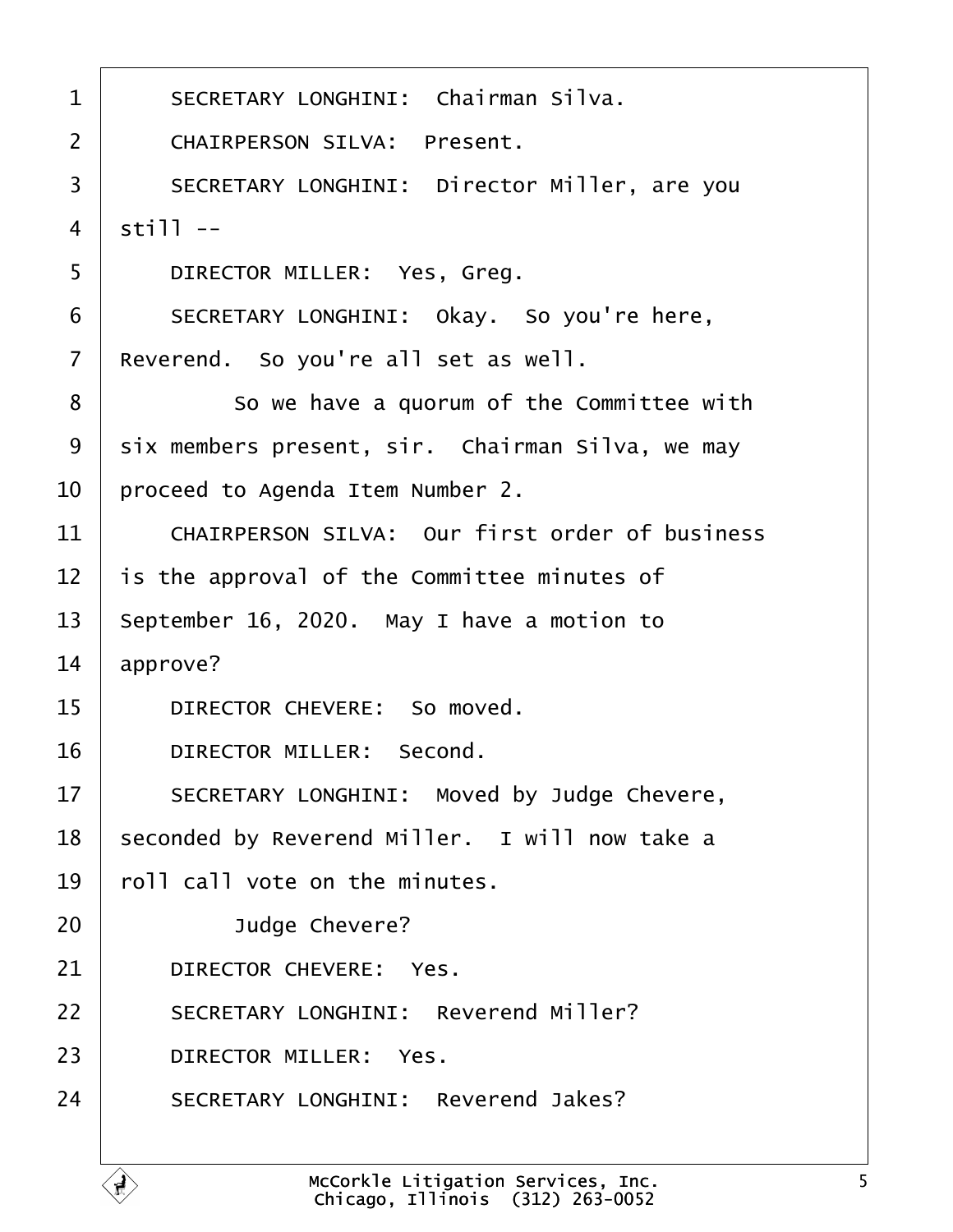<span id="page-5-0"></span>

| 1              | <b>DIRECTOR JAKES: Yes.</b>                          |
|----------------|------------------------------------------------------|
| $\overline{2}$ | <b>SECRETARY LONGHINI: Director Irvine?</b>          |
| 3              | <b>DIRECTOR IRVINE: Yes.</b>                         |
| 4              | <b>SECRETARY LONGHINI: Director Alva Rosales?</b>    |
| 5              | DIRECTOR ALVA ROSALES: Yes.                          |
| 6              | <b>SECRETARY LONGHINI: Chairman Silva?</b>           |
| $\overline{7}$ | <b>CHAIRPERSON SILVA: Yes.</b>                       |
| 8              | SECRETARY LONGHINI: Motion to approve the            |
| 9              | minutes passes with six yes votes.                   |
| 10             | You may proceed to Agenda Item Number 3.             |
| 11             | <b>CHAIRPERSON SILVA: Our next order of business</b> |
| 12             | is the finance report.                               |
| 13             | Jeremy Fine. Good morning, Jeremy.                   |
| 14             | JEREMY FINE: Good morning. I'm Jeremy Fine,          |
| 15             | your Chief Financial Officer and I will be walking   |
| 16             | through the results for the month of August and      |
| 17             | year-to-date numbers.                                |
| 18             | Starting on the next page, we see the                |
| 19             | August results. We see farebox totals down to        |
| 20             | budget by about \$22 million. Passes down a little   |
| 21             | over \$13 million. So that ends out the month for    |
| 22             | fair and pass totals about \$35 million down. You    |
| 23             | know, as we've been talking about since the          |
| 24             | pandemic began and the historic levels of funding    |
|                |                                                      |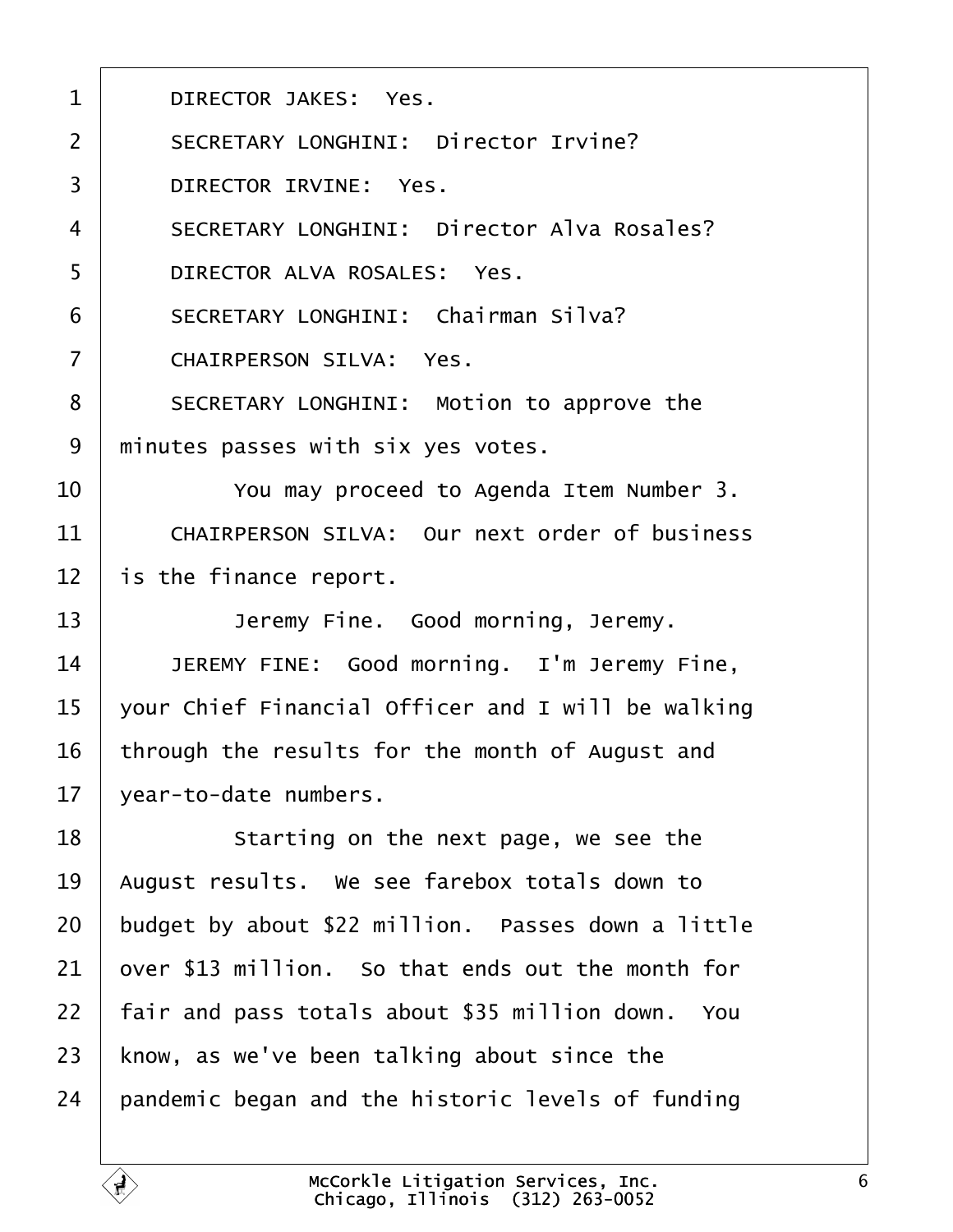<span id="page-6-0"></span>

| $\mathbf 1$    | from Federal stimulus came through, you know, the   |
|----------------|-----------------------------------------------------|
| $\overline{2}$ | story here of plugging these gaps is the CARES      |
| 3              | funding, which we'll talk more about in a moment.   |
| 4              | Reduced-fare subsidy is at budget.                  |
| 5              | Non-farebox totals down about two and a half        |
| 6              | million dollars. So overall, we see the month of    |
| $\overline{7}$ | August down about 37, \$38 million. That is         |
| 8              | slightly better than what we saw last month. But,   |
| 9              | again, the story here is CARES funding and, again,  |
| 10             | we'll talk about more that more in a moment.        |
| 11             | On the next page, you see year-to-date              |
| 12             | numbers. Again, similar trajectory in the various   |
| 13             | sectors here where we see the total revenue down    |
| 14             | about 300 -- \$233 million on a year-to-date basis. |
| 15             | Again, the CARES funding is the critical component  |
| 16             | here as we move through the rest of 2020.           |
| 17             | We've done a good job with regard to our            |
| 18             | expenses and we continue to do so with the          |
| 19             | assistance of the departments here at CTA. We       |
| 20             | continue to see labor and materials, you know, down |
| 21             | a little bit, but essentially flat to budget for    |
| 22             | the month.                                          |
| 23             | We see continued, you know, favorability            |
| 24             | on our fuel and power lines. You know, we see the   |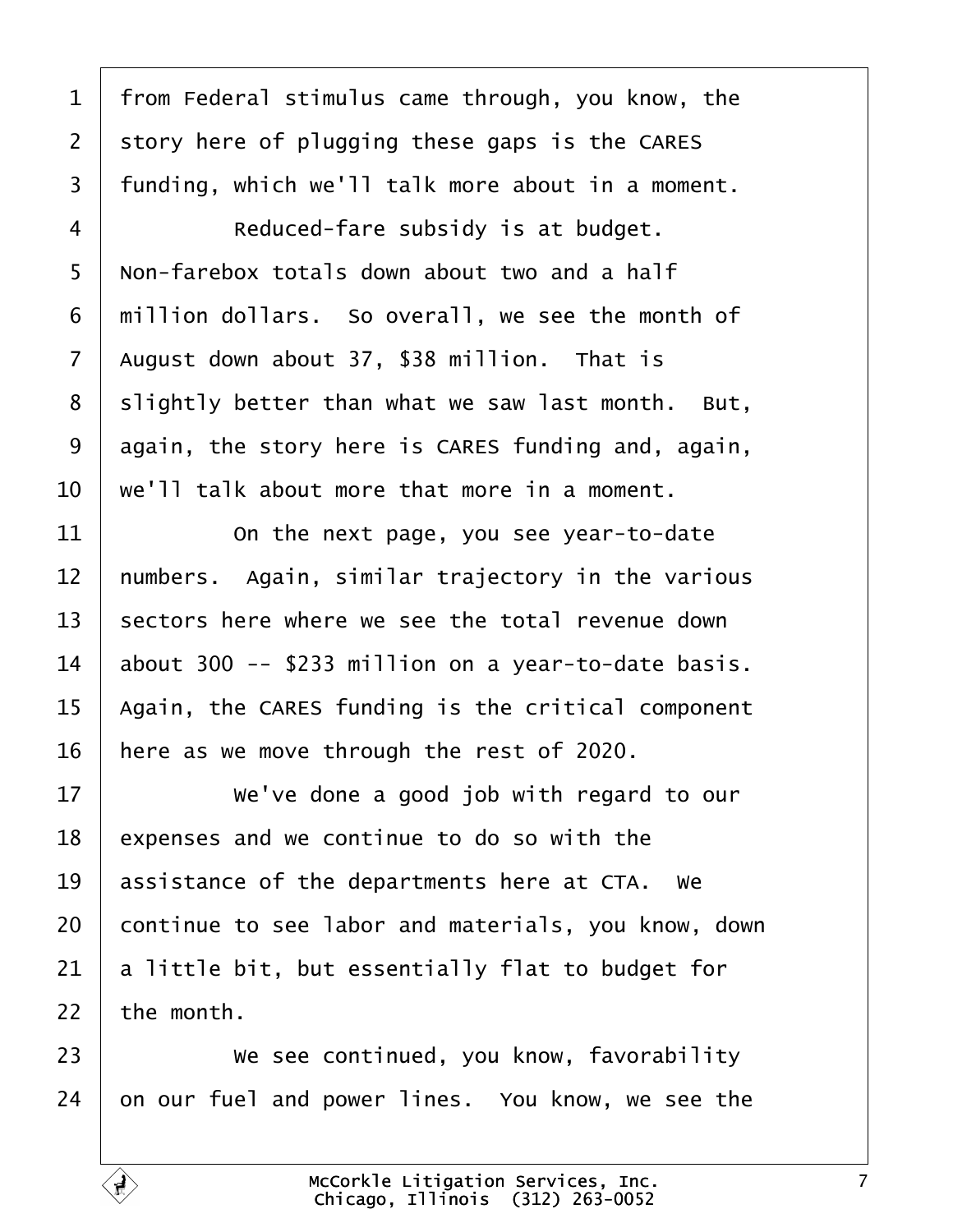<span id="page-7-0"></span>

| 1               | benefit of locking in at those historically low     |
|-----------------|-----------------------------------------------------|
| $\overline{2}$  | rates continue to manifest themselves. We see IMD   |
| 3               | and security services essentially flat for the      |
| 4               | month and then we see other expenses favorable by   |
| 5               | about \$2 million.                                  |
| 6               | So overall, we end the month of August at           |
| 7               | about \$3.2 million for the month. So, again, great |
| 8               | opportunity to try to expand the -- and extend the  |
| 9               | CARES funding that we get by seeing these expenses  |
| 10              | coming in at or slightly below budget. So, again,   |
| 11              | this is for the month of August.                    |
| 12              | On the next page, we see the year-to-date           |
| 13              | humbers. Again, similar trajectory in the various   |
| 14              | lines, where we see the real benefit here of fuel   |
| 15              | and power coming in about four and a half million   |
| 16              | to \$5 million positive for each of those lines and |
| 17 <sub>1</sub> | other expenses coming in positive, so we end up on  |
| 18              | a year-to-date basis about 14 and a half million    |
| 19              | dollars to the positive. So, again, this is         |
| 20              | helping us extend those CARES dollars as far as we  |
| 21              | can. So, again, great assistance with the           |
| 22              | departments here on trying to trim expenses as best |
| 23              | we can. So we're doing a good job on that front.    |
| 24              | With regard to the public funding, we've            |
|                 |                                                     |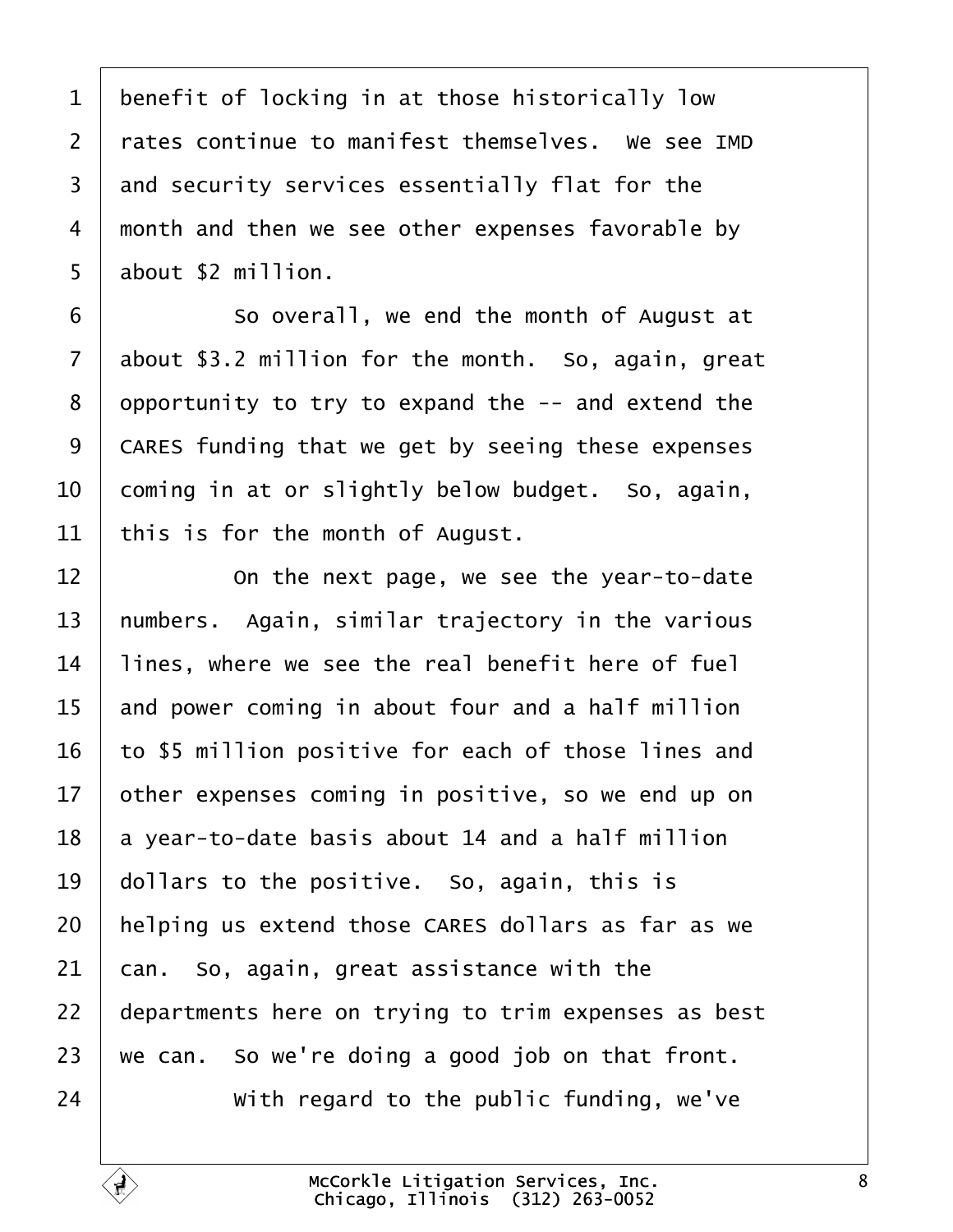<span id="page-8-0"></span>

| 1               | started walking through this on a monthly basis     |
|-----------------|-----------------------------------------------------|
| $\overline{2}$  | here recently and what we're showing here this      |
| 3               | month is sales taxes slightly unfavorable for the   |
| 4               | month, as is PTF. Both of those are down in the     |
| 5               | 5 to \$6 million range. However, we have started to |
| 6               | see some turnaround here on the real estate         |
| $\overline{7}$  | transfer tax. For the month of August, which is     |
| 8               | the last collection we receive for real estate      |
| 9               | transfer tax, it came in at budget. So, again, a    |
| 10              | little bit of a silver lining here on that          |
| 11              | particular line. So overall, we see monthly         |
| 12 <sub>2</sub> | collections, almost \$63 million, but down about 12 |
| 13              | million to budget on a monthly basis.               |
| 14              | On the next page, we see the same figures           |
| 15              | on a year-to-date basis. Again, over \$400 million  |
| 16              | of collections, but down about \$83 million,        |
| 17              | \$84 million on a year-to-date basis. Again, the    |
| 18              | story here is the CARES funding. The CARES funding  |
| 19              | is helping us offset the shortfalls that we're      |
| 20              | seeing on system-generated revenues, as well as on  |
| 21              | public funding. So, again, a critical component     |
| 22              | for us here in 2020 and, again, very helpful to     |
| 23              | close those gaps.                                   |
| 24              | On the next pages, we talk about the CARES          |
|                 |                                                     |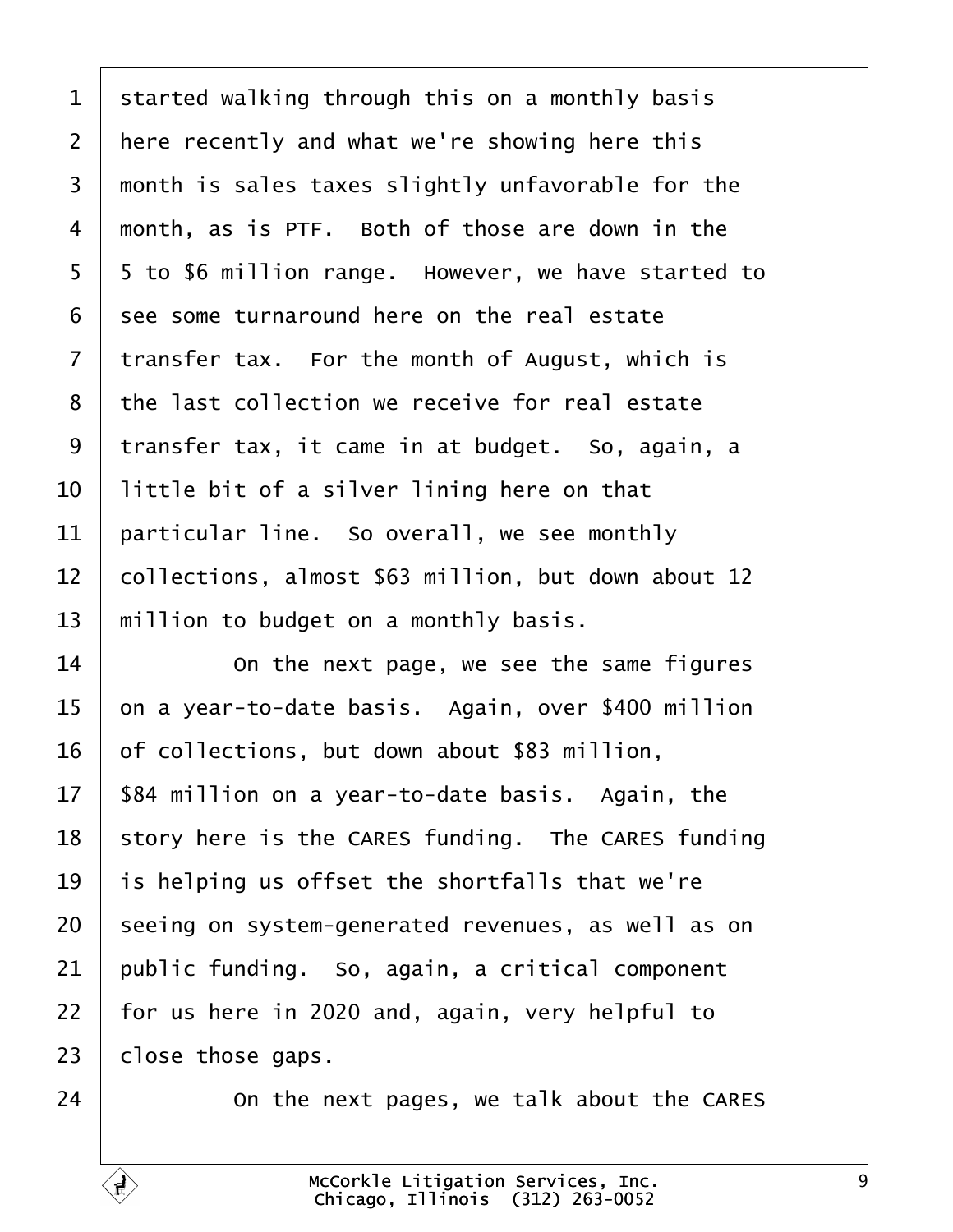<span id="page-9-0"></span>1 Act draws we've done to date. For the month here, 2 we're expecting to do a draw of around \$50 million.  $\overline{3}$  That will put us, on a year-to-date basis, having 4 drawn about \$280 million of the \$817 million that 5 we've received in total. 6 **8** So, again, we've only drawn about a third 7 of the overall, you know, amount that we were 8 allotted. Again, our controls on expenses and ·9· ·whatnot are allowing us to be able to extend the 10 benefit of receiving those dollars as long as we 11 $|$   $\tan$ .

12 **Then the last section here is with regard** 13 to the commodities that we purchase, fuel, power, 14 and natural gas. Again, as I highlighted in the 15 earlier slides, we continue to benefit from locking 16 in at historically low prices for fuel and power 17 and will continue to look for selective purchases 18 in those commodities as well as natural gas as we 19 continue to move forward. But that has been a 20 critical component for us to be able to see the 21 positive variance on our expenses. So, again, very 22 good performance on those two commodities in 23 barticular. 24 • With that, that concludes that portion of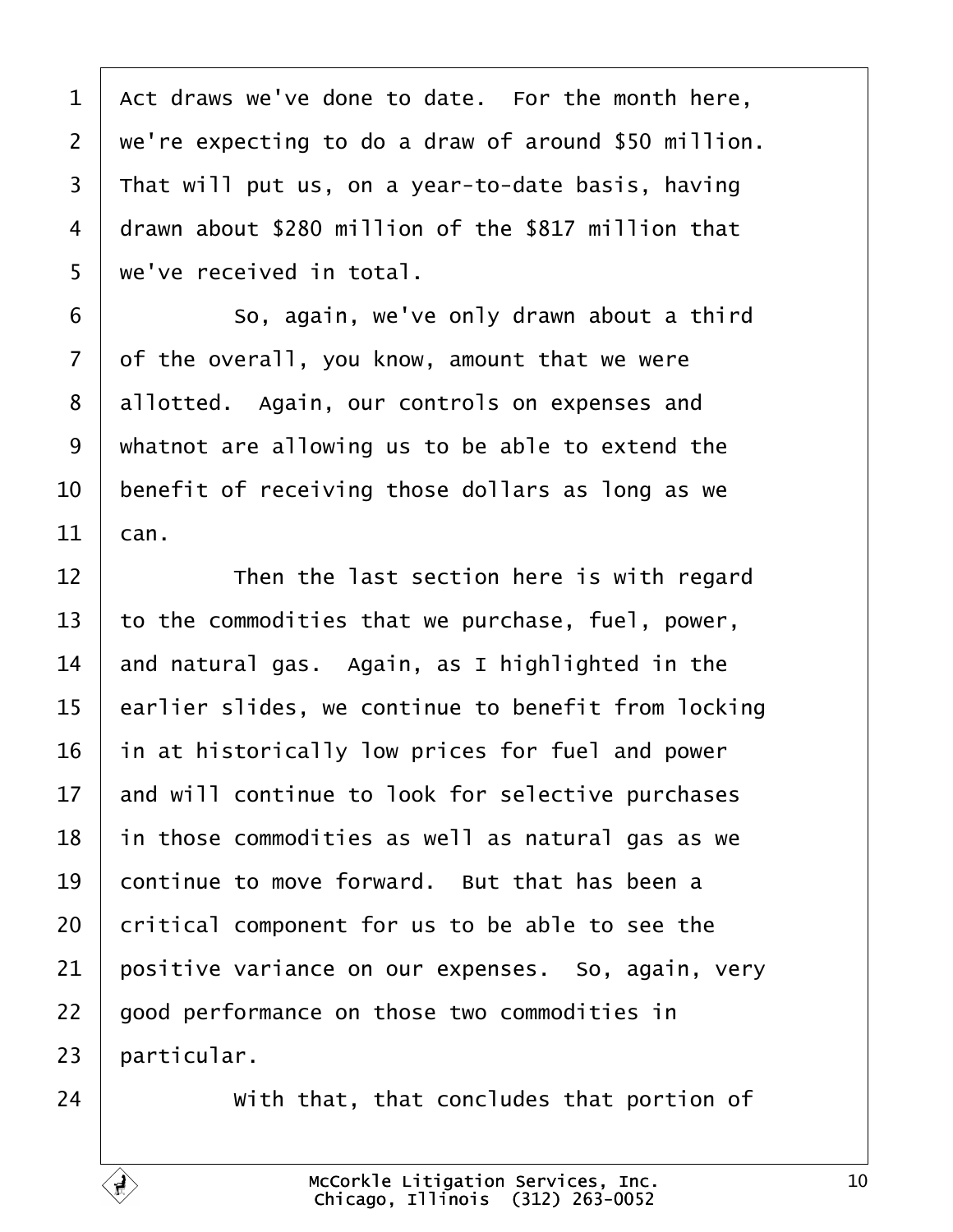<span id="page-10-0"></span>

| $\mathbf 1$    | the presentation. Glad to answer any questions.     |
|----------------|-----------------------------------------------------|
| $\overline{2}$ | SECRETARY LONGHINI: Thank you, Jeremy.              |
| 3              | CHAIRPERSON SILVA: Yes. Alejandro. So we are        |
| 4              | relying entirely, okay, on CARES funding to         |
| 5              | operate? That's bottom line?                        |
| 6              | JEREMY FINE: So we obviously are still              |
| $\overline{7}$ | receiving public funding dollars, you know,         |
| 8              | farebox-related revenues as well, but yes, the      |
| 9              | CARES component is a critical component for us to   |
| 10             | continue to operate here in 2020 as we have been.   |
| 11             | So, again, I think that that was a nod              |
| 12             | from the Federal Government on how critical transit |
| 13             | is, you know, not just here in Chicago, but         |
| 14             | hationwide. And, again, I think the fact that we    |
| 15             | received that historic level of funding from the    |
| 16             | Federal Government, you know, with support from     |
| 17             | both sides of the aisle was kind of a nod to the    |
| 18             | fact of how critical public funding is.             |
| 19             | CHAIRPERSON SILVA: We have left CARES money         |
| 20             | for how many months more?                           |
| 21             | JEREMY FINE: So based on current projects,          |
| 22             | we're expecting the current allocation of CARES     |
| 23             | funding to last us through 2020 and into the early  |
| 24             | part of 2021. Again, this will -- the \$817 million |
|                |                                                     |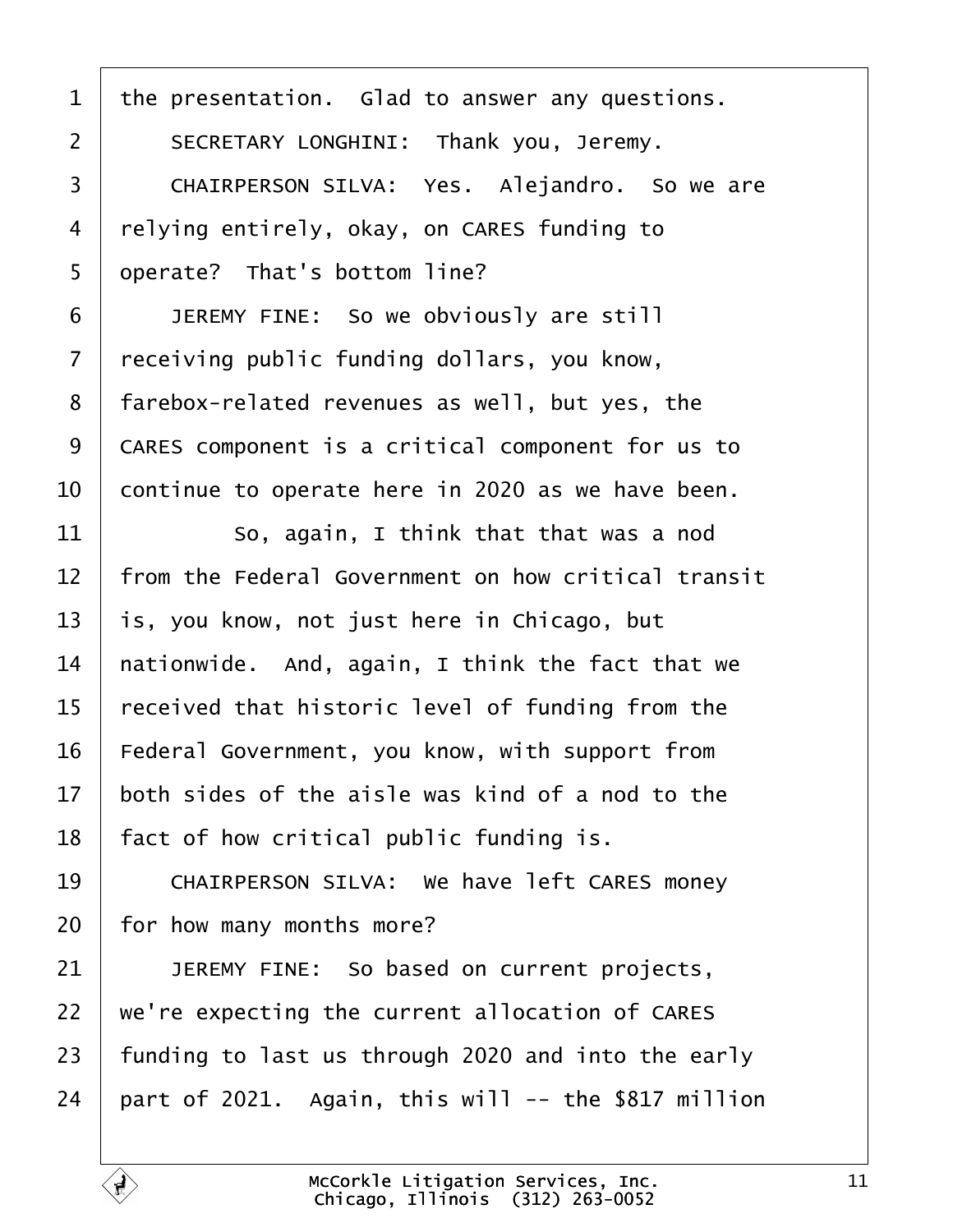- <span id="page-11-0"></span>·1· ·will carry us through 2020 and into '21.
- 2 | CHAIRPERSON SILVA: Okay. Thank you.
- 3 | SECRETARY LONGHINI: Director Alva Rosales, do
- 4 you have any questions?
- 5 | DIRECTOR ALVA ROSALES: No, I just want to
- 6 dompliment our team for the hard work, especially
- 7 with regards to the control and expenses.
- 8 Obviously that has made a huge impact and has
- 9 really lengthened what -- the effect that the CARES
- 10 Act is having, that we were able to extend that.
- 11 So thank you so much for doing that.
- 12 **I** I know when I asked previously in the
- 13 briefing with regard to one of our biggest savings
- 14 and I know you also mentioned the area of the power
- 15 and the fuel, natural gas that we purchase, and so
- 16 thank you, because that makes such a big impact, I
- 17 think a long-term impact. Power, I saw we're
- 18 locked in to 2024 even and on the other two, 2021.
- 19 | I know you mentioned the real estate
- 20 transfer tax also is doing well. The McDonald's
- 21 sale, is that noted as of yet or will that come
- 22 later? Do we know what that impact has as of yet
- $23$  for us?
- $24$  | JEREMY FINE: Yes, so the impact, we're still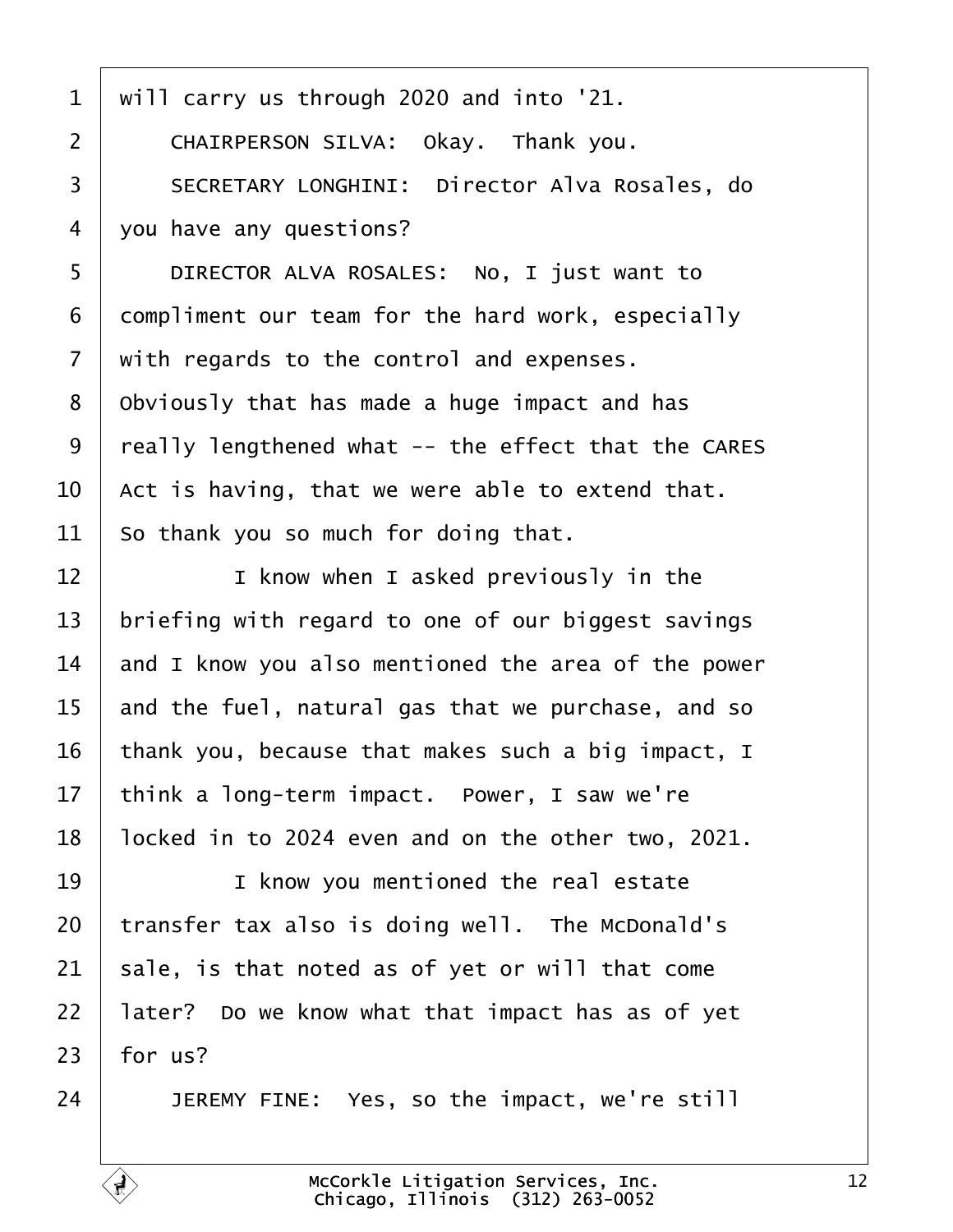<span id="page-12-0"></span>1 donfirming what month that will fall into with 2 regard to the revenues that we'll receive. But we 3 estimate based on the size of the transaction that 4 has been reported in the press, that that would 5 generate about \$1.2 million just from that sale 6 alone to the CTA. 7 **8** So, again, those types of commercial sales 8 are meaningful as a revenue opportunity for us and, 9 digain, hopefully this means with a big sale like 10 that, that that opens the market for other large 11 sales as well. Because there has been a lot of, 12 vou know, pent up demand on the commercial side. 13 So hopefully that's a good indication that there's 14 going to be future sales as well. 15 | DIRECTOR ALVA ROSALES: Once again, thanks and 16 congrats, because that's really helpful. I know we 17 still need additional CARES Act money, but this 18 really helps us at least extend the work that we're 19 doing for as long as we can. So thanks to all the  $20$  team. 21  $\parallel$  JEREMY FINE: Thank you. I'll pass that on to 22 the team. Thank you. 23 | SECRETARY LONGHINI: Any further questions? 24 Judge Chevere, any questions?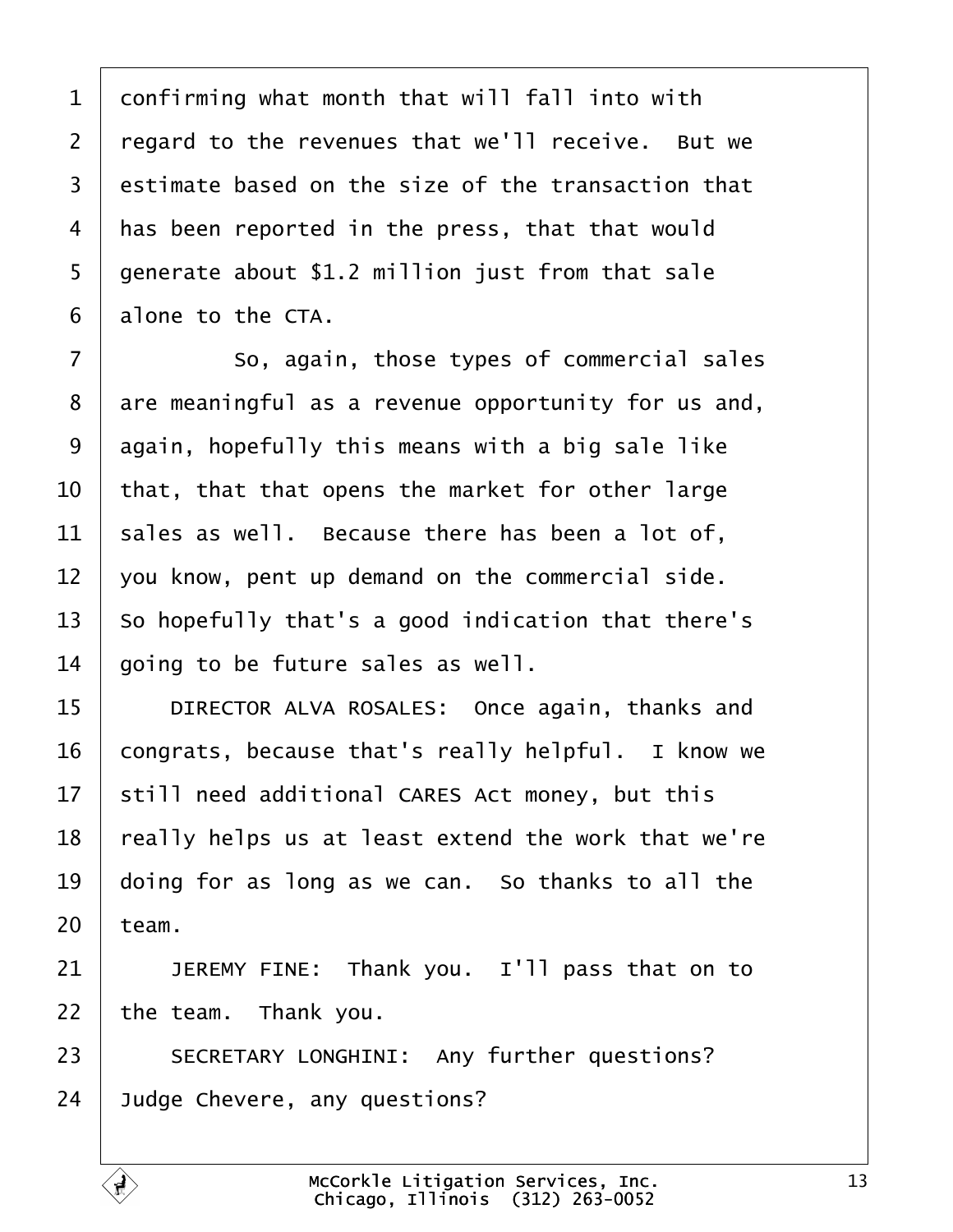<span id="page-13-0"></span>

| 1              | DIRECTOR CHEVERE: No questions.                     |
|----------------|-----------------------------------------------------|
| $\overline{2}$ | <b>SECRETARY LONGHINI: Director Miller?</b>         |
| 3              | DIRECTOR MILLER: Yes. Thanks, Greg.                 |
| 4              | Jeremy, I heard you talk about the 83               |
| 5              | million is down in revenue year-to-date and I know  |
| 6              | we're in the midst of the pandemic. Are we doing    |
| $\overline{7}$ | anything or is there anything that can be done as   |
| 8              | to enlist more ridership at this time? Are we       |
| 9              | doing anything to work towards that?                |
| 10             | JEREMY FINE: So, again, I think that we're          |
| 11             | trying to handle the health concerns and health     |
| 12             | crisis in here first. I know that Mike Connelly     |
| 13             | may be able to provide some additional input on     |
| 14             | where our ridership is vis-à-vis the social         |
| 15             | distancing guidelines. So I don't know if Mike      |
| 16             | Connelly is available.                              |
| 17             | PRESIDENT DORVAL CARTER: Jeremy. Jeremy, let        |
| 18             | me weigh in. Director Miller, I think one of the    |
| 19             | things you need to keep in mind is that we still    |
| 20             | have capacity restrictions in place on CTA service. |
| 21             | So we are not running full-crush loads on any of    |
| 22             | our trains or buses. So, as Mike can explain to     |
| 23             | you, our ridership is about 30 percent of normal    |
| 24             | for us. We're carrying around 500,000 people a      |
|                |                                                     |

Г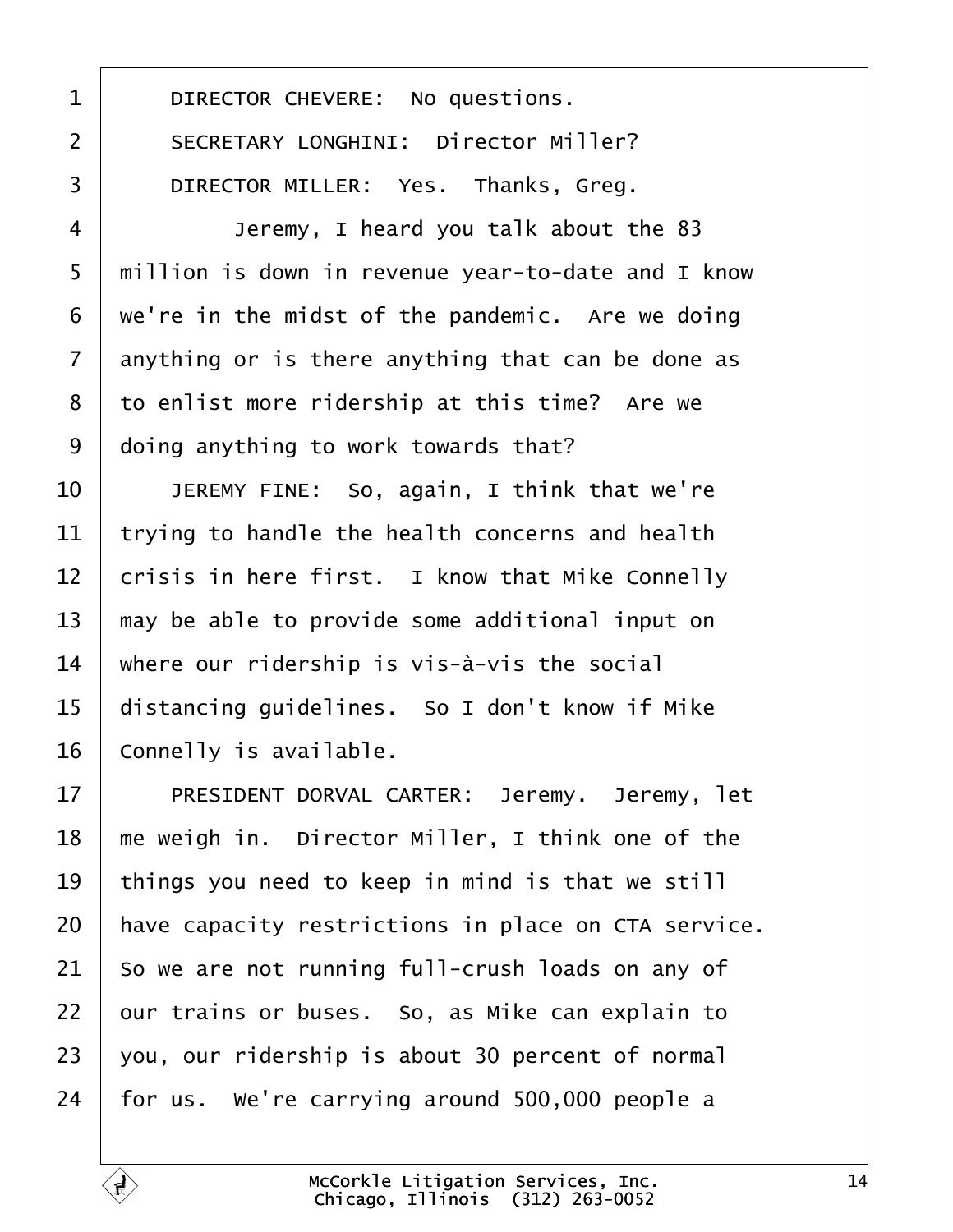<span id="page-14-0"></span>

| 1              | day. That's close to the capacity limit that we     |
|----------------|-----------------------------------------------------|
| $\overline{2}$ | have for what we're -- what we're able to carry and |
| 3              | still maintain the social distancing and the other  |
| 4              | guidelines that we have.                            |
| 5              | So while we have certainly been actively            |
| 6              | engaged in marketing and campaigning the fact that  |
| 7              | we've taken a lot of steps to make sure that our    |
| 8              | dustomers can ride CTA safely, we haven't really    |
| 9              | marketed bringing people back because of the        |
| 10             | capacity limitations that we know we face at this   |
| 11             | point in time. But even without that, as Mike can   |
| 12             | explain to you, we've seen a gradual growth in      |
| 13             | ridership that has gotten us up to that 30 percent  |
| 14             | plateau.                                            |
| 15             | And for that, you know, 500,000 trips a             |
| 16             | day, for most transits around the country would be  |
| 17             | viewed as a very good day in normal times. So       |
| 18             | while it's extremely low for us, we're still        |
| 19             | carrying an extremely large number of people every  |
| 20             | day, just based on these capacity limits that we    |
| 21             | have in place.                                      |
| 22             | Mike, I don't know if there's anything              |
| 23             | else that you want to add.                          |
| 24             | DIRECTOR MILLER: That's answering. Thank you.       |
|                |                                                     |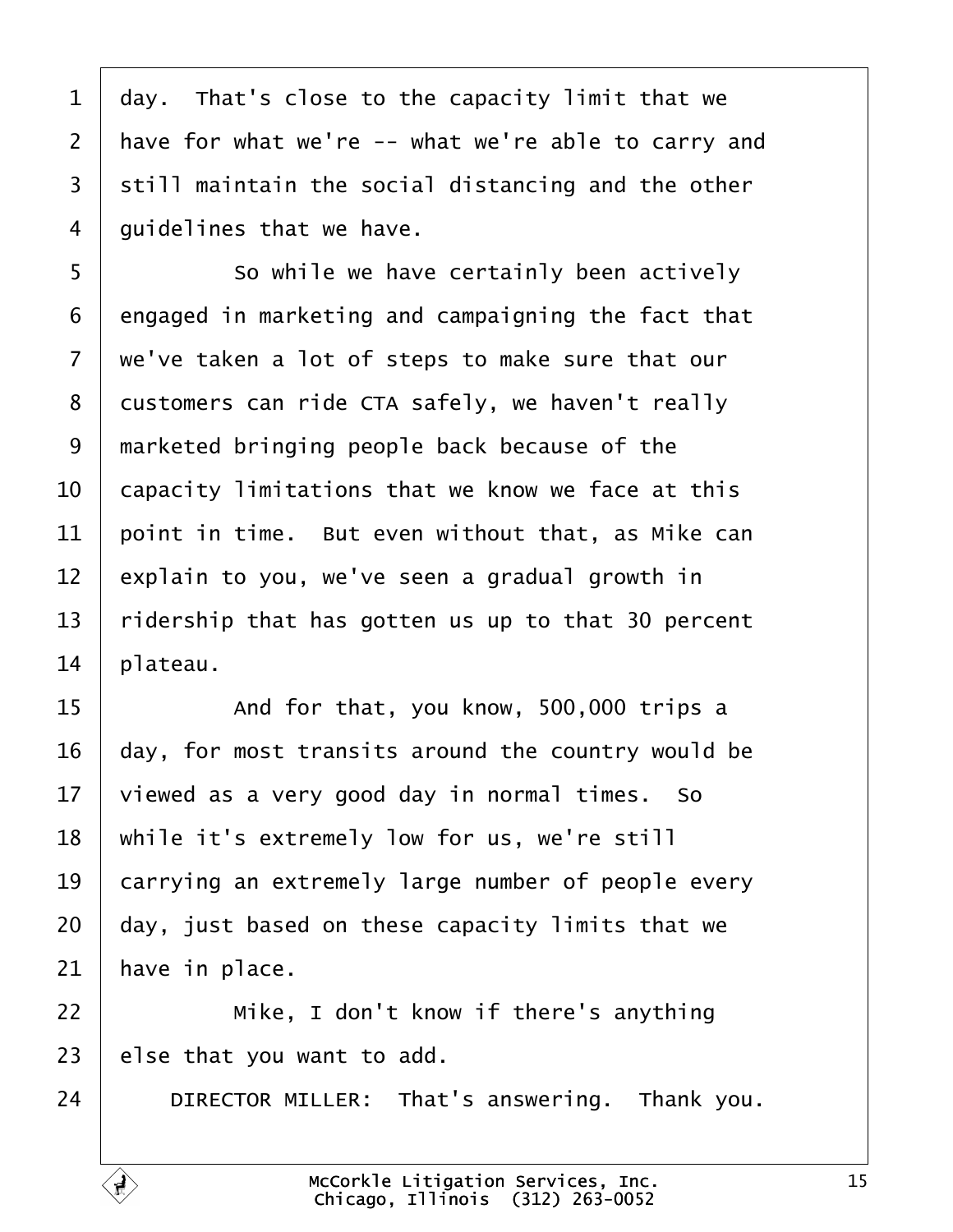<span id="page-15-0"></span>

| 1              | I guess I was talking about more 2021 into the new   |
|----------------|------------------------------------------------------|
| $\overline{2}$ | year.                                                |
| 3              | PRESIDENT DORVAL CARTER: You're right. When          |
| 4              | we come out of the impact of the pandemic and the    |
| 5              | dity starts to reopen more, we do have plans for     |
| 6              | How we're going to market and encourage ridership    |
| $\overline{7}$ | to come back to CTA. Obviously those plans are       |
| 8              | still dependent on when the virus is actually        |
| 9              | brought under control.                               |
| 10             | DIRECTOR MILLER: Okay. Thank you.                    |
| 11             | SECRETARY LONGHINI: Thank you.                       |
| 12             | Reverend Jakes, any questions?                       |
| 13             | DIRECTOR JAKES: No questions.                        |
| 14             | <b>SECRETARY LONGHINI: Director Irvine?</b>          |
| 15             | DIRECTOR IRVINE: No questions. Thank you.            |
| 16             | SECRETARY LONGHINI: All right. That completes        |
| 17             | Agenda Item Number 3. But before we move on, I       |
| 18             | think it would be an appropriate time to change the  |
| 19             | sign language interpreters. So LJ can come on now.   |
| 20             | Okay. I think we're ready. So that's --              |
| 21             | there are no further questions, Chairman Silva, on   |
| 22             | the finance report. So we may proceed to Agenda      |
| 23             | ltem Number 4.                                       |
| 24             | <b>CHAIRPERSON SILVA: Our next order of business</b> |
|                |                                                      |

 $\sqrt{ }$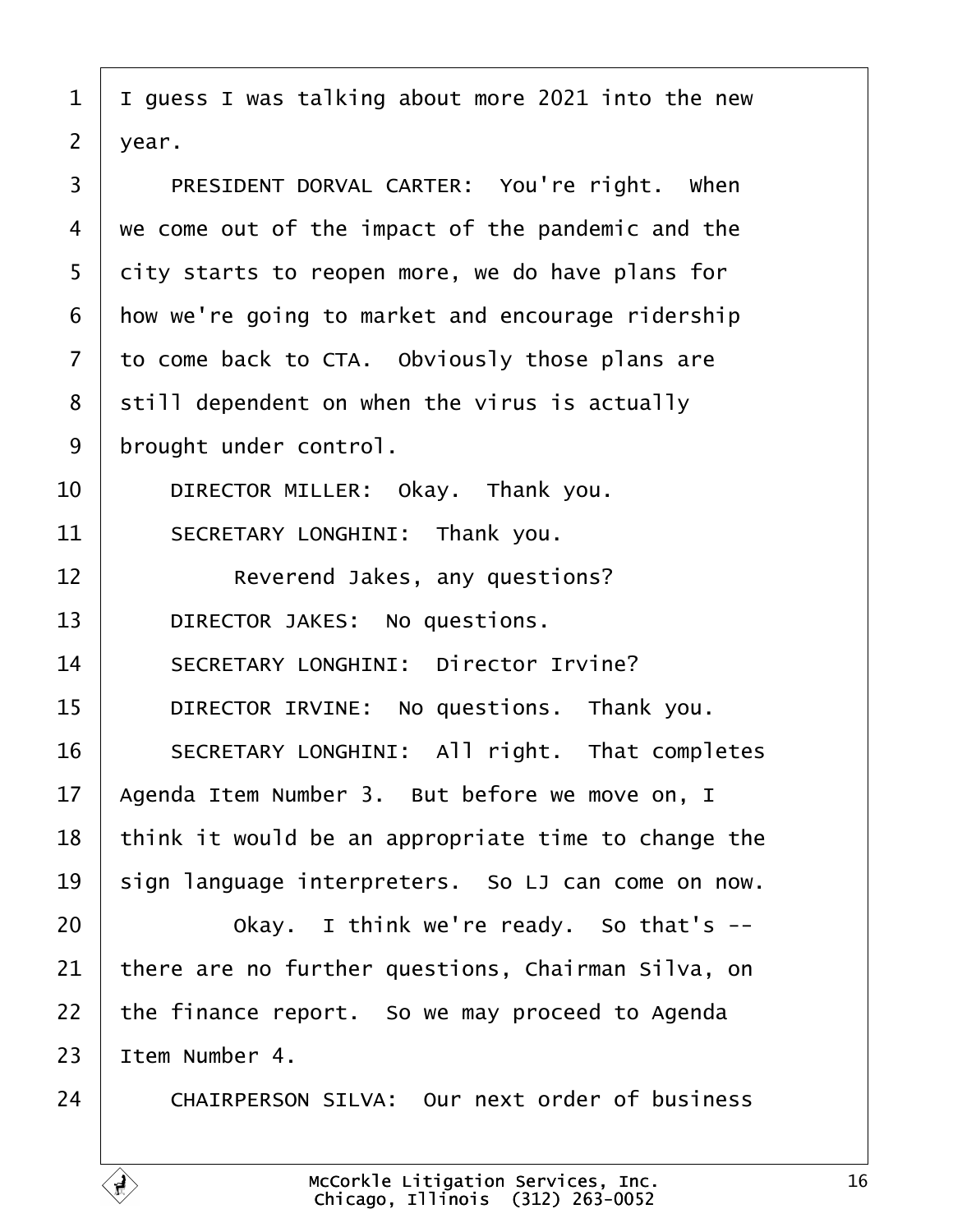<span id="page-16-0"></span>

| $\mathbf 1$     | is a review of an ordinance authorizing a license   |
|-----------------|-----------------------------------------------------|
| $\overline{2}$  | agreement with Cash Depot, Ltd. to install,         |
| 3               | operate, and maintain automatic teller machines at  |
| 4               | designated rail stations and employee locations.    |
| 5               | Jeremy Fine and Michelle Curran.                    |
| 6               | JEREMY FINE: Thank you. Good morning. I'm           |
| 7               | Jeremy Fine, your Chief Financial Officer and today |
| 8               | I present for your consideration a license          |
| 9               | agreement awarding Cash Depot the nonexclusive      |
| 10              | right to install, operate, and maintain ATMs at 67  |
| 11              | preselected sites on CTA property. These ATMs are   |
| 12              | located at a combination of rail stations and       |
| 13              | employee locations and provide an amenity to CTA    |
| 14              | customers and employees as well as generate a       |
| 15              | revenue stream for CTA.                             |
| 16              | An additional 87 ATM sites on CTA property          |
| 17 <sup>1</sup> | are licensed to Cardtronics under a separate        |
| 18              | agreement. The license agreement would commence on  |
| 19              | October 30th, 2020 and the initial term of the      |
| 20              | agreement is for seven years with two one-year      |
| 21              | options to extend.                                  |
| 22              | Cash Depot will be responsible for all              |
| 23              | costs related to procurement, installation,         |
| 24              | servicing, and operation of the ATM, including but  |
|                 |                                                     |

Г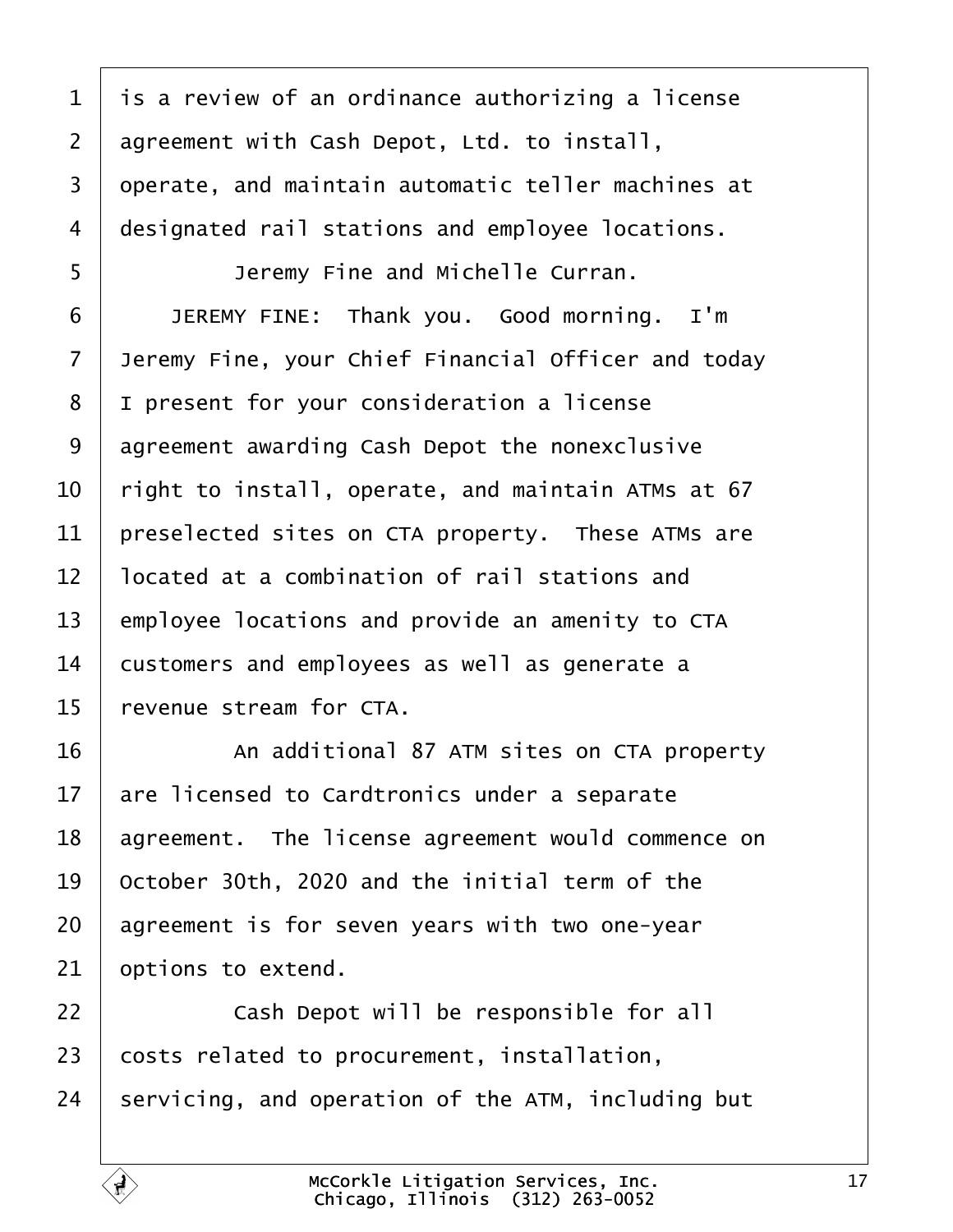- <span id="page-17-0"></span>1 not limited to installation of all necessary
- 2 *i*mprovements, such as electrical and
- 3 telecommunications. Staff estimates that the Cash
- 4 Depot bid will generate at least \$620,000 over the
- 5 initial seven-year term.
- $6 \mid$  I'm glad to answer any questions.
- 7 | SECRETARY LONGHINI: Chairman Silva, any
- 8 duestions?
- 9 CHAIRPERSON SILVA: This was an RFP. Okay.
- 10 Did we look, okay, at other suppliers besides --
- 11 besides Cash Depot?
- 12 | JEREMY FINE: Yes, absolutely. We've done this
- 13 RFP several times. We continue to see, you know,
- 14 competitive bids come in. We're very excited about
- 15 Cash Depot, who put in a very competitive bid for
- 16 this block. As you may recall, this block of ATMs
- 17 was previously serviced by PNC Bank; but, again, I
- 18 think that we got a very nice bid from Cash Depot.
- 19 They operate very similarly to Cardtronics and,
- 20 again, I think that this is a good partnership for
- 21 CTA, for our customers, and for Cash Depot.
- 22 | CHAIRPERSON SILVA: Is that the first time that
- 23 we're going to be working with Cash -- with Cash
- 24 Depot?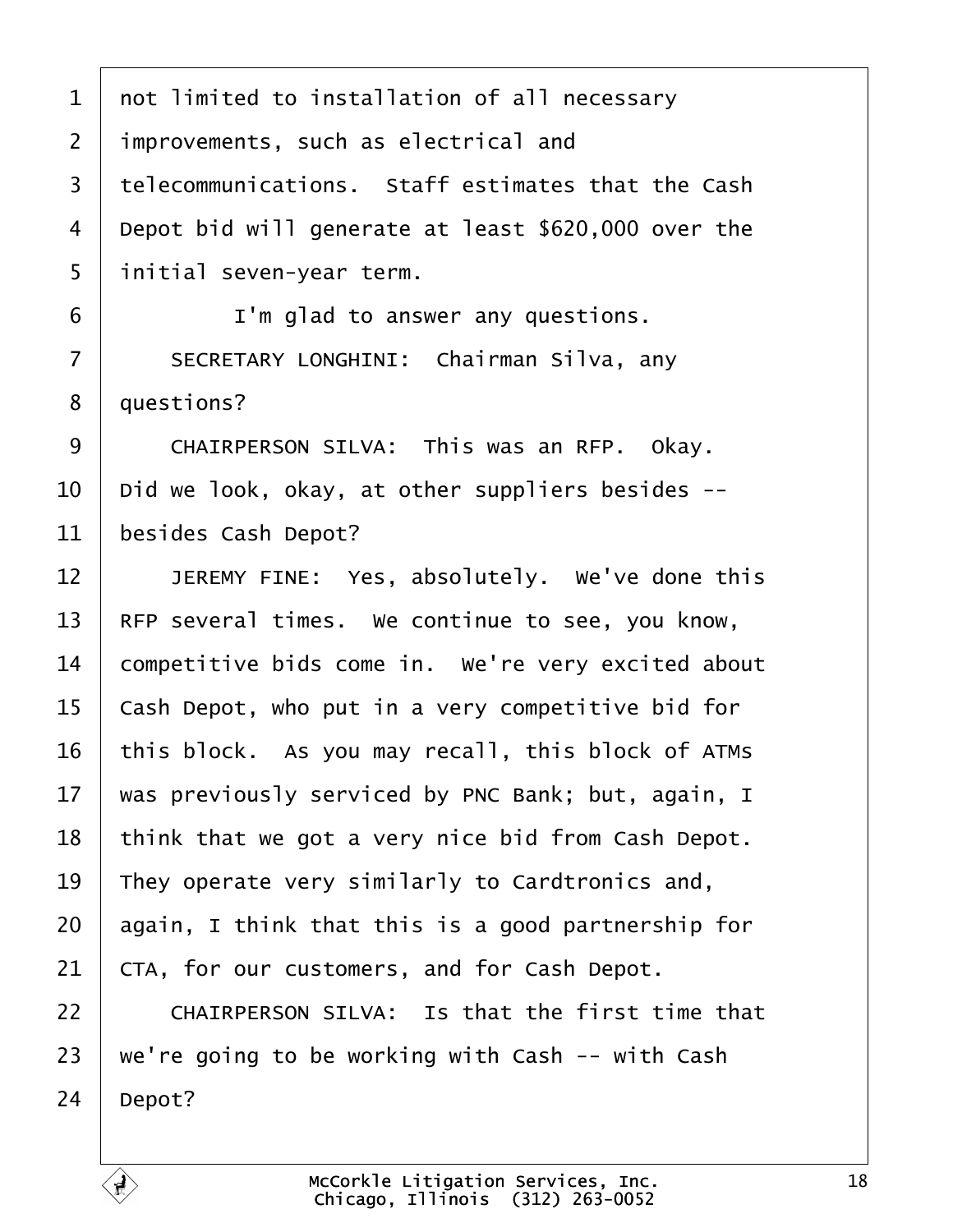<span id="page-18-0"></span>

| 1              | JEREMY FINE: Yes. It's the first time that            |
|----------------|-------------------------------------------------------|
| 2              | we're working with Cash Depot. Again, but they're     |
| 3              | a known entity out there in the marketplace,          |
| 4              | service thousands of machines across the U.S.,        |
| 5              | across the world. Again, there's a few big players    |
| 6              | in this space and they are definitely one of those.   |
| $\overline{7}$ | CHAIRPERSON SILVA: Okay. Thank you.                   |
| 8              | <b>SECRETARY LONGHINI: Director Alva Rosales, any</b> |
| 9              | questions?                                            |
| 10             | DIRECTOR ALVA ROSALES: Sorry about that. I            |
| 11             | had to click that off.                                |
| 12             | So no, I guess the only comment I was                 |
| 13             | going -- or question maybe is this is expected to     |
| 14             | bring in more revenue than the previous contract      |
| 15             | that we had, is that correct, Jeremy?                 |
| 16             | JEREMY FINE: It's a little bit below the prior        |
| 17             | account, but above the most recent bid on the         |
| 18             | Cardtronics piece. So, again, it was a very good      |
| 19             | bid that we received from, you know, Cash Depot and   |
| 20             | think it's a testament to the strength of the         |
| 21             | system in the footprint that we were able to          |
| 22             | provide for the ATMs throughout the system.           |
| 23             | DIRECTOR ALVA ROSALES: Okay. Thank you.               |
| 24             | SECRETARY LONGHINI: Judge Chevere, any                |
|                |                                                       |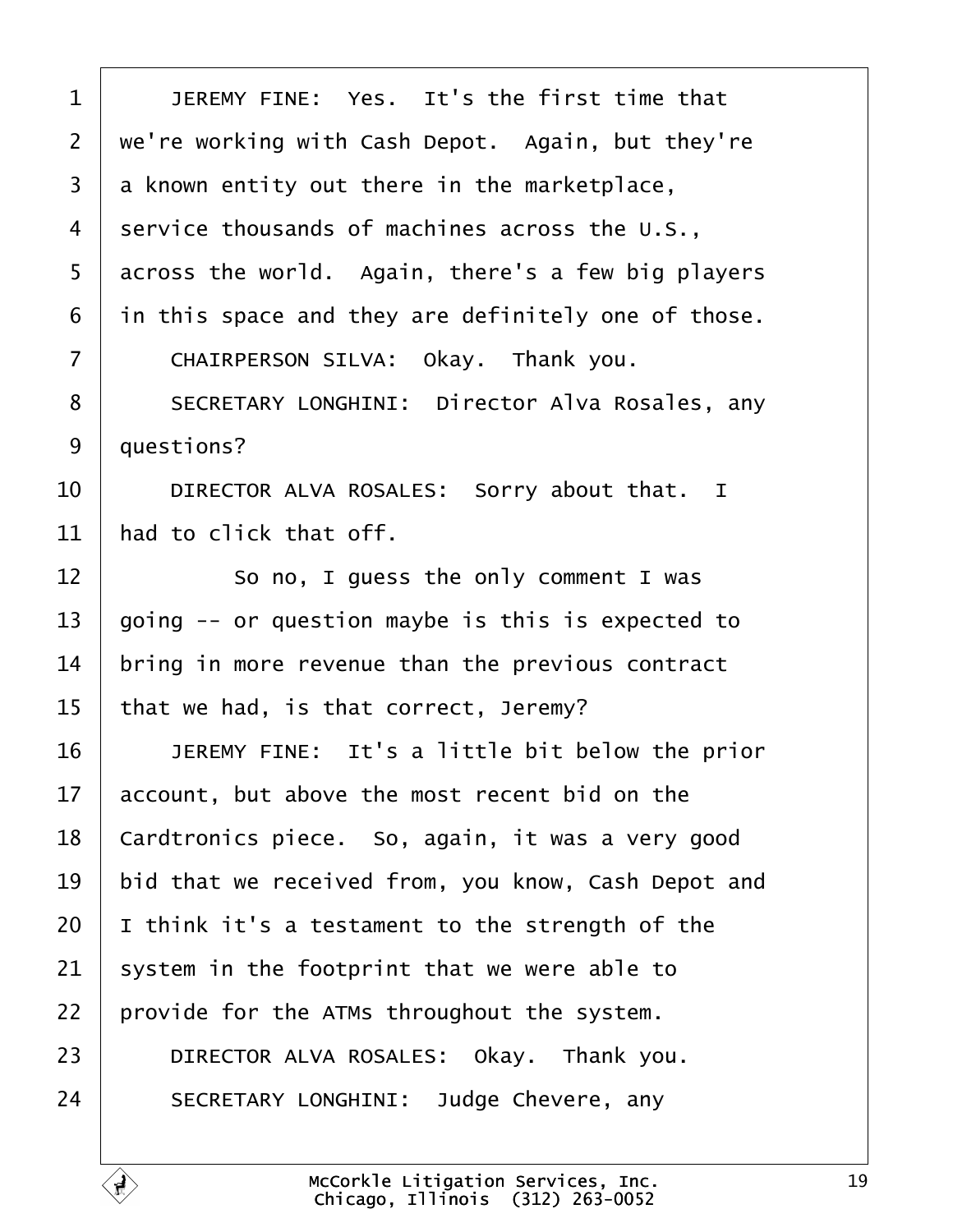<span id="page-19-0"></span>

| questions? |  |
|------------|--|
|------------|--|

- 2 | DIRECTOR CHEVERE: No questions.
- 3 **SECRETARY LONGHINI: Reverend Miller?**
- 4 | DIRECTOR MILLER: No questions.
- 5 | SECRETARY LONGHINI: Reverend Jakes?
- 6 | DIRECTOR JAKES: No questions.
- 7 | SECRETARY LONGHINI: Director Irvine?
- 8 | DIRECTOR IRVINE: No questions.
- 9 | SECRETARY LONGHINI: There are no further
- 10 duestions, Chairman Silva.
- 11 CHAIRPERSON SILVA: Our next order of
- 12 business --
- 13 | SECRETARY LONGHINI: Chairman. Chairman, we
- 14 heed to place this on the omnibus, Agenda Item
- 15 Number 4.
- 16 CHAIRPERSON SILVA: Since there are no further
- 17 guestions, may I have leave to place this item on
- 18 the omnibus for Board approval?
- 19 | DIRECTOR CHEVERE: So moved.
- 20 | DIRECTOR MILLER: Second.
- 21 SECRETARY LONGHINI: It has been moved and
- 22 seconded. So then, Chairman Silva, we may proceed
- 23 to Agenda Item Number 5.
- 24 CHAIRPERSON SILVA: Our next order of business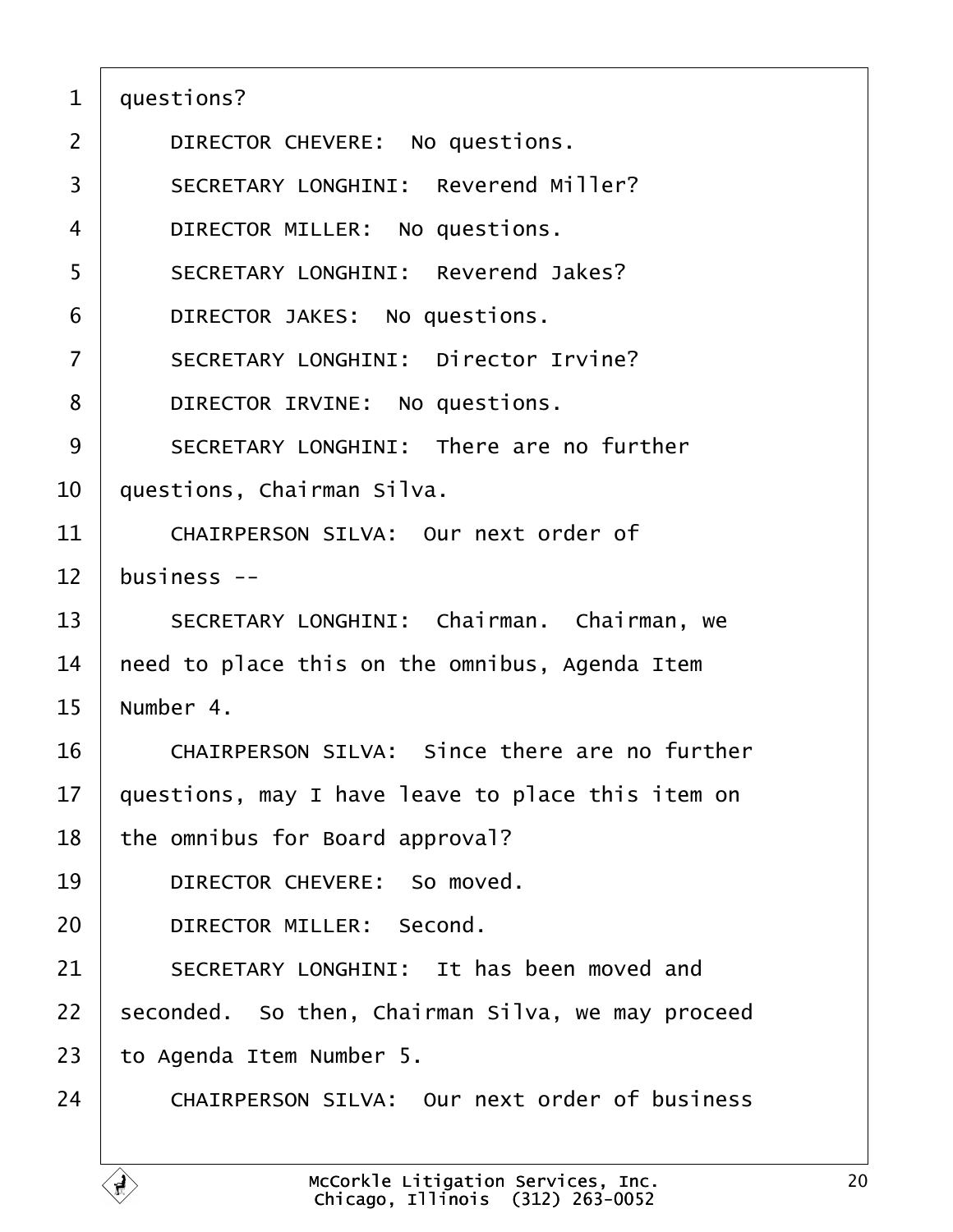<span id="page-20-0"></span>

| $\mathbf 1$    | is the review of an ordinance authorizing a license |
|----------------|-----------------------------------------------------|
| $\overline{2}$ | agreement with Compass Group USA by and through its |
| 3              | Canteen Division to install, operate, and maintain  |
| 4              | personal protective equipment vending machines at   |
| 5              | designated rail stations.                           |
| 6              | Jeremy Fine.                                        |
| $\overline{7}$ | JEREMY FINE: Thank you. Good morning. I'm           |
| 8              | Jeremy Fine, your Chief Financial Officer and today |
| 9              | I present for your consideration a specialty        |
| 10             | vending license agreement with Canteen, a division  |
| 11             | of Compass Group. This license agreement grants     |
| 12             | Canteen the nonexclusive right to operate personal  |
| 13             | protective equipment, PPE, vending machines on CTA  |
| 14             | property. The PPE vending machines have products    |
| 15             | like hand sanitizers, disposable face masks, N95    |
| 16             | face masks, hand sanitizing wipes, and disposable   |
| 17             | gloves.                                             |
| 18             | The contract was procured through the JLL           |
| 19             | process using the specialty vending RFP. This RFP   |
| 20             | was initially offered in May of 2017 and resulted   |
| 21             | in agreements for mobile phone battery charger      |
| 22             | entals, photo booths, and fresh food vending        |
| 23             | machines.                                           |
| 24             | The CTA staff proposes to initially deploy          |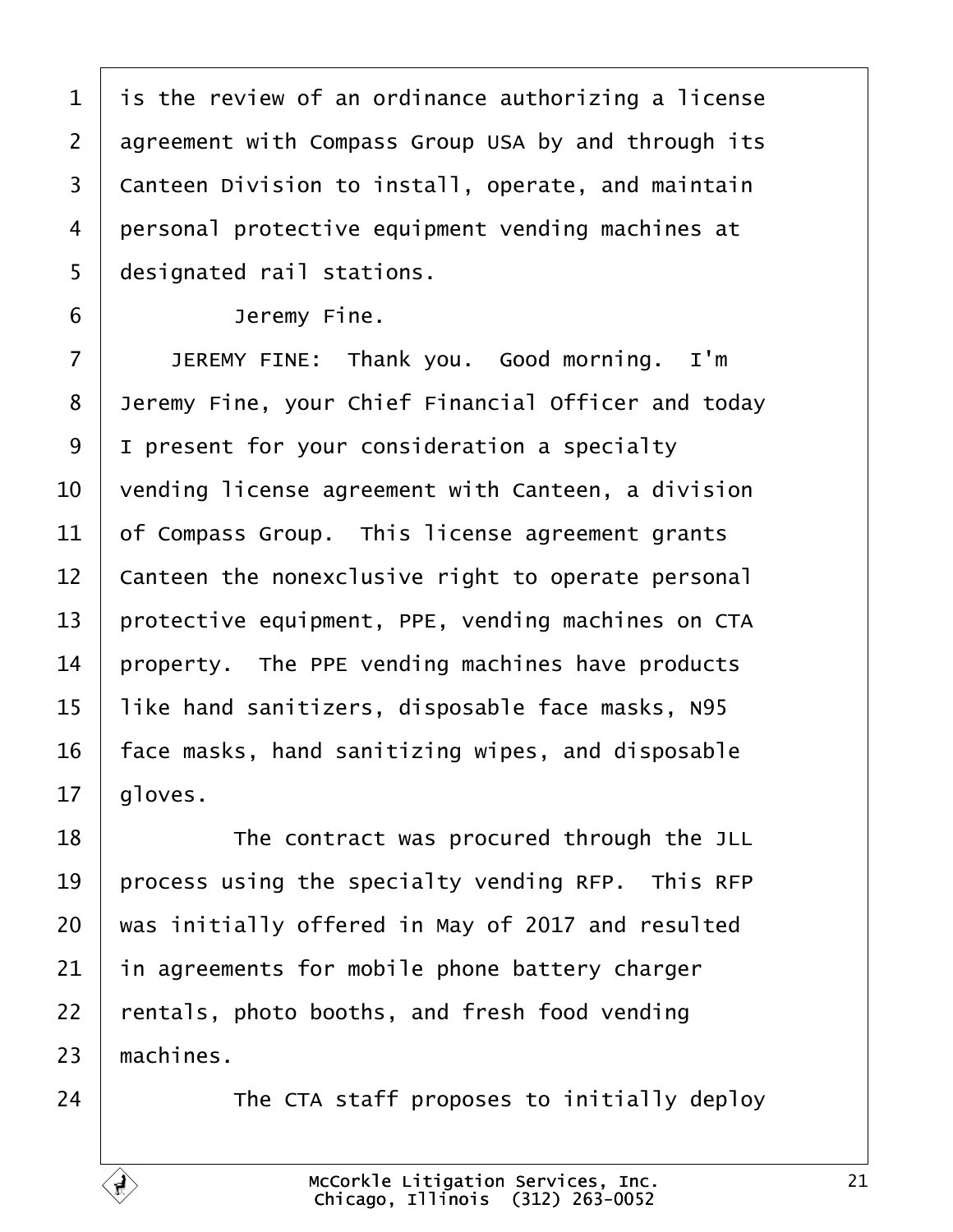<span id="page-21-0"></span>

| 1              | six PPE vending machines to test the viability of   |
|----------------|-----------------------------------------------------|
| $\overline{2}$ | the machines on the CTA property. The initial       |
| 3              | Incations are Belmont, Roosevelt, and 79th on the   |
| 4              | Red; Midway on the Orange Line; Jeff Park on the    |
| 5              | Blue Line; and Kedzie on the Green Line.            |
| 6              | The initial term of the proposed license            |
| $\overline{7}$ | agreement is for three years with two one-year      |
| 8              | dptions to extend. And while we receive a small     |
| 9              | payment for -- on this contract, those funds will   |
| 10             | be reinvested in the system and it's important that |
| 11             | this provides a new service option to our customers |
| 12             | to allow them to access PPE while riding the        |
| 13             | \$ystem.                                            |
| 14             | I'm glad to answer any questions.                   |
| 15             | CHAIRPERSON SILVA: For how long is the              |
| 16             | contract?                                           |
| 17             | JEREMY FINE: So it's a three-year contract          |
| 18             | with two one-year options.                          |
| 19             | CHAIRPERSON SILVA: So are we expecting to be        |
| 20             | selling the PPE, okay, in three years?              |
| 21             | JEREMY FINE: Potentially. You know, there is        |
| 22             | some flexibility to change the makeup of what's in  |
| 23             | the machines. But, you know, again, I think we'll   |
| 24             | have to see how this health crisis kind of flows    |
|                |                                                     |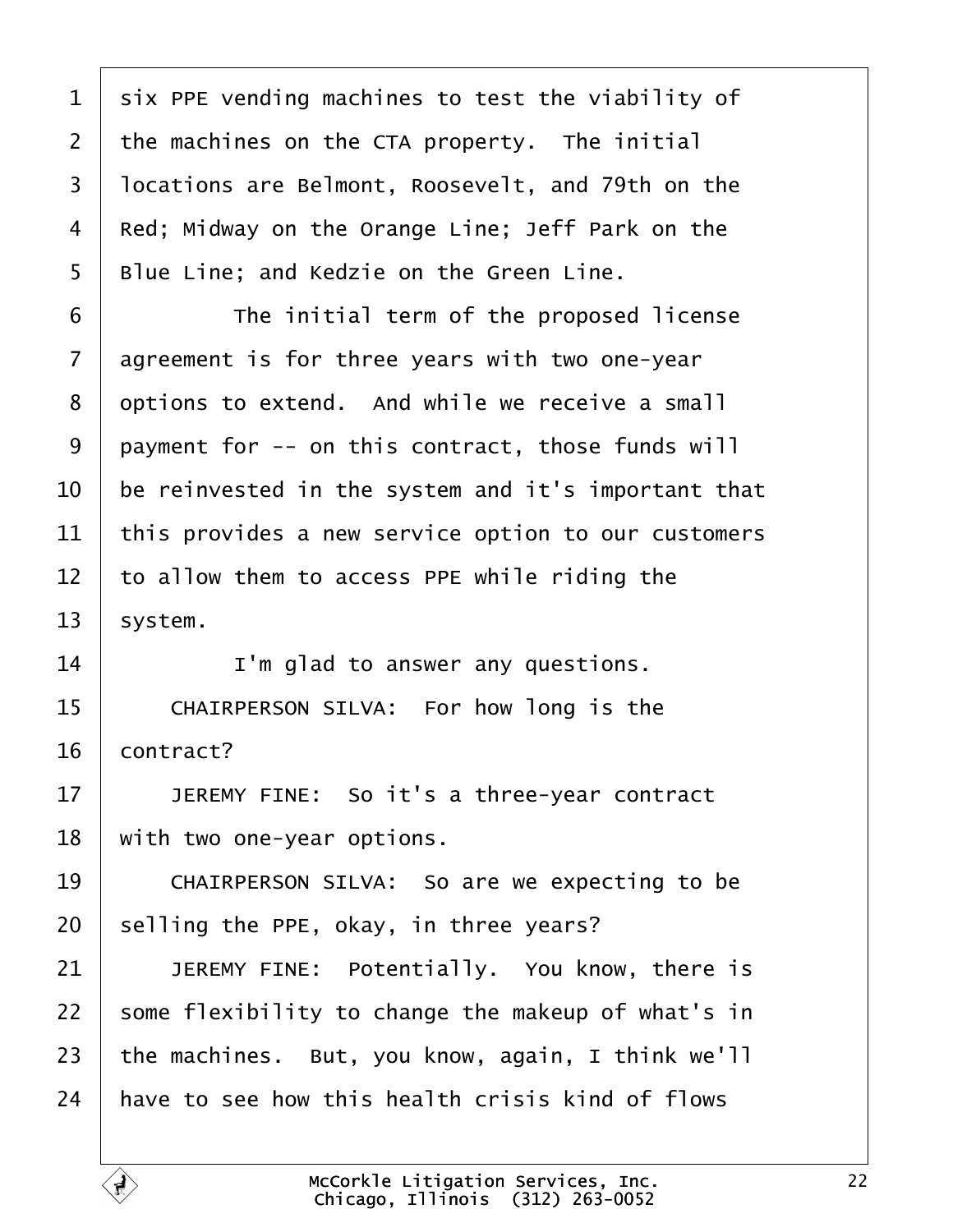<span id="page-22-0"></span>

| 1              | through people's reaction to how they -- how they  |
|----------------|----------------------------------------------------|
| $\overline{2}$ | react to flu season and the like. So I think that  |
| 3              | there's some real opportunity here in the PPE      |
| 4              | sector as well as we continue to move forward even |
| 5              | after we receive a vaccine.                        |
| 6              | CHAIRPERSON SILVA: So if we receive the            |
| 7              | vaccine and the sales go down, okay, we're still   |
| 8              | going to keep them there?                          |
| 9              | JEREMY FINE: Again, we have the flexibility to     |
| 10             | change some of the makeup within the machines,     |
| 11             | what's being offered. So, again, I think there's   |
| 12             | opportunities, you know, for certain types of PPE. |
| 13             | Maybe not face masks or whatnot, but maybe there's |
| 14             | other things like hand sanitizer and whatnot,      |
| 15             | different times of the year. There's also          |
| 16             | opportunity for kind of the over-the-counter, you  |
| 17             | know, aspirin, things like that. So, again, I      |
| 18             | think there's some flexibility here to deal with   |
| 19             | kind of the opportunities and what our customers   |
| 20             | are looking for as well as providing a good        |
| 21             | customer service here. So                          |
| 22             | CHAIRPERSON SILVA: Thank you.                      |
| 23             | <b>SECRETARY LONGHINI: Director Alva Rosales?</b>  |
| 24             | DIRECTOR ALVA ROSALES: Well, you know              |
|                |                                                    |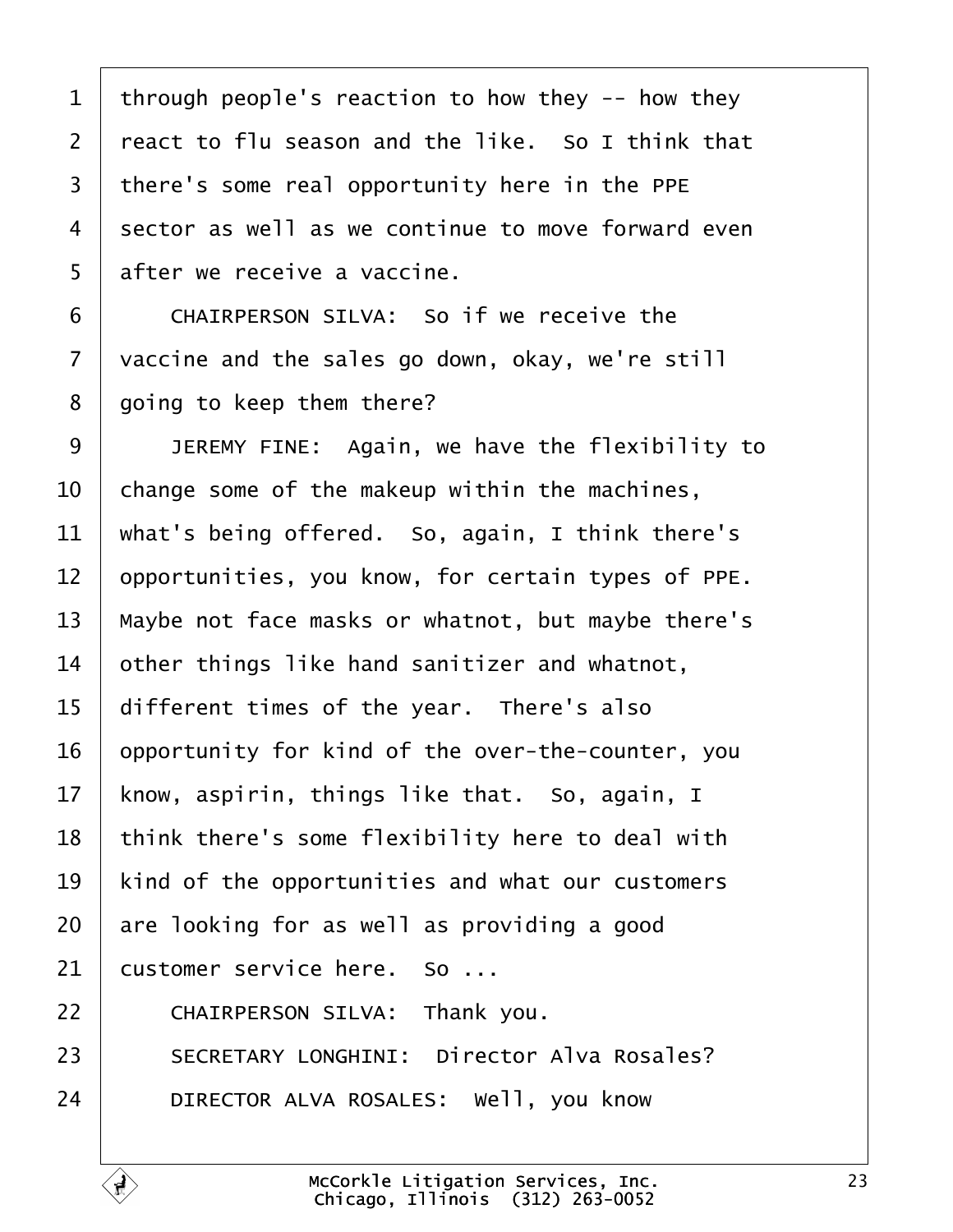<span id="page-23-0"></span>

| $\mathbf{1}$   | initially I had some concerns with the pricing of  |
|----------------|----------------------------------------------------|
| $\overline{2}$ | one of the items or two of the items that were a   |
| 3              | little high and then I got feedback that it was a  |
| 4              | lot less than what we had initially been told.     |
| 5              | So I think just, you know, we want to make         |
| 6              | sure that the products are reasonably priced so    |
| $\overline{7}$ | that people are able to purchase them at a good    |
| 8              | price. So I think that's the only comment I would  |
| 9              | make on this. But I think it's a good idea that    |
| 10             | we're providing this because this is needed.       |
| 11             | JEREMY FINE: Yeah. Absolutely and we agree,        |
| 12             | you know, price points are a major concern of ours |
| 13             | and Canteen is a known entity to us. They provided |
| 14             | these types of services to others around the       |
| 15             | country. So we'll be watching, you know, what the  |
| 16             | price points are, what's being offered in the      |
| 17             | machines, and ensuring that we're very competitive |
| 18             | with the market at large.                          |
| 19             | DIRECTOR ALVA ROSALES: Thank you.                  |
| 20             | <b>SECRETARY LONGHINI: Judge Chevere?</b>          |
| 21             | DIRECTOR CHEVERE: No questions.                    |
| 22             | <b>SECRETARY LONGHINI: Director Miller?</b>        |
| 23             | DIRECTOR MILLER: No questions.                     |
| 24             | <b>SECRETARY LONGHINI: Director Jakes?</b>         |
|                |                                                    |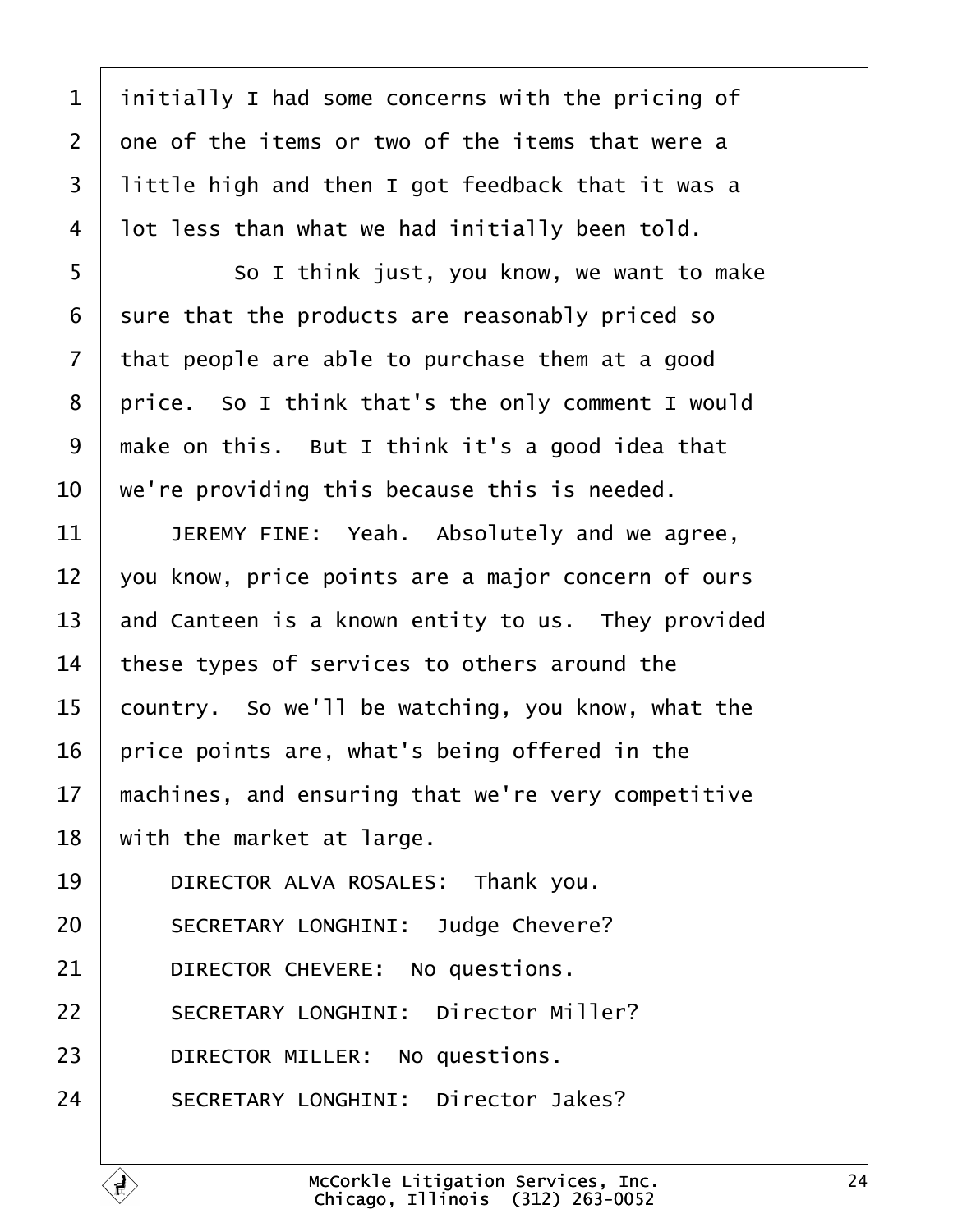<span id="page-24-0"></span>1 | DIRECTOR JAKES: No questions. 2 | SECRETARY LONGHINI: Director Irvine? 3 | DIRECTOR IRVINE: Jeremy, do you have 4 information about how this is performing in other 5 systems that have rolled out a similar system? 6 | JEREMY FINE: It's relatively new. You know, 7 New York MTA has recently rolled it out. There's 8 also some locations at Amtrak and Metra. There's 9 also some, you know, throughout airports as well. 10 We're tracking that. We'll definitely circle back 11 with the Board and provide how these services --12 how these services are performing, you know, kind 13 of nationwide as well as how they're performing 14 here at CTA because that's something we're looking 15 at and tracking. But, again, this is kind of a new 16 rollout and we're excited that we're on kind of the 17 front end, the cutting edge here rolling this out 18 across the system. 19 | DIRECTOR IRVINE: Thanks, Jeremy. I don't have 20 any other questions. Thank you. 21 | SECRETARY LONGHINI: We are finished with 22 questions, Chairman Silva. 23 CHAIRPERSON SILVA: Since there are no further 24 duestions, may I have leave to place this item on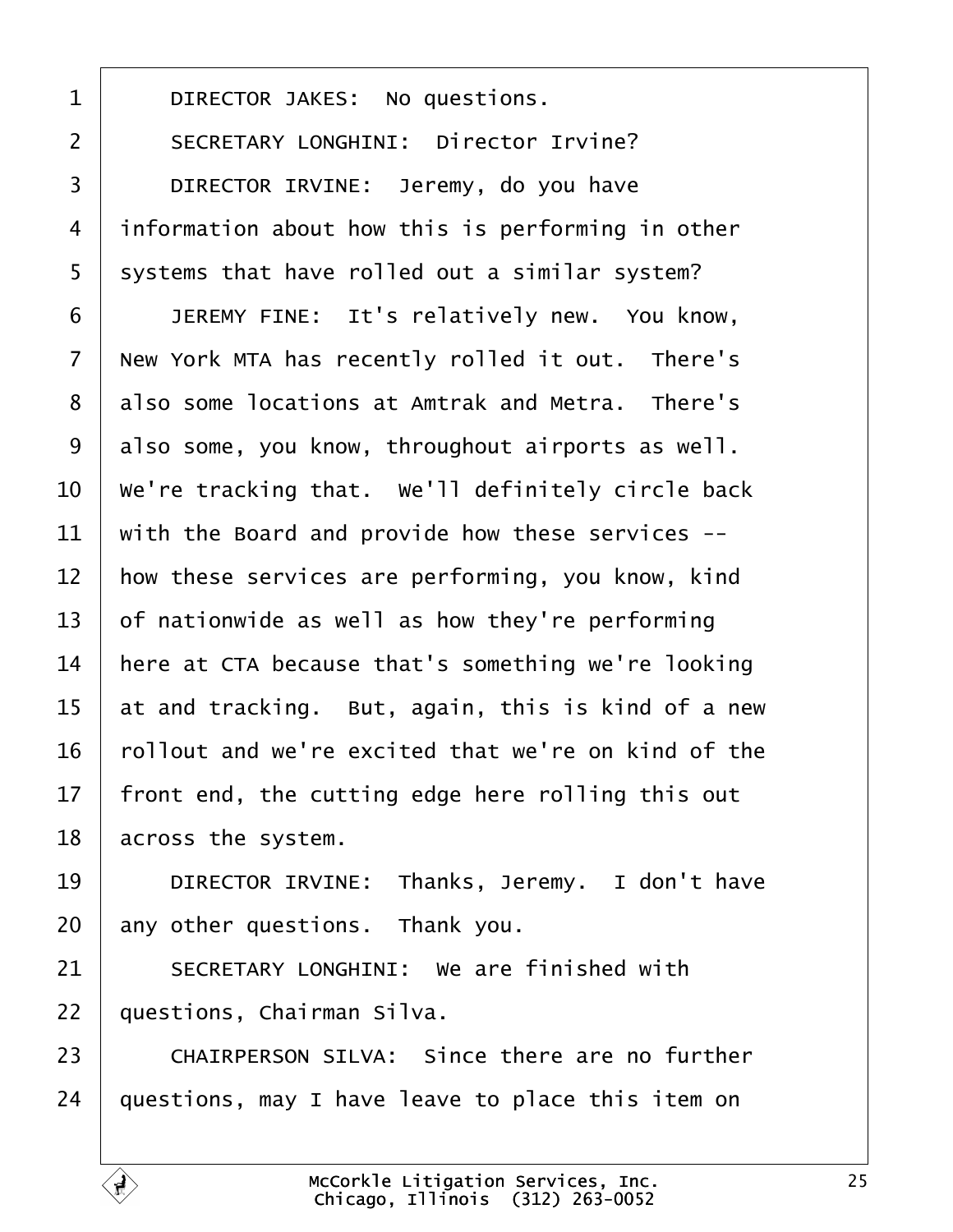<span id="page-25-0"></span>

| 1              | the omnibus for Board approval?                     |
|----------------|-----------------------------------------------------|
| $\overline{2}$ | DIRECTOR CHEVERE: So moved.                         |
| 3              | <b>DIRECTOR MILLER: Second.</b>                     |
| 4              | SECRETARY LONGHINI: Moved and seconded,             |
| 5              | Chairman Silva. So we may proceed to Agenda Item    |
| 6              | Number 6.                                           |
| 7              | CHAIRPERSON SILVA: Our next order of business       |
| 8              | today is the review of an ordinance authorizing a   |
| 9              | sublease to 7-Eleven, Inc. of ground floor space    |
| 10             | located at 567 West Lake Street, Chicago, Illinois. |
| 11             | Bill Mooney.                                        |
| 12             | BILL MOONEY: Good morning. Bill Mooney, your        |
| 13             | Chief Infrastructure Officer.                       |
| 14             | Real estate staff recommends approval of            |
| 15             | an ordinance authorizing the lease of 2,131 square  |
| 16             | feet of retail space located on the ground floor of |
| 17             | 567 West Lake to the current tenant, 7-Eleven.      |
| 18             | 7-Eleven will continue to operate a                 |
| 19             | convenient store offering snacks and incidental     |
| 20             | grab-and-go items. The lease has an initial annual  |
| 21             | fent of \$41.63 per square foot or \$88,500 for the |
| 22             | first year. The term is five years with two         |
| 23             | five-year options.                                  |
| 24             | The agreement includes annual rent                  |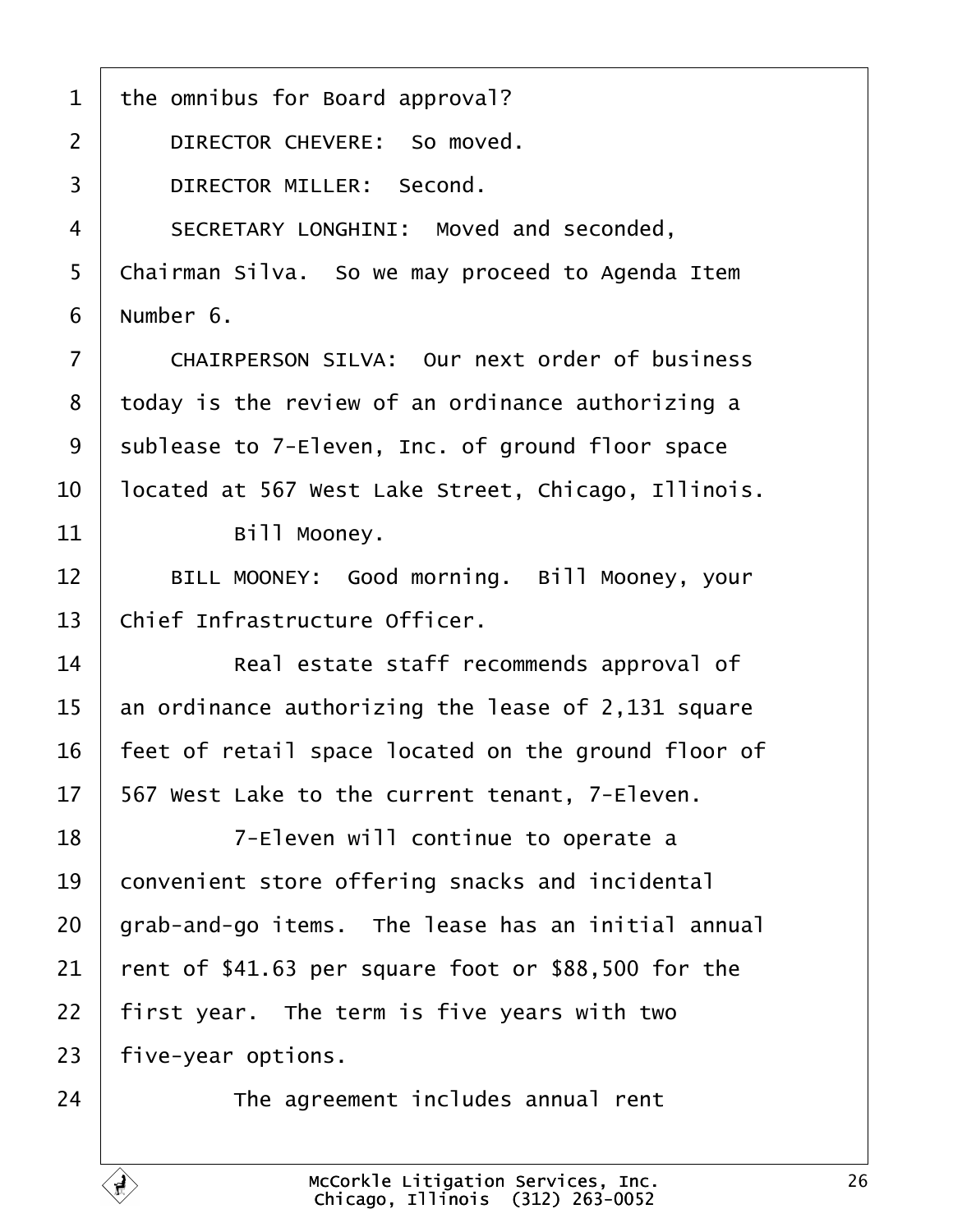<span id="page-26-0"></span>

| 1  | escalations of 3 percent and 7-Eleven will be     |
|----|---------------------------------------------------|
| 2  | responsible for a proportionate share of building |
| 3  | operating expenses. The tenant will also be       |
| 4  | responsible for all utilities and taxes.          |
| 5  | I'll be happy to take any questions at            |
| 6  | this time.                                        |
| 7  | <b>SECRETARY LONGHINI: Chairman Silva?</b>        |
| 8  | CHAIRPERSON SILVA: No questions.                  |
| 9  | <b>SECRETARY LONGHINI: Director Alva Rosales?</b> |
| 10 | DIRECTOR ALVA ROSALES: No questions.              |
| 11 | <b>SECRETARY LONGHINI: Judge Chevere?</b>         |
| 12 | DIRECTOR CHEVERE: No questions.                   |
| 13 | <b>SECRETARY LONGHINI: Reverend Miller?</b>       |
| 14 | DIRECTOR MILLER: No questions.                    |
| 15 | <b>SECRETARY LONGHINI: Reverend Jakes?</b>        |
| 16 | DIRECTOR JAKES: No questions.                     |
| 17 | <b>SECRETARY LONGHINI: Director Irvine?</b>       |
| 18 | DIRECTOR IRVINE: No questions.                    |
| 19 | <b>SECRETARY LONGHINI: There are no further</b>   |
| 20 | questions, Chairman Silva.                        |
| 21 | CHAIRPERSON SILVA: If there are no further        |
| 22 | questions, may I have leave to place this item on |
| 23 | the omnibus for Board approval?                   |
| 24 | DIRECTOR CHEVERE: So moved.                       |
|    |                                                   |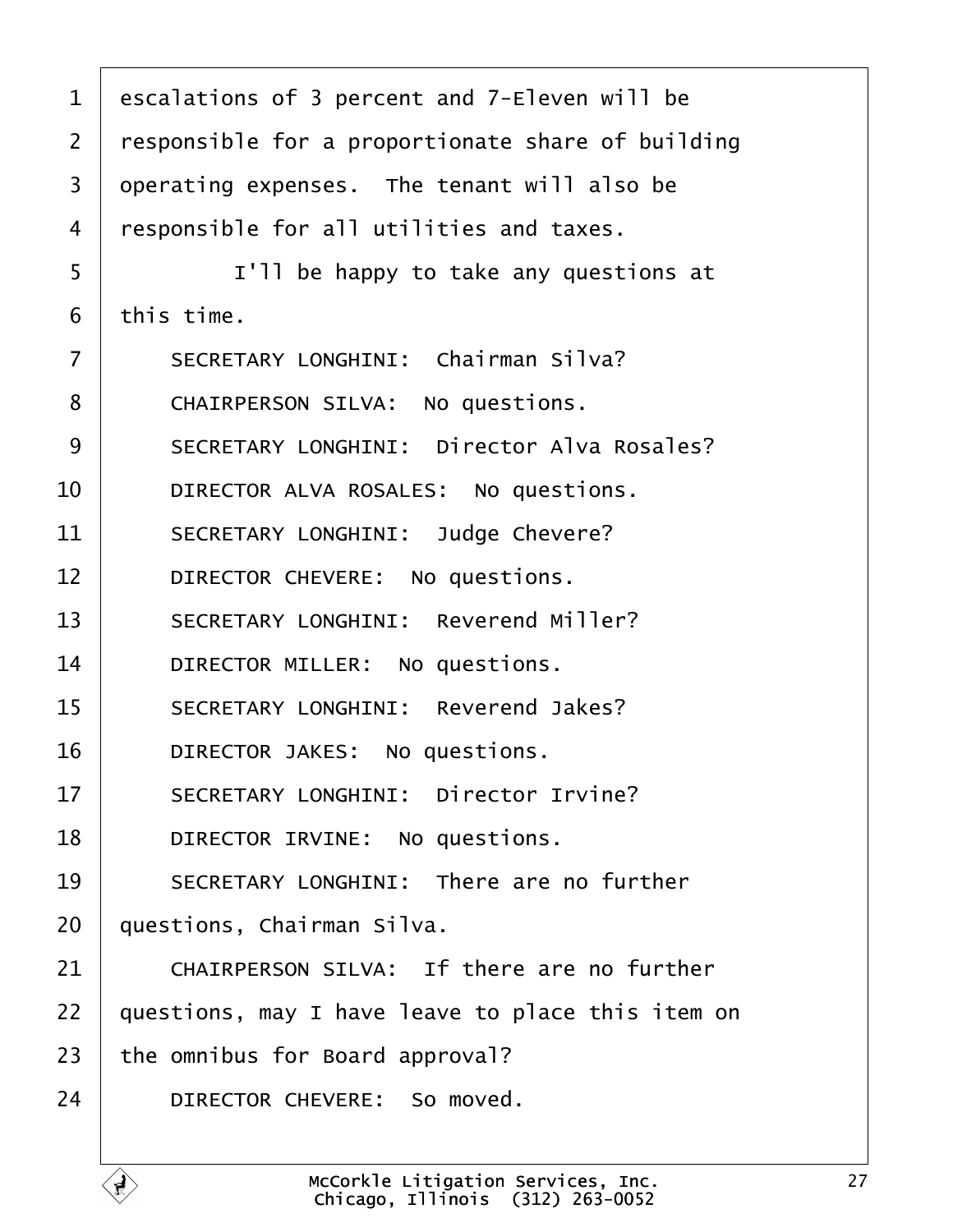<span id="page-27-0"></span>

| 1              | DIRECTOR MILLER: Second.                             |
|----------------|------------------------------------------------------|
| $\overline{2}$ | SECRETARY LONGHINI: Moved and seconded,              |
| 3              | Chairman Silva. So we may now proceed to Agenda      |
| 4              | Item Number 7.                                       |
| 5              | <b>CHAIRPERSON SILVA: Our next order of business</b> |
| 6              | is an ordinance authorizing the license from the     |
| $\overline{7}$ | City of Chicago for parcels adjacent to the          |
| 8              | Authority's West Shops facility along Maypole        |
| 9              | Avenue.                                              |
| 10             | Bill Mooney.                                         |
| 11             | BILL MOONEY: Thank you. Staff recommends the         |
| 12             | approval of an ordinance authorizing a license of    |
| 13             | certain City-owned real estate near CTA's West       |
| 14             | Shops facility.                                      |
| 15             | The City of Chicago owns various                     |
| 16             | unapproved land adjacent to the Authority's West     |
| 17             | Shops facility consisting of approximately           |
| 18             | 78,062 square feet. The properties are located       |
| 19             | along Maypole Avenue and are between the West Shops  |
| 20             | facility complex and Pulaski Avenue.                 |
| 21             | The license has a term of ten years, which           |
| 22             | will run through December 31st, 2030 and will        |
| 23             | automatically renew annually unless terminated by    |
| 24             | either party. The City has agreed to license the     |
|                |                                                      |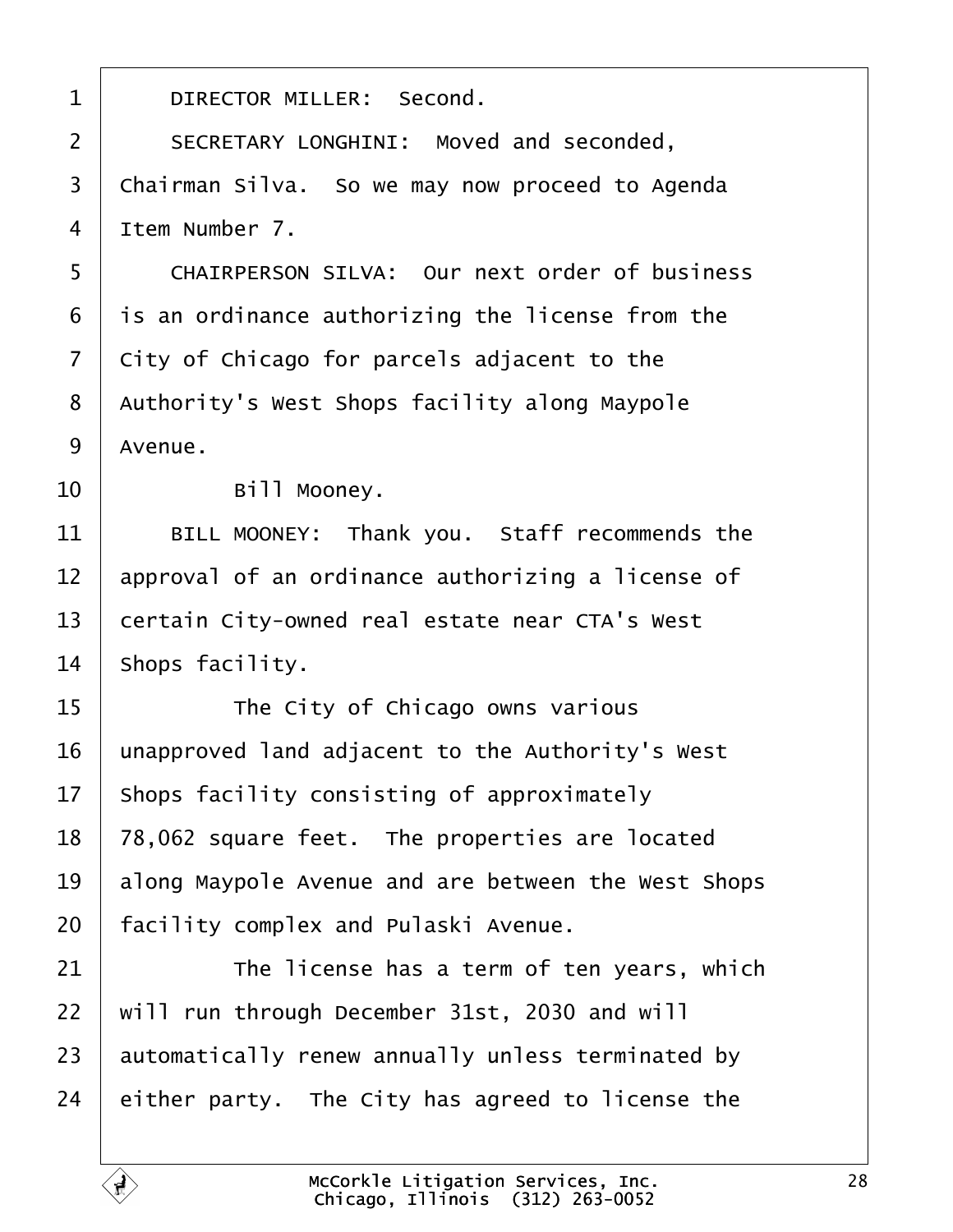<span id="page-28-0"></span>

| 1              | property to the CTA for \$1.                      |
|----------------|---------------------------------------------------|
| $\overline{2}$ | I'll be happy to take any questions at            |
| 3              | this time.                                        |
| 4              | CHAIRPERSON SILVA: So we will pay them \$1?       |
| 5              | BILL MOONEY: Yes, sir.                            |
| 6              | CHAIRPERSON SILVA: Okay. Good. Good job.          |
| $\overline{7}$ | <b>SECRETARY LONGHINI: Director Alva Rosales?</b> |
| 8              | DIRECTOR ALVA ROSALES: No questions.              |
| 9              | <b>SECRETARY LONGHINI: Judge Chevere?</b>         |
| 10             | DIRECTOR CHEVERE: No questions.                   |
| 11             | <b>SECRETARY LONGHINI: Reverend Miller?</b>       |
| 12             | DIRECTOR MILLER: No questions.                    |
| 13             | <b>SECRETARY LONGHINI: Reverend Jakes?</b>        |
| 14             | DIRECTOR JAKES: No questions.                     |
| 15             | <b>SECRETARY LONGHINI: Director Irvine?</b>       |
| 16             | DIRECTOR IRVINE: No questions.                    |
| 17             | <b>SECRETARY LONGHINI: There are no further</b>   |
| 18             | questions on this item, Chairman Silva.           |
| 19             | CHAIRPERSON SILVA: Since there are no further     |
| 20             | questions, may I have leave to place this item on |
| 21             | the omnibus for Board approval?                   |
| 22             | DIRECTOR CHEVERE: So moved.                       |
| 23             | DIRECTOR MILLER: Second.                          |
| 24             | SECRETARY LONGHINI: Moved and seconded,           |
|                |                                                   |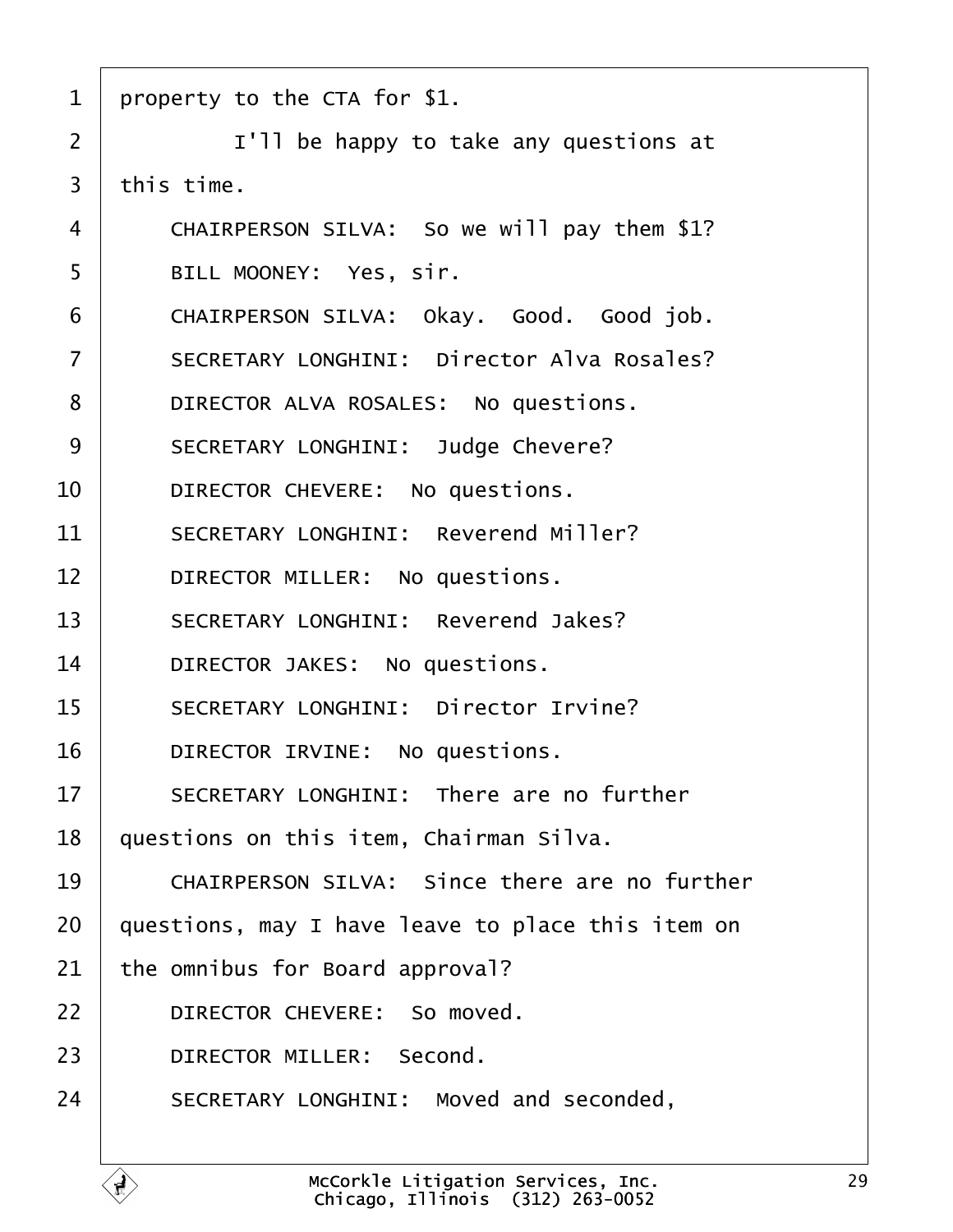<span id="page-29-0"></span>1 Chairman Silva. You may now proceed to Agenda Item

2 Number 8.

3 CHAIRPERSON SILVA: Our next order of business 4 is an ordinance authorizing the purchase of cyber 5 insurance coverage for policy year November 1st, ·6· ·2020 through October 31st, 2021. 7 | Steve Wood. 8 | STEVE WOOD: Good morning, Directors. Steve 9 Wood with CTA's Law Department. We are coming 10 before the Board on this first renewal of our cyber 11 insurance policy. This is an annual policy and the 12 term is from November 1, 2020 to October 31, 2021. 13 Our insurance broker Mesirow and our DBE Paradigm 14 marketed the new coverage to the insurance market 15 and we recommend proceeding with the incumbent 16 insurer named Beazley, which offers the best 17 coverage at the lowest premium. 18 **The policy continues to provide a coverage** 19 limit of \$5 million and our deductible is 20  $\cdot$  increasing from 100,000 to \$250,000 and the 21 **proposed insurance premium including taxes is** 22 approximately \$88,039, which is an increase of 23 about 17 and a half percent from last year's

24 bremium. The increase is a result of a hardening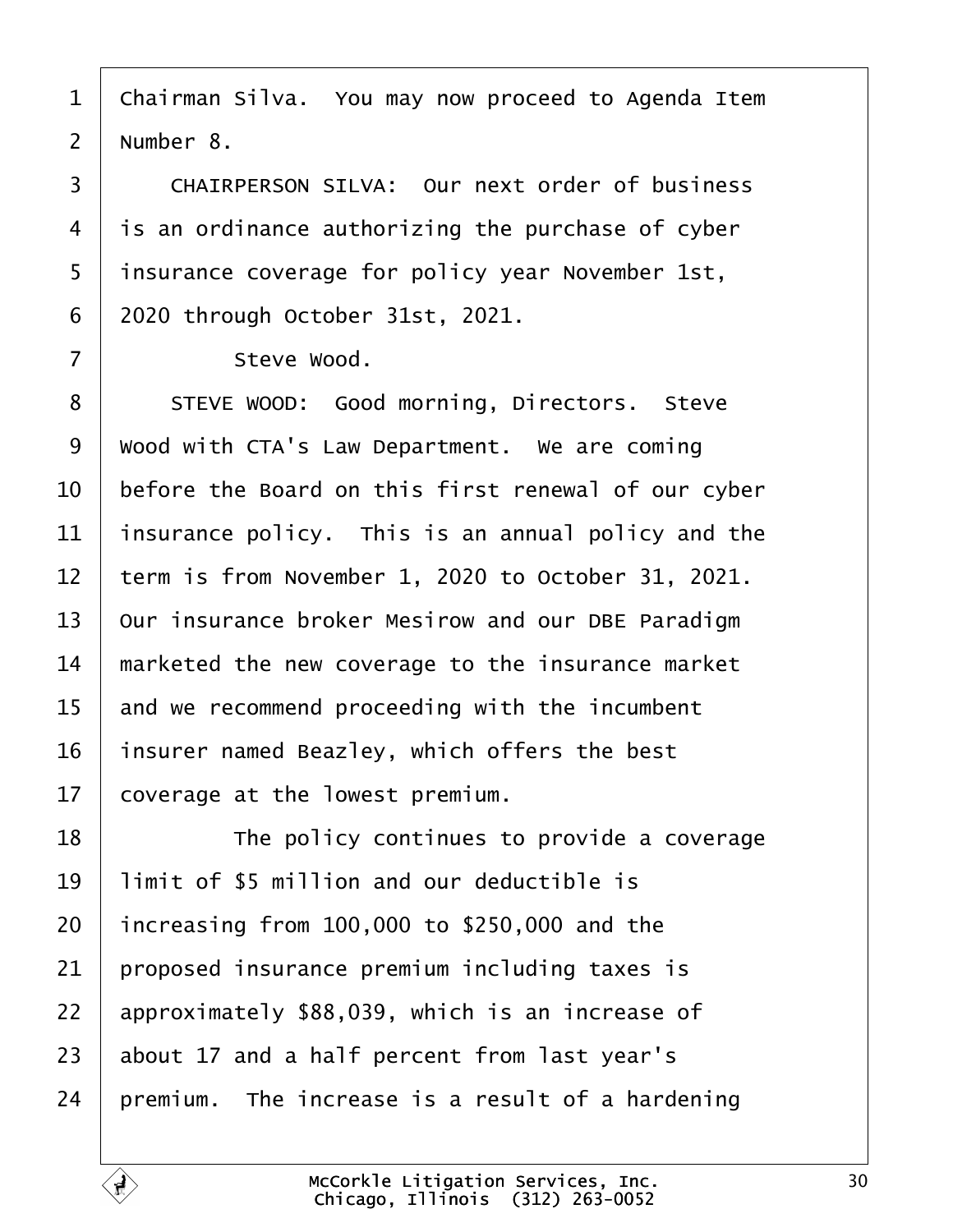<span id="page-30-0"></span>1 in the insurance market generally in light of COVID 2 and, therefore, the reduction in capacity of 3 dompetition in this marketplace. Nonetheless, the 4 insurance policy provides the same protections for 5 the CTA related to cyberattacks or intrusions of ·6· ·the CTA's computers and network as the initial 7 policy did. 8 **I** I'm happy to answer any questions. 9 | CHAIRPERSON SILVA: So are you comfortable, 10 bkay, with the prices going up? Is the market, 11  $\alpha$  bkay, strong, okay, for insurance companies? 12 | STEVE WOOD: Unfortunately, it is strong for 13 insurance companies. The other competitive 14 biferings in this space were much higher in terms 15 of premiums. So the incumbent came back with the 16 best price on this policy. 17 | CHAIRPERSON SILVA: Is that the only type of 18 insurance that is going up or is pretty much 19 everybody? 20 | STEVE WOOD: It's pretty much everyone. COVID 21 has really caused many insures in the market to 22 pull back on the amount of risk they're willing to 23 expose themselves to and when there's less 24 competition in the market, there's higher prices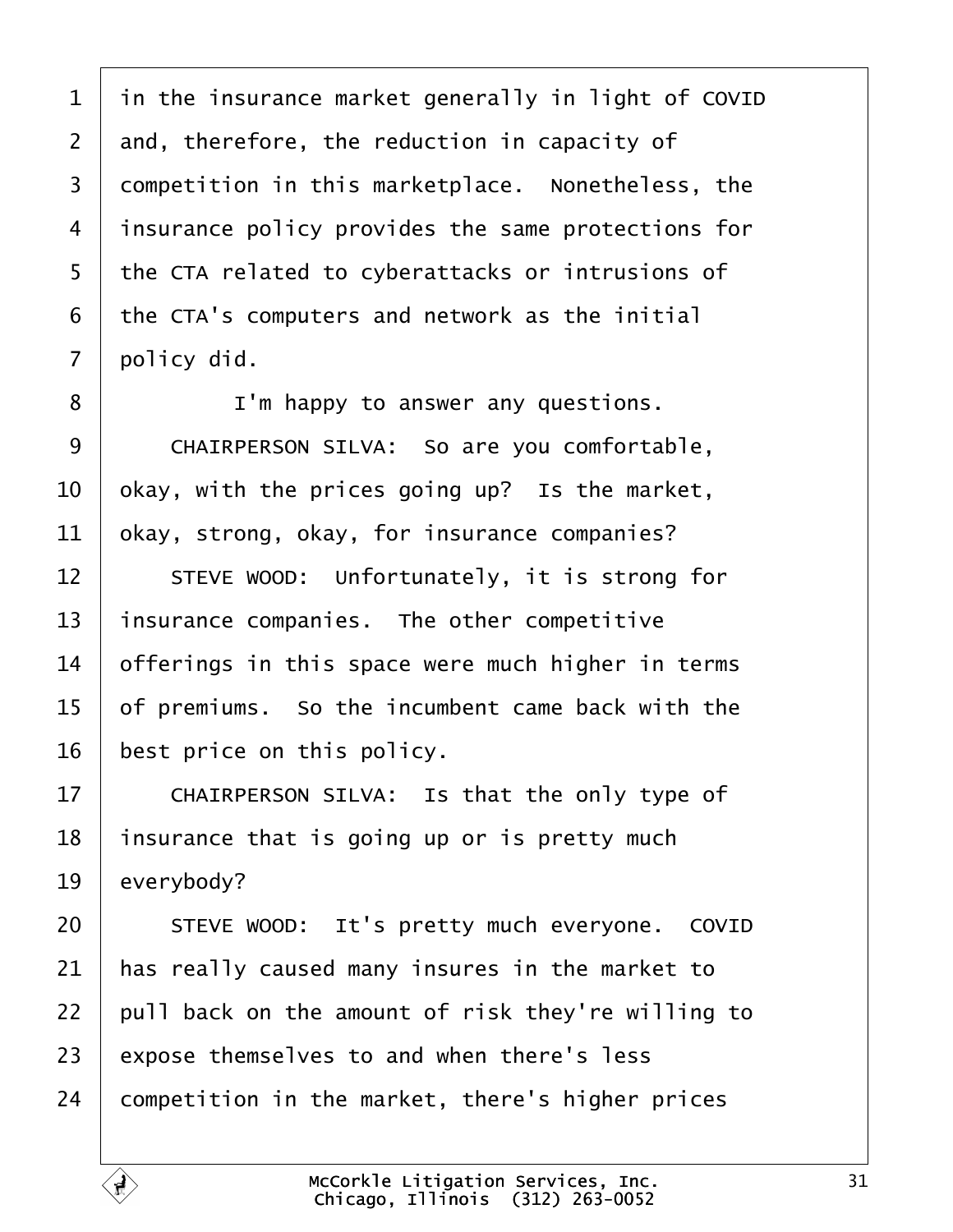<span id="page-31-0"></span>

| 1              | for the purchasers.                                 |
|----------------|-----------------------------------------------------|
| 2              | CHAIRPERSON SILVA: Okay. Thank you.                 |
| 3              | <b>SECRETARY LONGHINI: Director Alva Rosales?</b>   |
| $\overline{4}$ | DIRECTOR ALVA ROSALES: I guess my only              |
| 5              | question is -- it went way up. 17.5 percent. Do     |
| 6              | we ever think it will go back down?                 |
| 7              | STEVE WOOD: It is hard to predict. The              |
| 8              | railroad insurance policy that we'll be talking     |
| 9              | about next, we have seen some fluctuation both up   |
| 10             | and down over the last five years, so we can always |
| 11             | hope for the best.                                  |
| 12             | DIRECTOR ALVA ROSALES: Okay. Thanks.                |
| 13             | <b>SECRETARY LONGHINI: Judge Chevere?</b>           |
| 14             | DIRECTOR CHEVERE: No questions.                     |
| 15             | <b>SECRETARY LONGHINI: Director Miller?</b>         |
| 16             | DIRECTOR MILLER: No questions.                      |
| 17             | <b>SECRETARY LONGHINI: Director Jakes?</b>          |
| 18             | DIRECTOR JAKES: No questions.                       |
| 19             | <b>SECRETARY LONGHINI: Director Irvine?</b>         |
| 20             | DIRECTOR IRVINE: No questions. Thanks.              |
| 21             | <b>SECRETARY LONGHINI: There are no further</b>     |
| 22             | questions on this item.                             |
| 23             | CHAIRPERSON SILVA: Since there are no further       |
| 24             | questions, may I have leave to place this item on   |
|                |                                                     |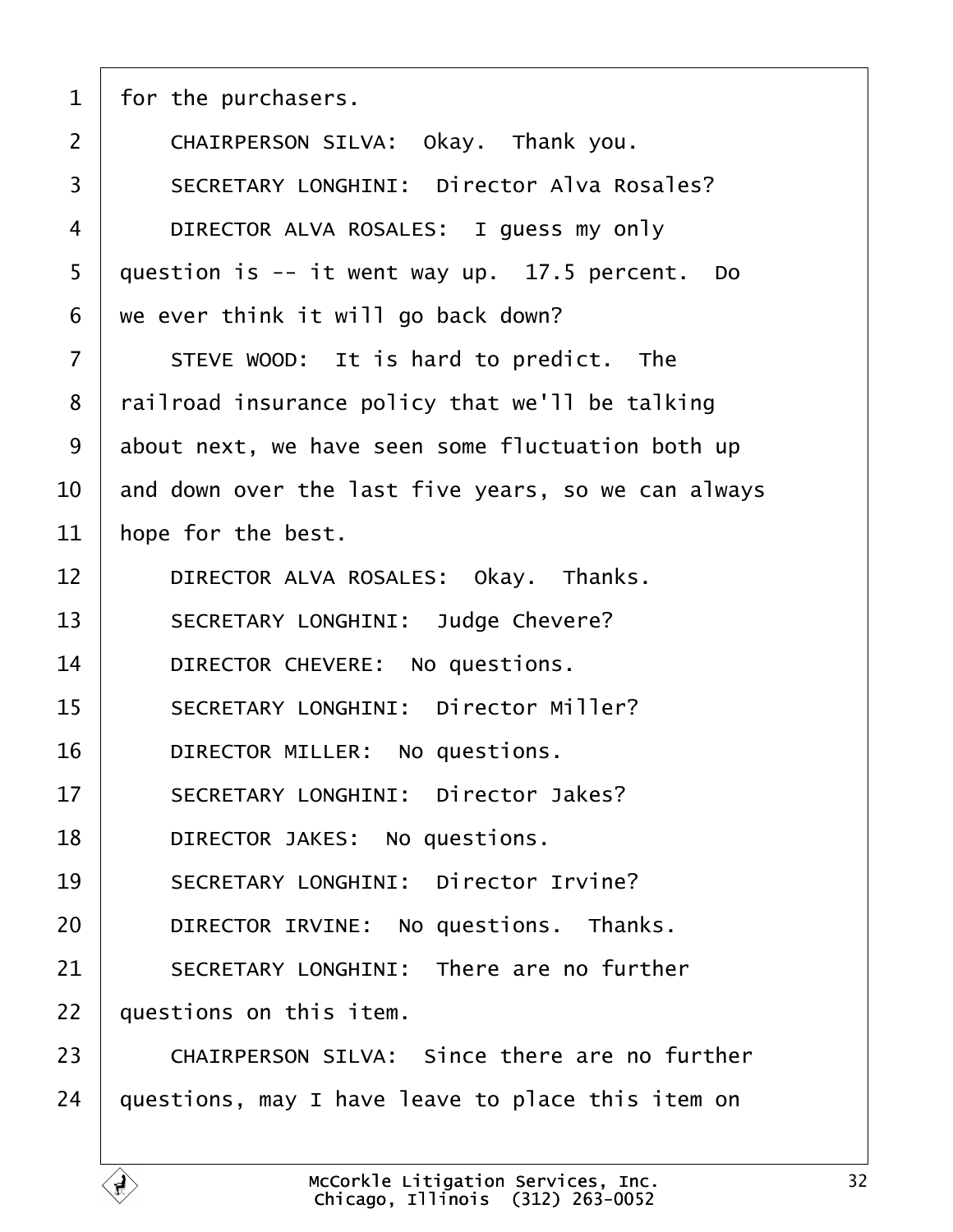<span id="page-32-0"></span>

| 1              | the omnibus for Board approval?                      |
|----------------|------------------------------------------------------|
| $\overline{2}$ | DIRECTOR CHEVERE: So moved.                          |
| 3              | <b>DIRECTOR MILLER: Second.</b>                      |
| 4              | SECRETARY LONGHINI: The motion has been moved        |
| 5              | and seconded, but before we proceed, I would like    |
| 6              | to ask the sign language interpreters to switch      |
| $\overline{7}$ | over back to Ellen, please.                          |
| 8              | I believe Ellen is now back on. So,                  |
| 9              | Chairman Silva, we may now proceed to Agenda Item    |
| 10             | Number 9.                                            |
| 11             | <b>CHAIRPERSON SILVA: Our next order of business</b> |
| 12             | is an ordinance authorizing the purchase of          |
| 13             | protected liability insurance for policy year        |
| 14             | November 1st, 2020 through October 31st, 2021.       |
| 15             | Steve.                                               |
| 16             | STEVE WOOD: Thank you, Director. We are              |
| 17             | coming before the Board for our blanket railroad     |
| 18             | protective insurance policy. Again, this is an       |
| 19             | annual policy that the CTA has had in place now for  |
| 20             | 11 years and this ordinance is for the renewal term  |
| 21             | of November 1, 2020 through October 31, 2021.        |
| 22             | This is a blanket policy that covers all             |
| 23             | CTA contractors and certain non-contractors who      |
| 24             | perform work within 50 feet of any CTA railroad      |
|                |                                                      |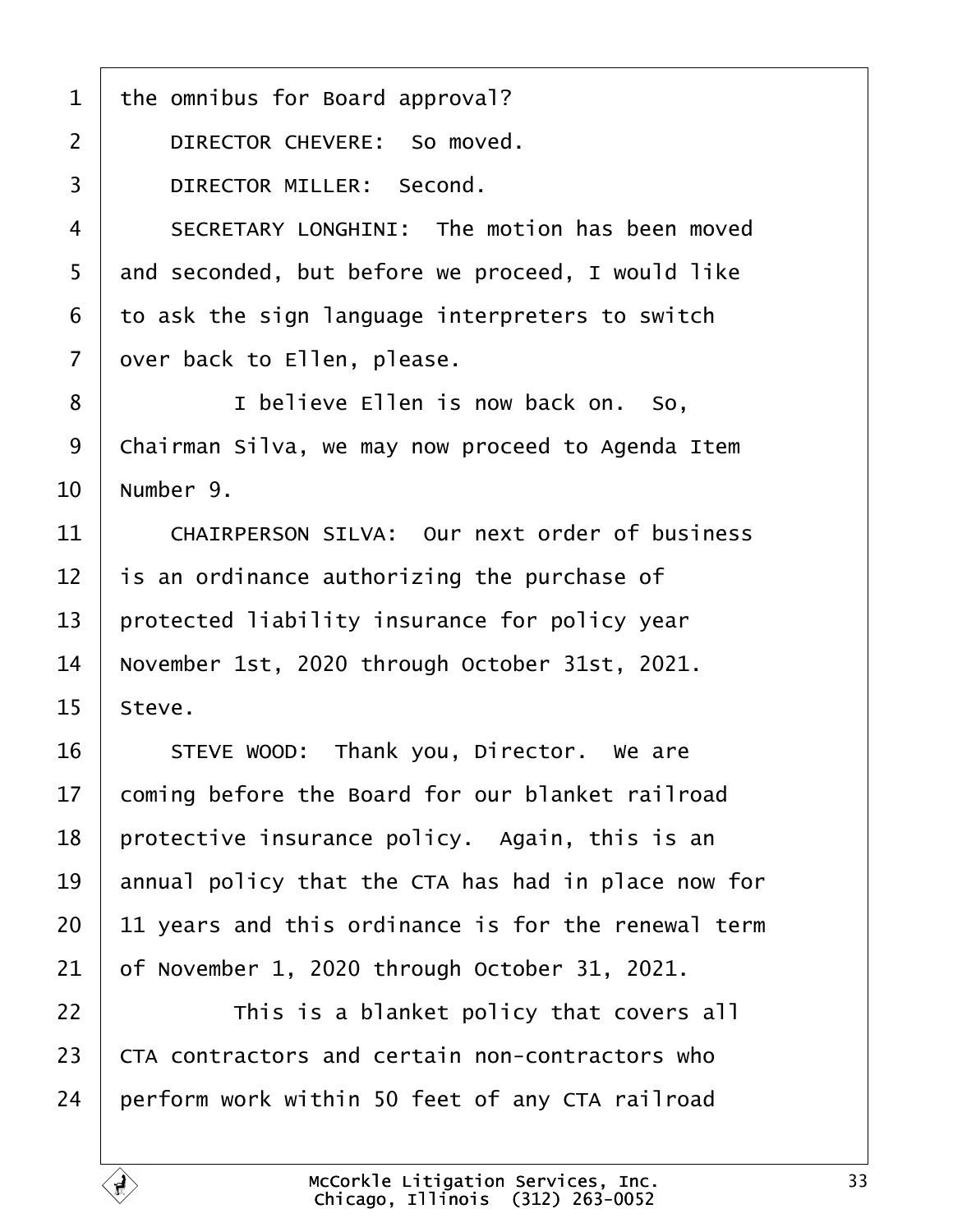<span id="page-33-0"></span>

| 1               | right-of-way. The CTA enrolls these businesses in  |
|-----------------|----------------------------------------------------|
| $\overline{2}$  | the program and then prorates the cost of the      |
| 3               | insurance across capital construction projects so  |
| 4               | that the CTA is not out-of-pocket for the cost of  |
| 5               | this insurance.                                    |
| 6               | Because the CTA is in the marketplace              |
| $\overline{7}$  | purchasing this policy, we're able to use our      |
| 8               | bargaining power in the marketplace to secure a    |
| 9               | much lower rate than individual contractors,       |
| 10              | individual DBEs, or non-contractors could secure.  |
| 11              | Our insurance broker Mesirow and DBE               |
| 12              | Paradigm, again, marketed the renewal of this      |
| 13              | policy to the insurance market and the incumbent   |
| 14              | insurance, Aspen Specialty Insurance, offered the  |
| 15              | best price for this renewal. The premium has       |
| 16              | increased 11 percent compared to last year, which  |
| 17 <sub>1</sub> | represents an increase from 19 cents per hundred   |
| 18              | dollars of construction cost to 21 cents per       |
| 19              | hundred dollars of construction cost.              |
| 20              | The rates have really been bouncing around         |
| 21              | in a pretty narrow band over the last few years.   |
| 22              | We had a high of 25 cents a few years ago to a low |
| 23              | of about 18 cents about five years ago. So         |
| 24              | compared to the standard market rate of between 45 |
|                 |                                                    |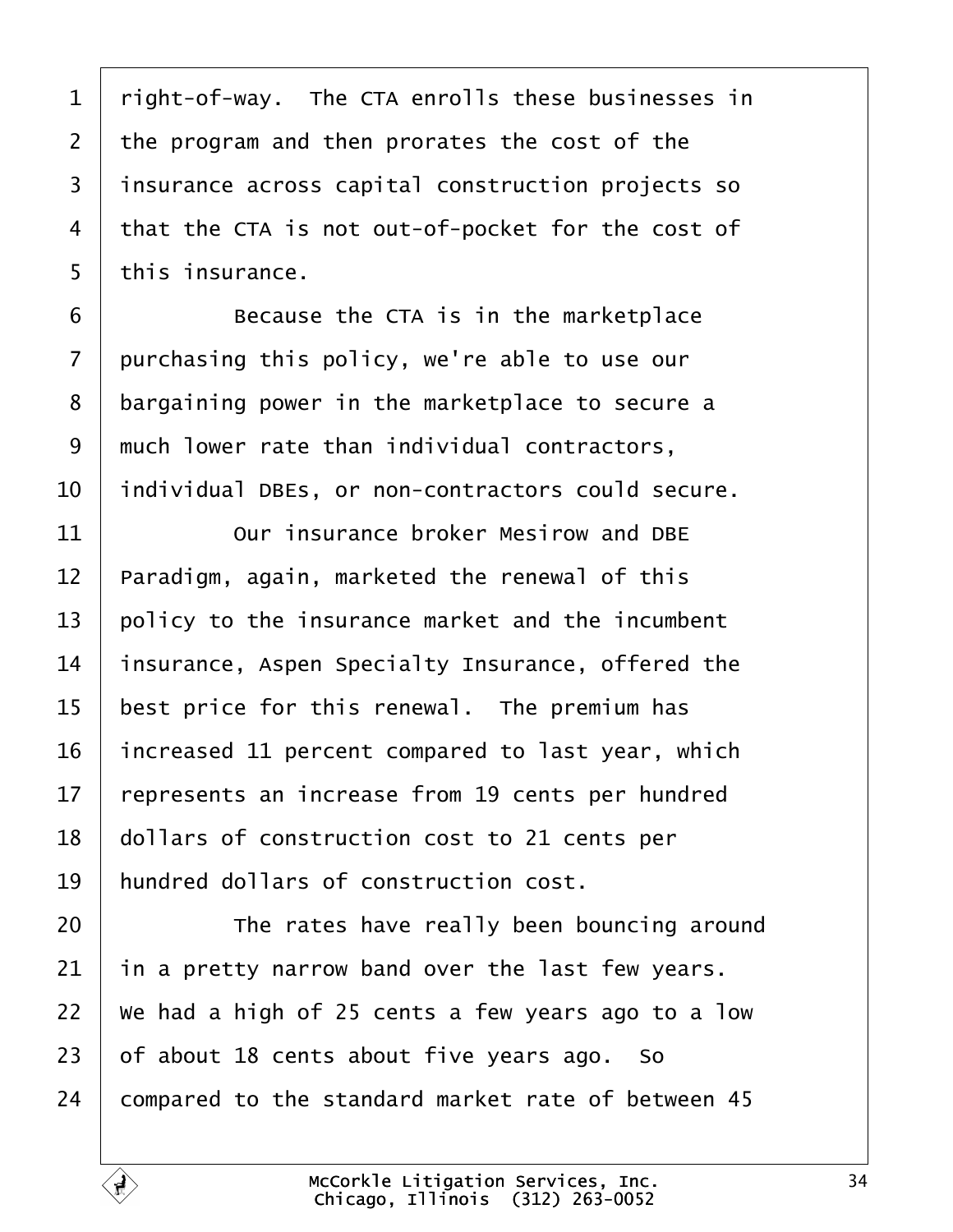<span id="page-34-0"></span>

| 1              | dents and 55 cents per hundred dollars of           |
|----------------|-----------------------------------------------------|
| 2              | donstruction cost, we still believe that this is    |
| 3              | quite a bargain for the CTA and quite beneficial to |
| 4              | dur contractors and DBEs. We believe that Aspen     |
| 5              | will provide excellent service and responsiveness   |
| 6              | on this policy and we recommend renewal with this   |
| $\overline{7}$ | darrier.                                            |
| 8              | I'm happy to answer any questions.                  |
| 9              | CHAIRPERSON SILVA: So in this case, okay, the       |
| 10             | prices didn't go as high as in the cyber?           |
| 11             | STEVE WOOD: I'm sorry. I didn't catch the end       |
| 12             | of that.                                            |
| 13             | CHAIRPERSON SILVA: In this one, okay, the           |
| 14             | prices didn't go as high as cyber?                  |
| 15             | STEVE WOOD: That's right. Yes.                      |
| 16             | CHAIRPERSON SILVA: And it's the same broker,        |
| 17             | right?                                              |
| 18             | STEVE WOOD: It's the same broker, but it's a        |
| 19             | different market and a different type of insurance  |
| 20             | put there with a different competitor. So it's not  |
| 21             | the same insurance companies that are bidding on    |
| 22             | this work.                                          |
| 23             | CHAIRPERSON SILVA: Okay. So you're                  |
| 24             | comfortable with it?                                |
|                |                                                     |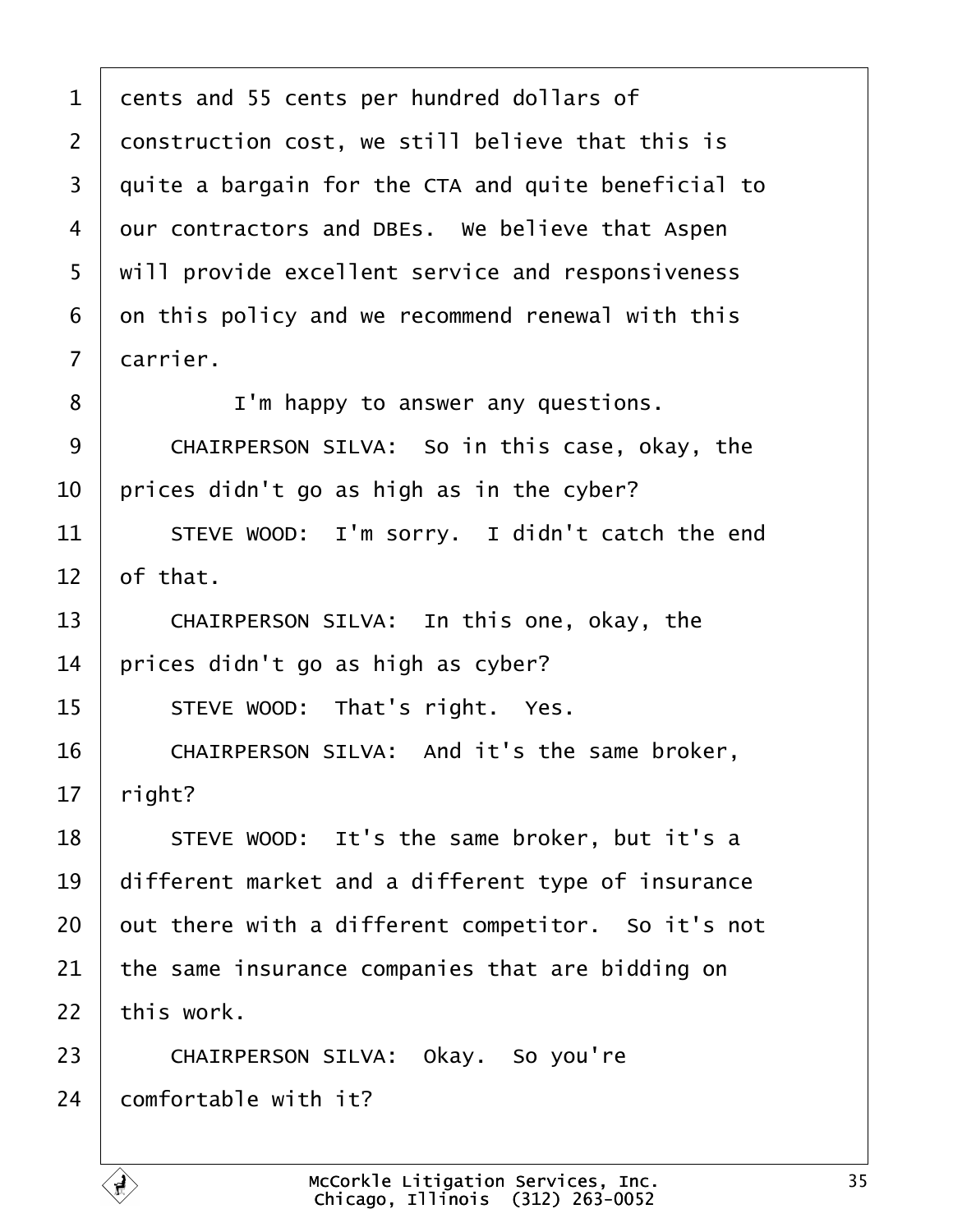<span id="page-35-0"></span>

| 1              | STEVE WOOD: Yes. Very comfortable that they          |
|----------------|------------------------------------------------------|
| $\overline{2}$ | have achieved for us the best option in the market.  |
| 3              | CHAIRPERSON SILVA: Thank you.                        |
| $\overline{4}$ | <b>SECRETARY LONGHINI: Director Alva Rosales?</b>    |
| 5              | DIRECTOR ALVA ROSALES: No questions.                 |
| 6              | <b>SECRETARY LONGHINI: Judge Chevere?</b>            |
| $\overline{7}$ | DIRECTOR CHEVERE: No questions.                      |
| 8              | <b>SECRETARY LONGHINI: Reverend Miller? Reverend</b> |
| 9              | Miller, any questions?                               |
| 10             | Maybe he stepped aside. We can come back.            |
| 11             | DIRECTOR IRVINE: He may have dropped off. I          |
| 12             | don't see him.                                       |
| 13             | <b>SECRETARY LONGHINI: Is Reverend Miller still</b>  |
| 14             | on, Herb?                                            |
| 15             | THE HOST: Looks like he just dropped off.            |
| 16             | SECRETARY LONGHINI: Okay. Why don't we just          |
| 17             | wait a second then.                                  |
| 18             | THE HOST: He should be joining right now.            |
| 19             | <b>SECRETARY LONGHINI: Reverend Miller is on?</b>    |
| 20             | THE HOST: It's connecting right now.                 |
| 21             | SECRETARY LONGHINI: Reverend Miller? Are you         |
| 22             | there, Reverend Miller?                              |
| 23             | Let us know, Herb, when it's clear.                  |
| 24             | (A brief pause.)                                     |
|                |                                                      |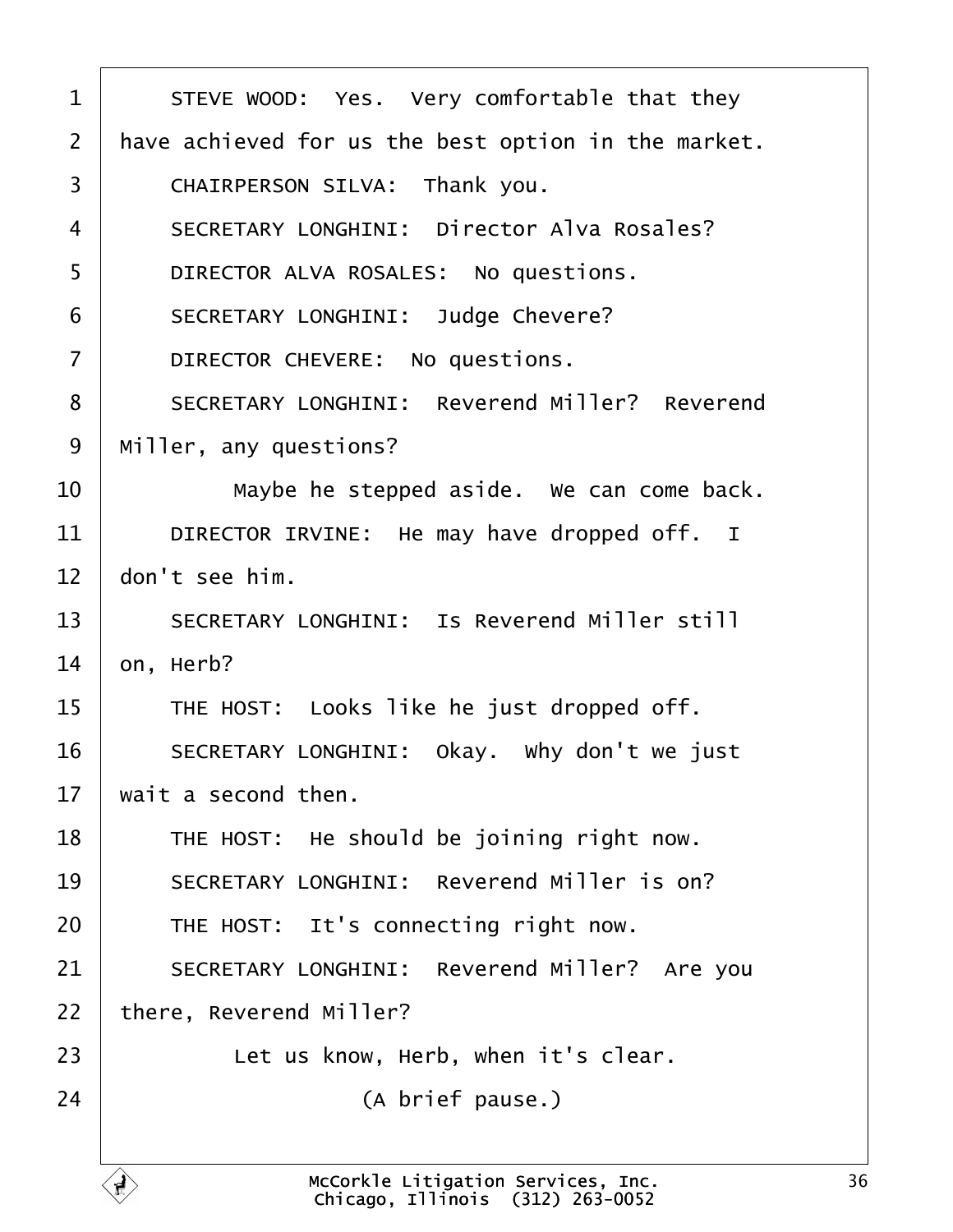- <span id="page-36-0"></span>1 | SECRETARY LONGHINI: I see Director Miller
- 2 donnecting.
- 3 | DIRECTOR MILLER: Hello.
- 4 | SECRETARY LONGHINI: Director Miller, hi. We
- 5 were just reviewing Steve's presentation on the
- 6 railroad liability insurance. Do you have any
- 7 duestions on the matter?
- 8 | DIRECTOR MILLER: No, I had no questions. And
- 9 lapologize.
- 10 | SECRETARY LONGHINI: No need to, sir. It's the
- 11 **equipment.**
- 12 | Reverend Jakes?
- 13 | DIRECTOR JAKES: No questions, Greg.
- 14 | SECRETARY LONGHINI: Director Irvine, any
- 15 guestions on that matter?
- 16 | DIRECTOR IRVINE: No questions, Greg.
- 17 | SECRETARY LONGHINI: All right. Thanks.
- 18 **Chairman Silva, there's no further**
- 19 questions on Steve's presentation.
- 20 CHAIRPERSON SILVA: If there are no further
- 21 guestions, may I have leave to place this item on
- 22 the omnibus for Board approval?
- 23 | DIRECTOR CHEVERE: So moved.
- 24 | DIRECTOR MILLER: Second.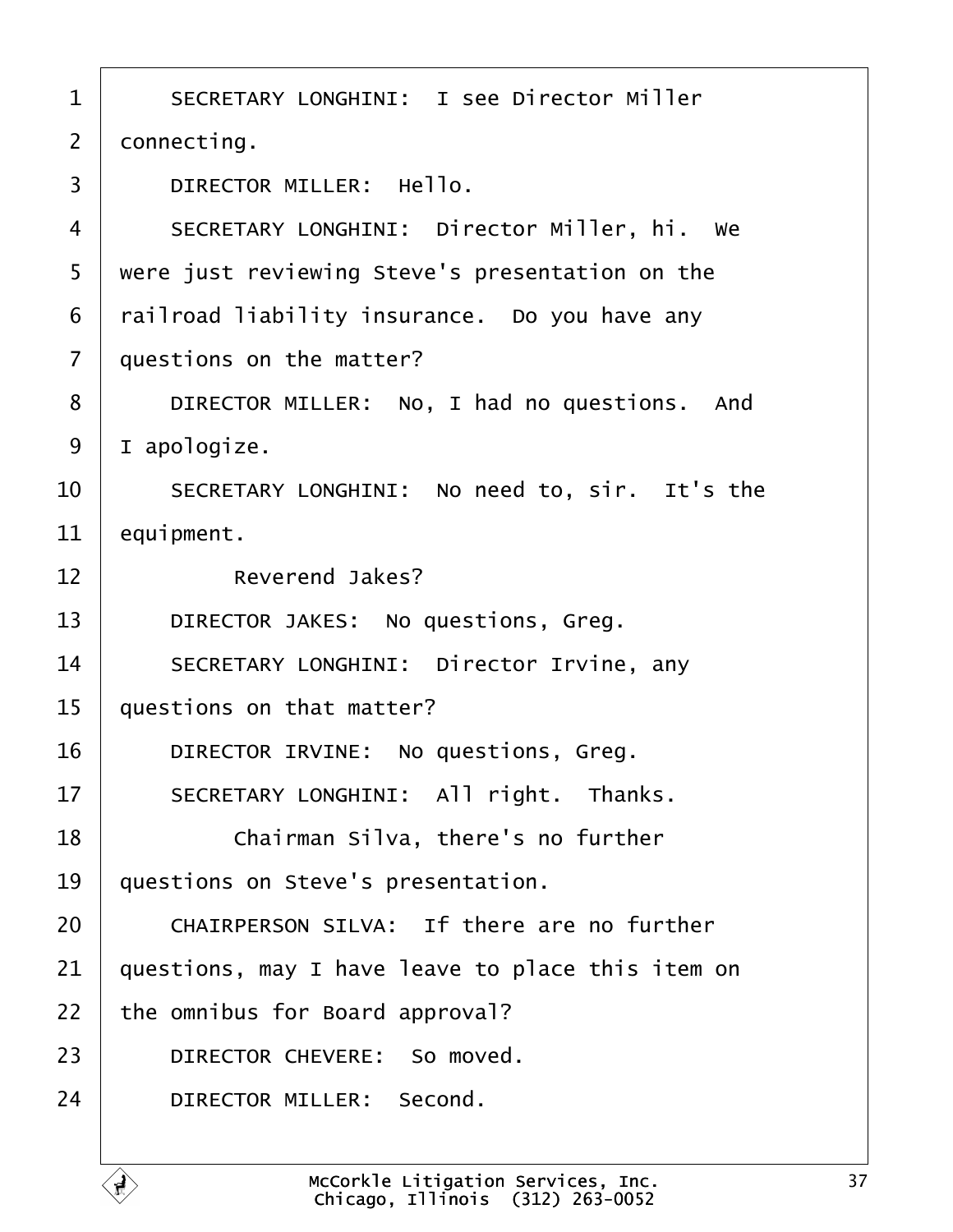<span id="page-37-0"></span>

| 1              | SECRETARY LONGHINI: Moved and seconded,              |
|----------------|------------------------------------------------------|
| $\overline{2}$ | Chairman Silva. So we're finished with the           |
| 3              | drdinances. So now we can proceed with the           |
| 4              | dontracts. So we'll start with Contract A1.          |
| 5              | <b>CHAIRPERSON SILVA: Our next order of business</b> |
| 6              | is Contract A1, a contract for the 2600 series       |
| 7              | railcar overhaul.                                    |
| 8              | <b>SECRETARY LONGHINI: Any questions, Chairman</b>   |
| 9              | Silva on this matter?                                |
| 10             | <b>CHAIRPERSON SILVA: So is this the Chinese</b>     |
| 11             | company?                                             |
| 12             | ELLEN MCCORMACK: No. This is not the Chinese         |
| 13             | company. This is an American company that often      |
| 14             | bids on our parts kit.                               |
| 15             | CHAIRPERSON SILVA: Okay. Thank you.                  |
| 16             | <b>SECRETARY LONGHINI: Director Alva Rosales?</b>    |
| 17             | DIRECTOR ALVA ROSALES: No. I guess just with         |
| 18             | regards to the DBE participation, it's 9 percent of  |
| 19             | the contract. Did we do everything possible to get   |
| 20             | as much participation as possible on that?           |
| 21             | J.P. PRIETO: Yes, Director. We looked at all         |
| 22             | the opportunities that this contract had. We did     |
| 23             | assess a 9 percent goal and the prime contractor     |
| 24             | actually committed to a 10.3 percent DBE             |
|                |                                                      |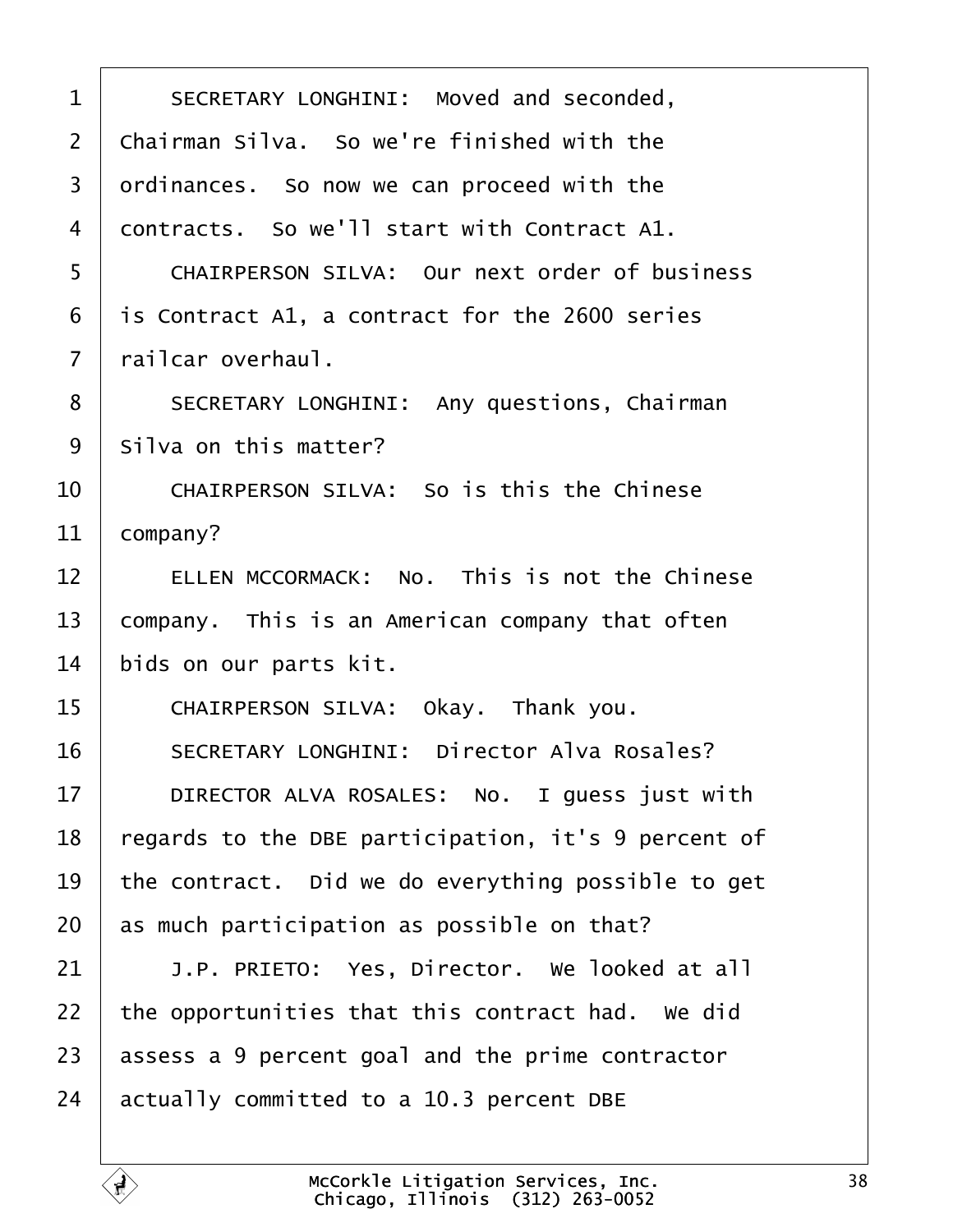<span id="page-38-0"></span>

|  |  | 1 participation. So that will be the commitment for |
|--|--|-----------------------------------------------------|
|--|--|-----------------------------------------------------|

2 the contract.

3 | DIRECTOR ALVA ROSALES: But does the goal we

4 set make sense with regards to the market I guess

- 5 is more my question.
- $6$   $\parallel$  J.P. PRIETO: Yes, yes. It's tough to find
- 7 DBEs that supply some of these parts because they
- 8 are specialized and they are expensive, but we do
- 9 have a few that could supply them.

10 | DIRECTOR ALVA ROSALES: Okay. Great. Thank

- 11  $\sqrt{0}$ u.
- 12  $\parallel$  J.P. PRIETO: Thank you.
- 13 | SECRETARY LONGHINI: Judge Chevere?
- 14 | DIRECTOR CHEVERE: No questions.
- 15 | SECRETARY LONGHINI: Director Miller?
- 16 | DIRECTOR MILLER: No questions.
- 17 | SECRETARY LONGHINI: Director Jakes?
- 18 | DIRECTOR JAKES: No questions, Greg.
- 19 | SECRETARY LONGHINI: All right. Thank you.
- 20 **Director Irvine?**
- 21 | DIRECTOR IRVINE: No questions.
- 22 | SECRETARY LONGHINI: All right. We're finished
- 23 with questions on A1, Chairman Silva, so we may now
- 24 proceed to Contract B, as in boy, 1.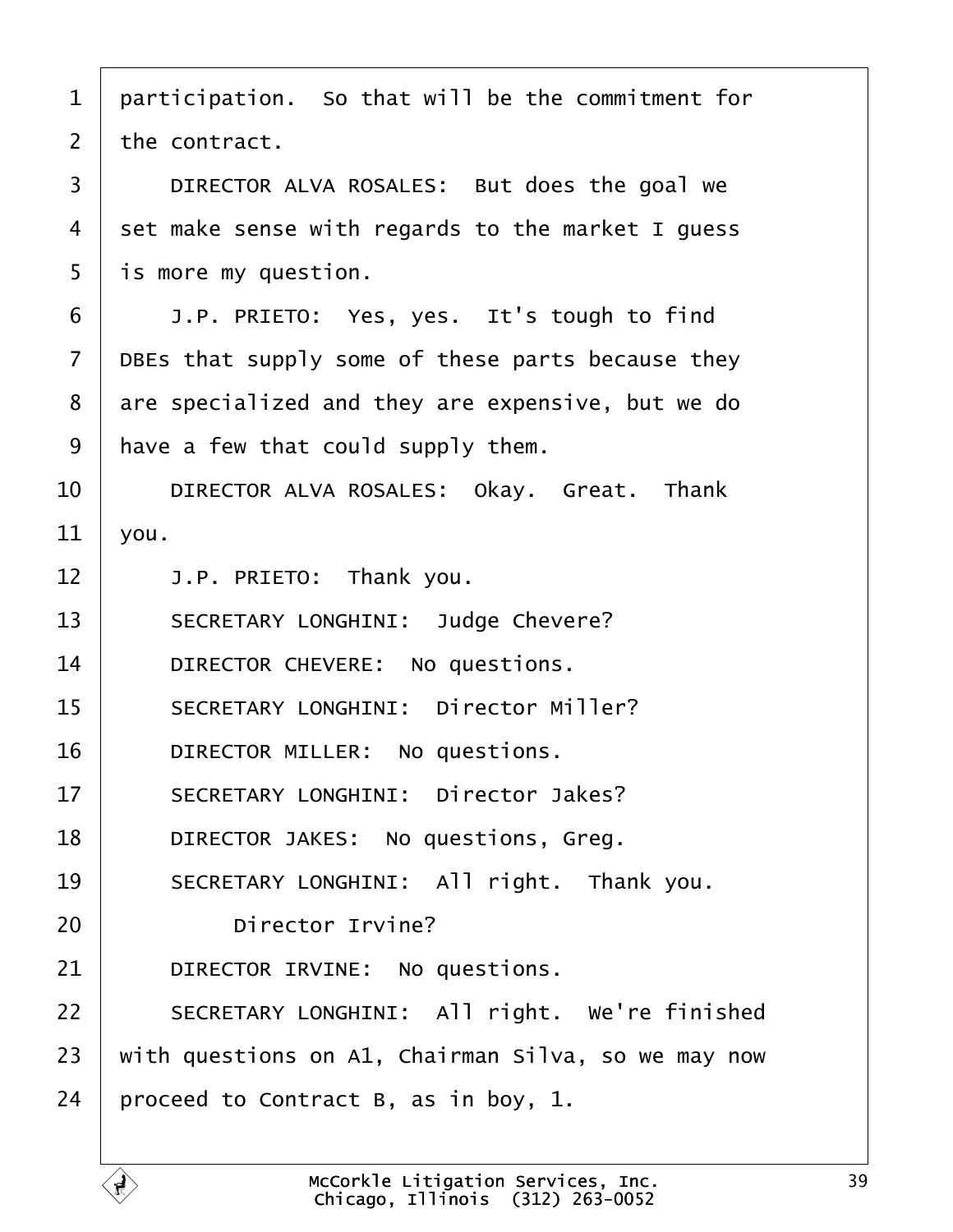<span id="page-39-0"></span>

| 1              | <b>CHAIRPERSON SILVA: Our next order of business</b> |
|----------------|------------------------------------------------------|
| 2              | is Contract B1, a contract for the rental of lift    |
| 3              | equipment. I don't have any questions.               |
| 4              | SECRETARY LONGHINI: All right. Director Alva         |
| 5              | Rosales?                                             |
| 6              | DIRECTOR ALVA ROSALES: No questions.                 |
| $\overline{7}$ | <b>SECRETARY LONGHINI: Judge Chevere?</b>            |
| 8              | DIRECTOR CHEVERE: No questions.                      |
| 9              | <b>SECRETARY LONGHINI: Reverend Miller?</b>          |
| 10             | DIRECTOR MILLER: No questions.                       |
| 11             | <b>SECRETARY LONGHINI: Reverend Jakes?</b>           |
| 12             | DIRECTOR JAKES: No questions.                        |
| 13             | <b>SECRETARY LONGHINI: Director Irvine?</b>          |
| 14             | DIRECTOR IRVINE: No questions.                       |
| 15             | SECRETARY LONGHINI: Since there are no               |
| 16             | questions, Chairman Silva, we may proceed to         |
| 17             | Contract G, as in girl, 1.                           |
| 18             | <b>CHAIRPERSON SILVA: Our next order of business</b> |
| 19             | is Contract Number G1, a change order for Oracle     |
| 20             | America.                                             |
| 21             | SECRETARY LONGHINI: Chairman Silva, do you           |
| 22             | have any questions on the Oracle contract?           |
| 23             | CHAIRPERSON SILVA: No, I don't have any              |
| 24             | questions.                                           |
|                |                                                      |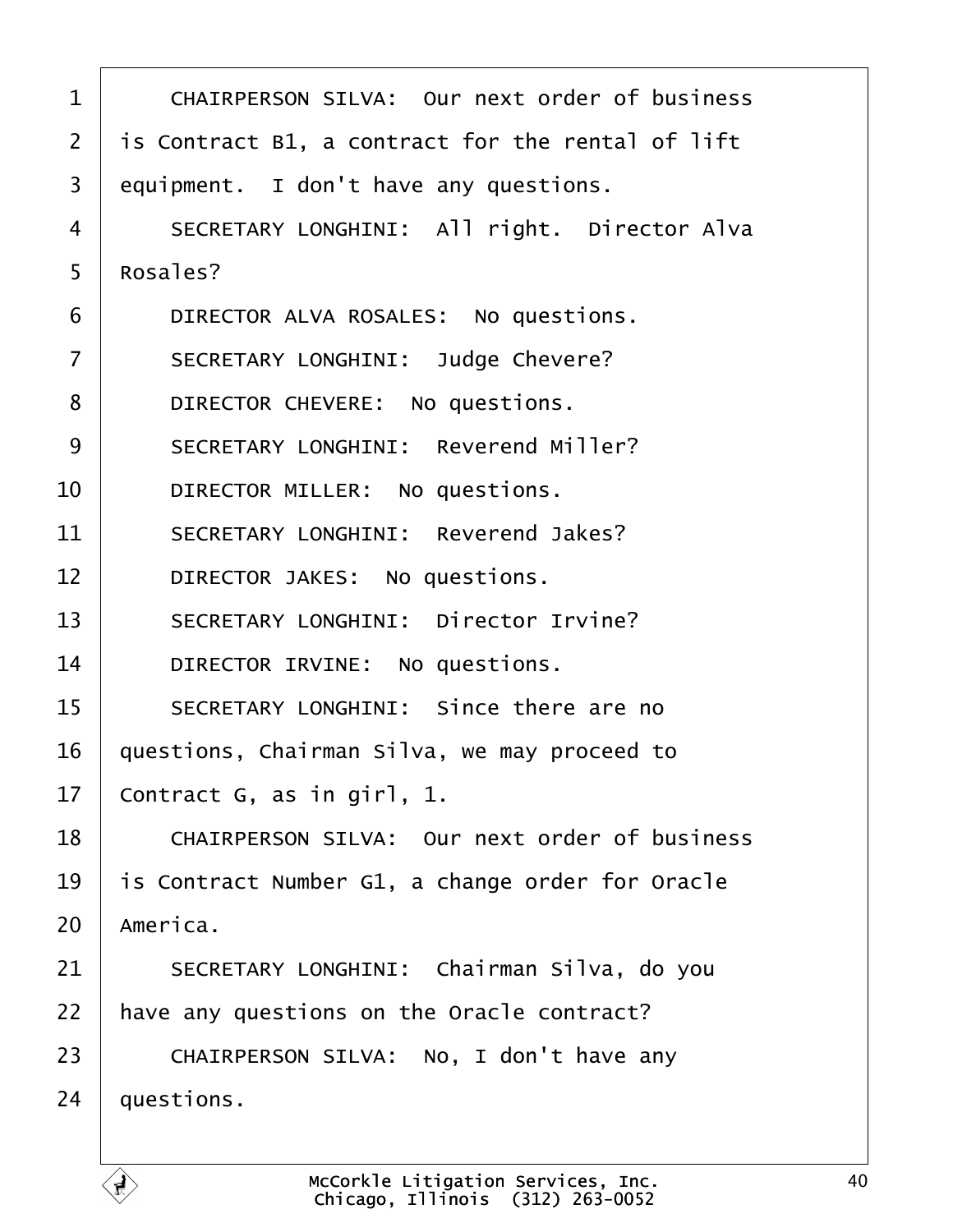<span id="page-40-0"></span>

| 1              | <b>SECRETARY LONGHINI: All right. Director Alva</b> |
|----------------|-----------------------------------------------------|
| $\overline{2}$ | Rosales?                                            |
| 3              | DIRECTOR ALVA ROSALES: No questions.                |
| 4              | <b>SECRETARY LONGHINI: Judge Chevere?</b>           |
| 5              | DIRECTOR CHEVERE: No questions.                     |
| 6              | <b>SECRETARY LONGHINI: Reverend Miller?</b>         |
|                | DIRECTOR MILLER: No questions.                      |

8 | SECRETARY LONGHINI: Reverend Jakes?

9 | DIRECTOR JAKES: No questions.

10 | SECRETARY LONGHINI: Director Irvine?

11 | DIRECTOR IRVINE: No questions.

12 | SECRETARY LONGHINI: All right. Chairman

13 Silva, we may now proceed to Contract I, as in

14 **island**, 1.

15 | CHAIRPERSON SILVA: Our final order of business

16 is Contract Number I1, contract for the CTA's RPM

17 project. I don't have a question.

18 | SECRETARY LONGHINI: Did you say yes or no?

19 | CHAIRPERSON SILVA: No, I don't.

20 | SECRETARY LONGHINI: You have no questions.

21 Okay. Thank you.

22 **Director Alva Rosales?** 

23 | DIRECTOR ALVA ROSALES: No, I guess just a

24 clarification. The SBE program, it's part of the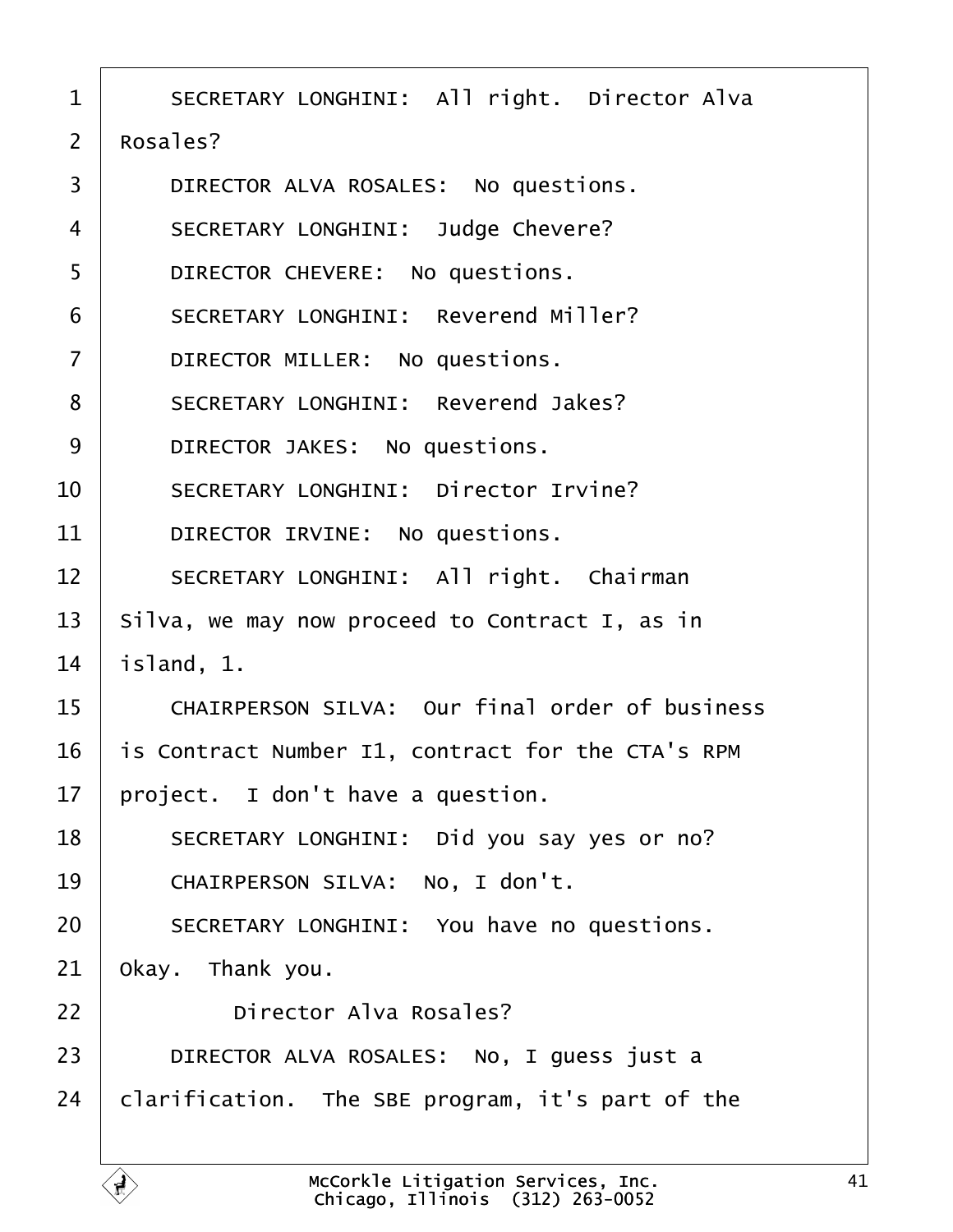- <span id="page-41-0"></span>·1· ·U.S. Department of Transportation program that
- 2 includes the DBE program? Can you explain that a
- 3 little bit.
- 4 | J.P. PRIETO: Yes. The DBE regulations require
- 5 us to have a small business program. So we have
- ·6· ·decided to use the same DBE regulations, size,
- 7 standards, and personal net worth standards for all
- 8 small businesses. The small business program is
- 9 dur race-and-gender-neutral program.
- 10 **DIRECTOR ALVA ROSALES: Thanks. Thanks for the**
- 11 explanation.
- 12 | SECRETARY LONGHINI: Judge Chevere?
- 13 | DIRECTOR CHEVERE: No questions.
- 14 | SECRETARY LONGHINI: Director Miller?
- 15 | DIRECTOR MILLER: No questions.
- 16 | SECRETARY LONGHINI: Director Jakes?
- 17 | DIRECTOR JAKES: No questions.
- 18 | SECRETARY LONGHINI: Director Irvine?
- 19 | DIRECTOR IRVINE: No questions.
- 20 | SECRETARY LONGHINI: Chairman Silva, since
- 21 there are no further questions on this matter, we
- 22 may proceed to Agenda Item Number 10A.
- 23 | CHAIRPERSON SILVA: Since there are no further
- 24 duestions on the contracts, may I have leave to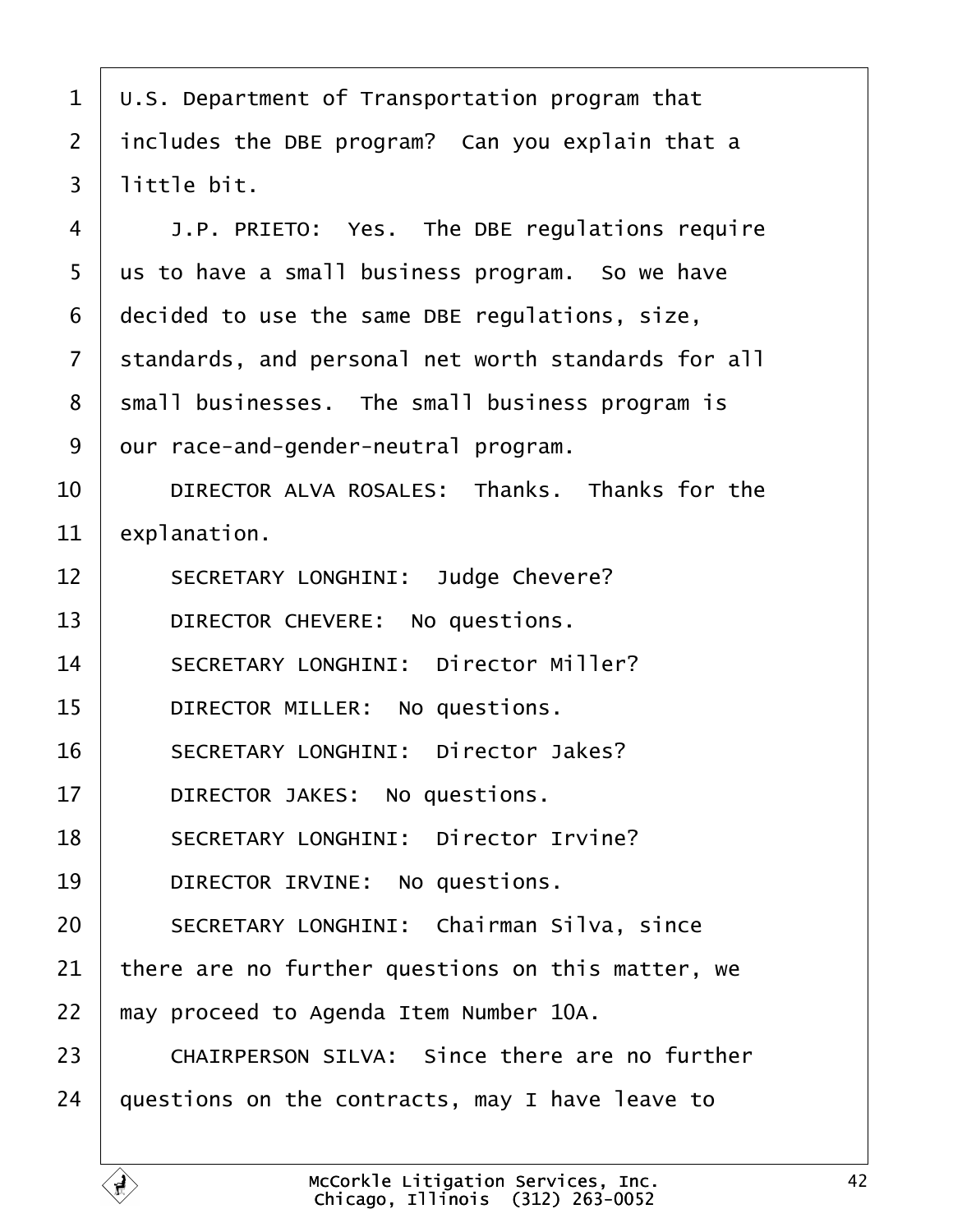- <span id="page-42-0"></span>1 place all four contracts on the omnibus?
- 2 | DIRECTOR CHEVERE: So moved.
- 3 | DIRECTOR MILLER: Second.
- 4 | SECRETARY LONGHINI: That motion was moved by
- 5 Judge Chevere and seconded by Reverend Miller. So,
- 6 Chairman Silva, we may now proceed to Number 10B.
- $7$   $\blacksquare$  CHAIRPERSON SILVA: Since there is no further
- 8 business to come before the Committee, may I have a
- 9 motion to approve the omnibus and recommend the
- 10 <sub>omnibus</sub> for Board approval?
- 11 | DIRECTOR CHEVERE: So moved.
- 12 | DIRECTOR MILLER: Second.
- 13 | SECRETARY LONGHINI: Moved by Judge Chevere and
- 14 seconded by Director Miller. I will now take a
- 15 roll call vote on that motion.
- 16 **Judge Chevere?**
- 17 | DIRECTOR CHEVERE: Yes.
- 18 | SECRETARY LONGHINI: Director Miller?
- 19 | DIRECTOR MILLER: Yes.
- 20 | SECRETARY LONGHINI: Director Jakes?
- 21 | DIRECTOR JAKES: Yes.
- 22 | SECRETARY LONGHINI: Director Irvine?
- 23 | DIRECTOR IRVINE: Yes.
- 24 | SECRETARY LONGHINI: Director Alva Rosales?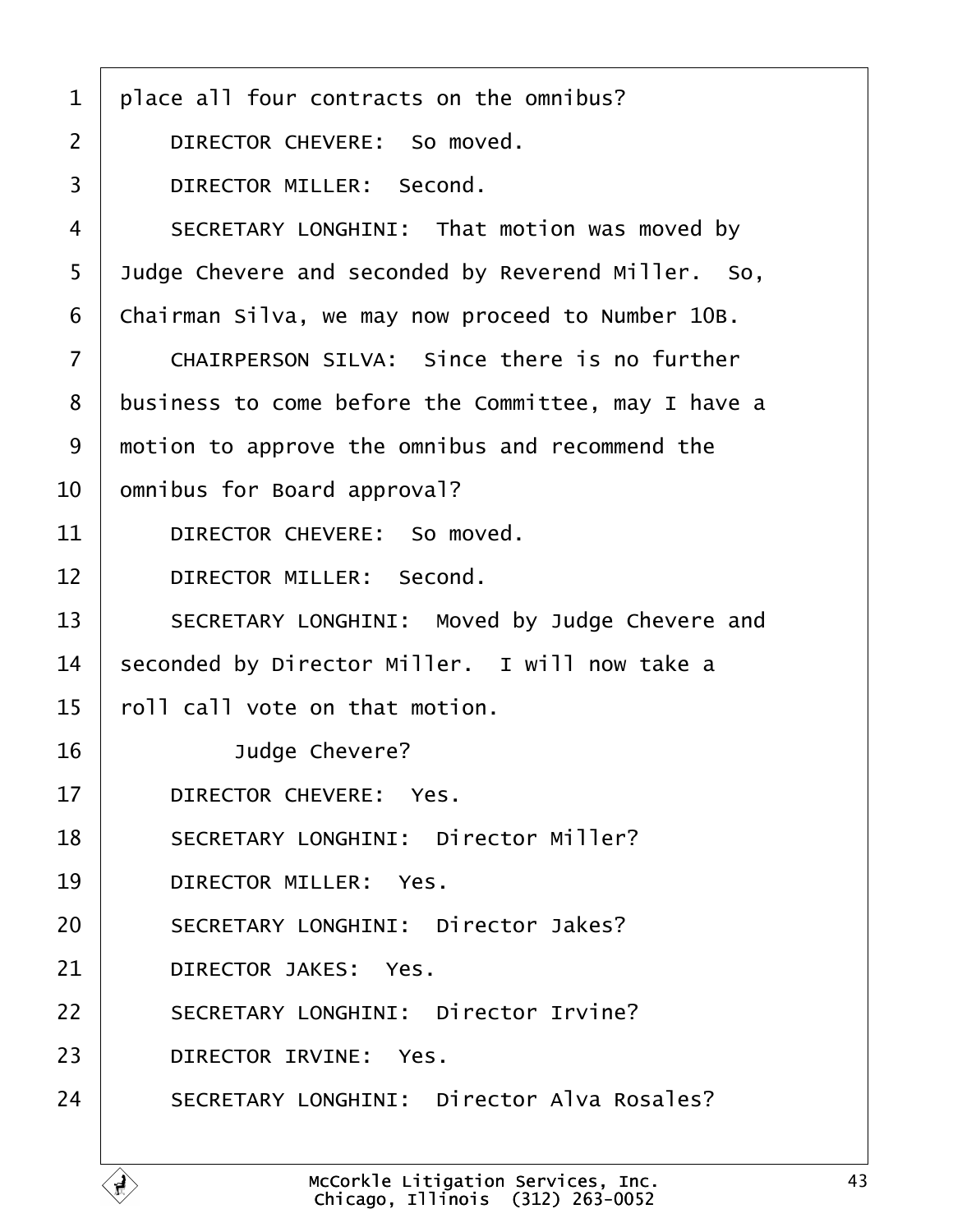<span id="page-43-0"></span>

| 1               | DIRECTOR ALVA ROSALES: Yes.                       |
|-----------------|---------------------------------------------------|
| 2               | <b>SECRETARY LONGHINI: Chairman Silva?</b>        |
| 3               | <b>CHAIRPERSON SILVA: Yes.</b>                    |
| 4               | SECRETARY LONGHINI: That motion to approve the    |
| 5               | dmnibus and recommend Board approval passes with  |
| 6               | six yes votes.                                    |
| $\overline{7}$  | Chairman Silva, we may now proceed to             |
| 8               | Agenda Item Number 11.                            |
| 9               | CHAIRPERSON SILVA: Finally, may I have a          |
| 10              | motion to adjourn?                                |
| 11              | DIRECTOR CHEVERE: So moved.                       |
| 12 <sup>2</sup> | DIRECTOR MILLER: Second.                          |
| 13              | SECRETARY LONGHINI: Moved by Chevere.             |
| 14              | Seconded by Miller. I'll take a roll call vote.   |
| 15              | Judge Chevere?                                    |
| 16              | DIRECTOR CHEVERE: Yes.                            |
| 17              | <b>SECRETARY LONGHINI: Director Miller?</b>       |
| 18              | DIRECTOR MILLER: Yes.                             |
| 19              | <b>SECRETARY LONGHINI: Director Jakes?</b>        |
| 20              | <b>DIRECTOR JAKES: Yes.</b>                       |
| 21              | <b>SECRETARY LONGHINI: Director Irvine?</b>       |
| 22              | <b>DIRECTOR IRVINE: Yes.</b>                      |
| 23              | <b>SECRETARY LONGHINI: Director Alva Rosales?</b> |
| 24              | DIRECTOR ALVA ROSALES: Yes.                       |
|                 |                                                   |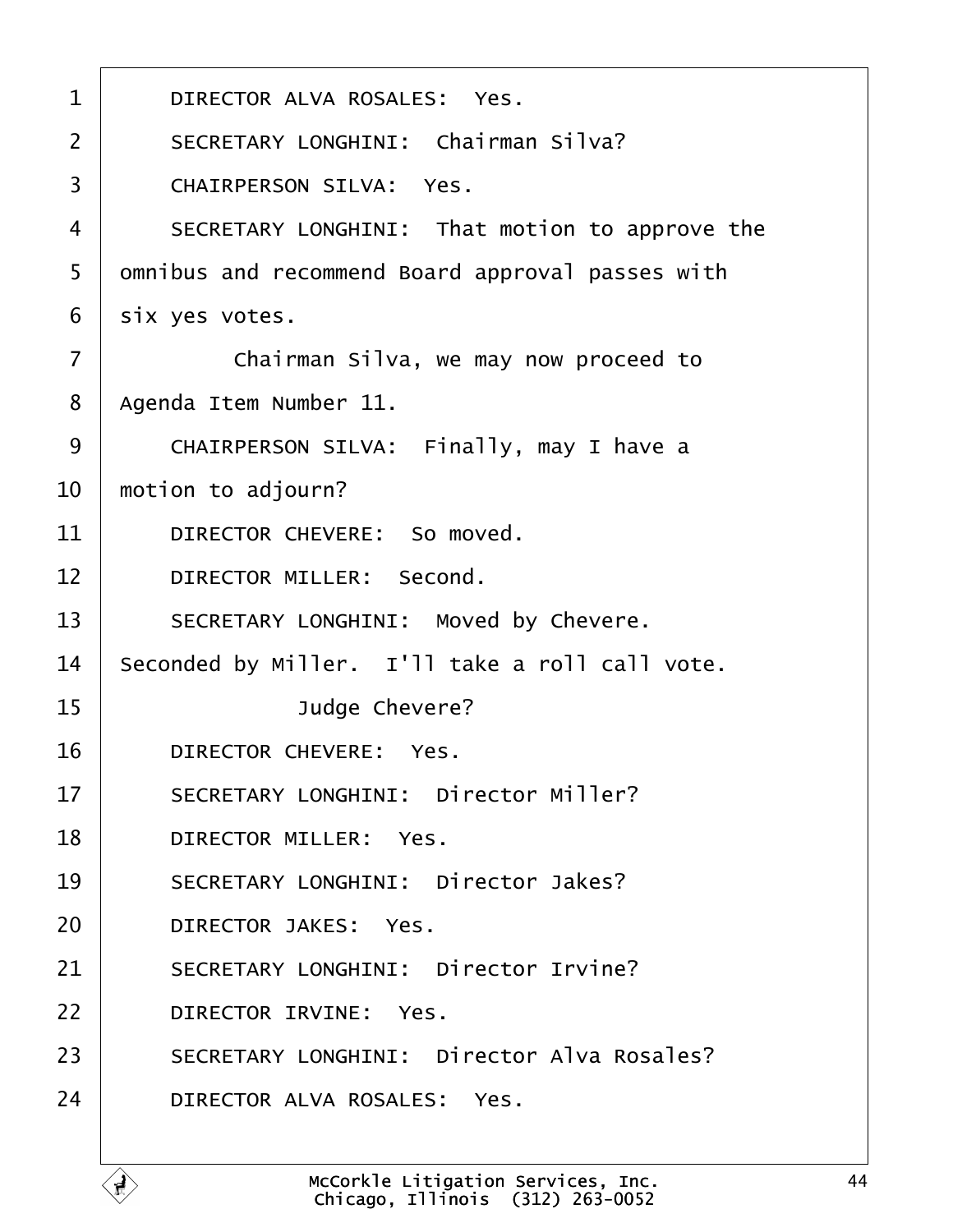<span id="page-44-0"></span>

| $\mathbf 1$              | SECRETARY LONGHINI: Chairman Silva?                |
|--------------------------|----------------------------------------------------|
| $\overline{2}$           | <b>CHAIRPERSON SILVA: Yes.</b>                     |
| $\mathfrak{S}$           | SECRETARY LONGHINI: Motion to adjourn is           |
| $\overline{\mathcal{A}}$ | approved with six yes votes. We'll start the board |
| 5                        | meeting in about ten more seconds.                 |
| $\,6$                    | (Which were all the proceedings                    |
| $\overline{7}$           | had in the above-entitled                          |
| 8                        | cause.)                                            |
| 9                        | (Meeting adjourned at                              |
| 10                       | $10:20$ a.m.)                                      |
| 11                       |                                                    |
| 12                       |                                                    |
| 13                       |                                                    |
| 14                       |                                                    |
| 15                       |                                                    |
| 16                       |                                                    |
| 17                       |                                                    |
| 18                       |                                                    |
| 19                       |                                                    |
| 20                       |                                                    |
| 21                       |                                                    |
| 22                       |                                                    |
| 23                       |                                                    |
| 24                       |                                                    |
|                          |                                                    |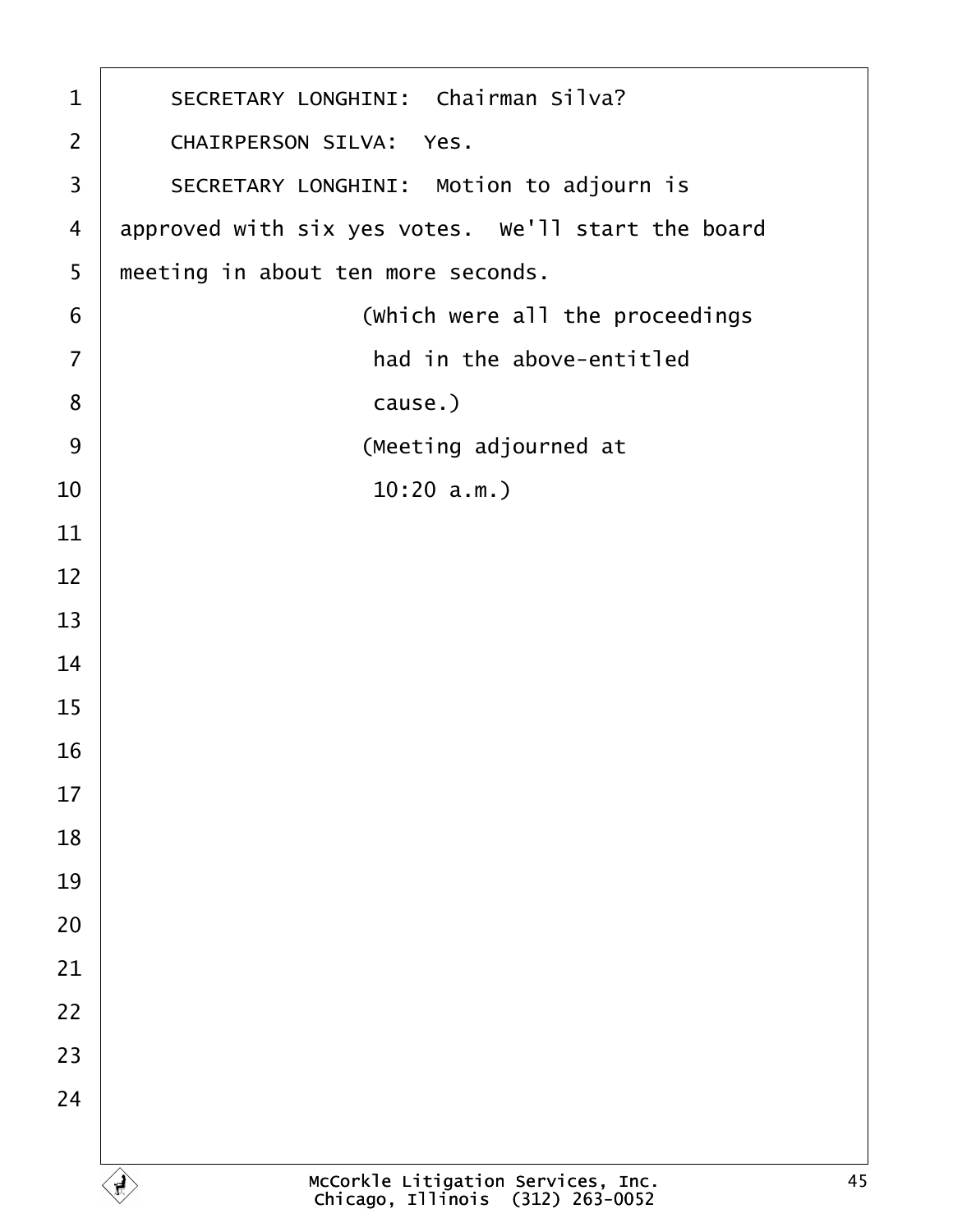| 1                       | <b>STATE OF ILLINOIS</b> )                         |
|-------------------------|----------------------------------------------------|
| $\overline{2}$          | ) SS:                                              |
| 3                       | COUNTY OF COOK)                                    |
| $\overline{\mathbf{4}}$ |                                                    |
| 5                       | Tabitha Watson, being first duly sworn, on         |
| 6                       | dath says that she is a court reporter doing       |
| $\overline{7}$          | business in the State of Illinois and that she     |
| 8                       | reported in shorthand the proceedings of said      |
| 9                       | meeting and that the foregoing is a true and       |
| 10                      | correct transcript of her shorthand notes so taken |
| 11                      | as aforesaid and contains the proceedings given at |
| 12                      | said meeting on said date via videoconference.     |
| 13                      |                                                    |
| 14                      |                                                    |
| 15                      | <b>Certified Shorthand Reporter</b>                |
| 16                      |                                                    |
| 17                      |                                                    |
| 18                      |                                                    |
| 19                      |                                                    |
| 20                      |                                                    |
| 21                      |                                                    |
| 22                      |                                                    |
| 23                      |                                                    |
| 24                      |                                                    |
|                         |                                                    |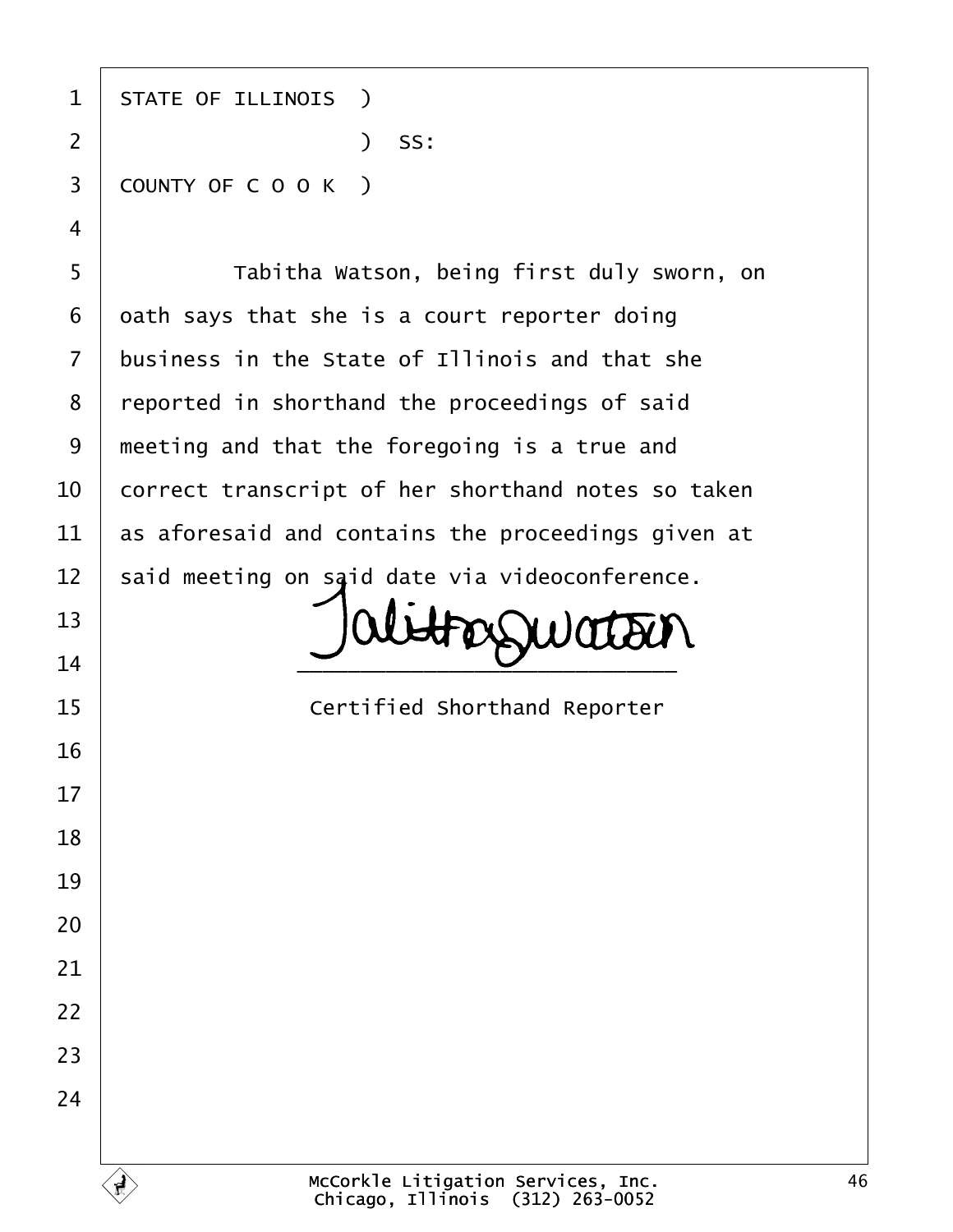|                   | 18                  |                      | airports             | authorizing          | bouncing                 |
|-------------------|---------------------|----------------------|----------------------|----------------------|--------------------------|
|                   | 34:23               |                      | 25:9                 | 17:1 21:1 26:8,15    | 34:20                    |
| \$                | 18th                | 6                    | aisle                | 28:6.12 30:4 33:12   | boy                      |
|                   |                     |                      |                      |                      |                          |
| \$1               | 3:9                 | 6                    | 11:17                | automatic            | 39:24                    |
| 29:1,4            | 19                  | 26:6                 | Alejandro            | 17:3                 | briefing                 |
| \$1.2             | 34:17               | 67                   | 11:3                 | automatically        | 12:13                    |
| 13:5              | 1st                 | 17:10                | allocation           | 28:23                | bring                    |
| \$13              | 30:5 33:14          |                      | 11:22                | Avenue               | 19:14                    |
| 6:21              |                     |                      | allotted             | 28:9,19,20           | bringing                 |
| \$2               |                     | $\overline{7}$       | 10:8                 | awarding             | 15:9                     |
|                   | $\overline{2}$      |                      |                      | 17:9                 |                          |
| 8:5               |                     | $\overline{7}$       | allowing             |                      | broker                   |
| \$22              | $\overline{2}$      | 28:4                 | 10:9                 |                      | 30:13 34:11 35:16,       |
| 6:20              | 5:10                | 7-eleven             | Alva                 | в                    | 18                       |
| \$233             | 2,131               | 26:9,17,18 27:1      | 4:23,24 6:4,5 12:3,5 |                      | brought                  |
| 7:14              | 26:15               | 78,062               | 13:15 19:8,10,23     | <b>B1</b>            | 16:9                     |
| \$250,000         | 2017                | 28:18                | 23:23,24 24:19 27:9, | 40:2                 | budaet                   |
| 30:20             | 21:20               | 79th                 | 10 29:7,8 32:3,4,12  | back                 | 3:6 4:6,10 6:20 7:4,     |
| \$280             | 2020                | 22:3                 | 36:4,5 38:16,17      | 4:17 15:9 16:7 25:10 | 21 8:10 9:9,13           |
| 10:4              |                     |                      | 39:3,10 40:4,6 41:1, | 31:15,22 32:6 33:7,8 | building                 |
|                   | 3:4,7,9,15 4:9 5:13 |                      | 3,22,23 42:10 43:24  | 36:10                | 4:3 27:2                 |
| \$3.2             | 7:16 9:22 11:10,23  | 8                    | 44:1,23,24           |                      |                          |
| 8:7               | 12:1 17:19 30:6,12  |                      | amenity              | band                 | buses                    |
| \$35              | 33:14,21            | 8                    |                      | 34:21                | 14:22                    |
| 6:22              | 2020-07             | 30:2                 | 17:13                | <b>Bank</b>          | business                 |
| \$38              | 3:17                | 83                   | America              | 18:17                | 5:11 6:11 16:24          |
| 7:7               | 2020-37             | 14:4                 | 40:20                | bargain              | 20:12,24 26:7 28:5       |
| \$400             | 3:18                | 87                   | American             | 35:3                 | 30:3 33:11 38:5          |
| 9:15              | 2021                |                      | 38:13                | bargaining           | 40:1.18 41:15 42:5.8     |
|                   | 11:24 12:18 16:1    | 17:16                | amount               | 34:8                 | 43:8                     |
| \$41.63           | 30:6,12 33:14,21    |                      | 10:7 31:22           | based                | businesses               |
| 26:21             |                     | 9                    | Amtrak               | 11:21 13:3 15:20     | 34:1 42:8                |
| \$5               | 2024                |                      | 25:8                 |                      |                          |
| 8:16 30:19        | 12:18               | 9                    | annual               | basis                |                          |
| \$50              | 2030                | 33:10 38:18,23       |                      | 7:14 8:18 9:1,13,15, | C                        |
| 10:2              | 28:22               |                      | 26:20.24 30:11       | 17 10:3              |                          |
| \$6               | 21                  |                      | 33:19                | battery              | call                     |
| 9:5               | 12:1 34:18          | A                    | annually             | 21:21                | 4:9,11 5:19 43:15        |
| \$620,000         | 21st                |                      | 28:23                | <b>Beazley</b>       | 44:14                    |
| 18:4              | 3:154:6.9           | a.m.                 | answering            | 30:16                | campaigning              |
| \$63              | 25                  | 45:10                | 15:24                | began                | 15:6                     |
| 9:12              | 34:22               | A1                   | apologize            | 6:24                 | <b>Canteen</b>           |
|                   | 2600                | 38:4,6 39:23         | 37:9                 | begin                | 21:3,10,12 24:13         |
| \$817             | 38:6                | above-entitled       | approval             | 4:5                  | capacity                 |
| 10:4 11:24        |                     | 45:7                 | 5:12 20:18 26:1,14   | <b>Belmont</b>       | 14:20 15:1,10,20         |
| \$83              |                     | absolutely           | 27:23 28:12 29:21    |                      | 31:2                     |
| 9:16              | 3                   | 18:12 24:11          | 33:1 37:22 43:10     | 22:3                 |                          |
| \$84              |                     | access               | 44:5                 | beneficial           | capital                  |
| 9:17              | 3                   | 22:12                | approve              | 35:3                 | 34:3                     |
| \$88.039          | 6:10 16:17 27:1     | account              | 5:14 6:8 43:9 44:4   | benefit              | <b>Cardtronics</b>       |
| 30:22             | 30                  | 19:17                |                      | 8:1,14 10:10,15      | 17:17 18:19 19:18        |
| \$88,500          | 14:23 15:13         | achieved             | approved<br>45:4     | bid                  | <b>CARES</b>             |
| 26:21             | 300                 |                      |                      | 18:4,15,18 19:17,19  | 7:2,9,15 8:9,20 9:18,    |
|                   | 7:14                | 36:2                 | approximately        | bidding              | 24 11:4,9,19,22 12:9     |
|                   | 30th                | Act                  | 28:17 30:22          | 35:21                | 13:17                    |
| 1                 | 17:19               | 3:19,20 10:1 12:10   | area                 | bids                 | carrier                  |
| 1                 | 31                  | 13:17                | 12:14                | 18:14 38:14          | 35:7                     |
|                   | 30:12 33:21         | actively             | Aspen                | biq                  | carry                    |
| 30:12 33:21 39:24 | 31st                | 15:5                 | 34:14 35:4           | 12:16 13:9 19:5      | 12:1 15:2                |
| 40:17 41:14       |                     | add                  | aspirin              |                      | carrying                 |
| 10.3              | 28:22 30:6 33:14    | 15:23                | 23:17                | biggest              | 14:24 15:19              |
| 38:24             | 37                  | additional           | assess               | 12:13<br>Bill        | <b>CARTER</b>            |
| 100,000           | 7:7                 | 13:17 14:13 17:16    | 38:23                |                      | 14:17 16:3               |
| 30:20             |                     | address              | assistance           | 26:11,12 28:10,11    | case                     |
| 10:20             | 4                   | 3:10                 | 7:19 8:21            | 29:5                 | 35:9                     |
| 45:10             |                     | adjacent             | ATM                  | bit                  | Cash                     |
| 10A               | 4                   | 28:7,16              | 17:16,24             | 7:21 9:10 19:16 42:3 |                          |
| 42:22             | 16:23 20:15         | adjourn              | ATMS                 | blanket              | 17:2,9,22 18:3,11,       |
| 10B               | 45                  | 44:10 45:3           | 17:10,11 18:16       | 33:17,22             | 15, 18, 21, 23 19: 2, 19 |
| 43:6              | 34:24               | adjourned            | 19:22                | block                | catch                    |
| 11                |                     | 45:9                 |                      | 18:16                | 35:11                    |
| 33:20 34:16 44:8  | 5                   |                      | attendance           | Blue                 | caused                   |
| 12                |                     | Agenda               | 3:11                 | 22:5                 | 31:21                    |
| 3:10 9:12         | 5                   | 5:10 6:10 16:17,22   | Attorney             | board                | cents                    |
| 14                | 9:5 20:23           | 20:14,23 26:5 28:3   | 3:18                 | 3:2,6 20:18 25:11    | 34:17,18,22,23 35:1      |
|                   |                     | 30:1 33:9 42:22 44:8 | Audit                | 26:1 27:23 29:21     | Chairman                 |
| 8:18              | 50                  | agree                | 3:6 4:6,10           | 30:10 33:1,17 37:22  | 4:7 5:1,9 6:6 16:21      |
| 14th              | 3:12 33:24          | 24:11                | August               | 43:10 44:5 45:4      | 18:7 20:10,13,22         |
| 3:3,7             | 500,000             | agreed               | 6:16,19 7:7 8:6,11   | bodies               | 25:22 26:5 27:7,20       |
| 16                | 14:24 15:15         | 28:24                | 9:7                  | 3:19,21              | 28:3 29:18 30:1 33:9     |
| 5:13              | 55                  | agreement            | Authority            |                      | 37:18 38:2,8 39:23       |
| 17                | 35:1                | 17:2,9,18,20 21:2,   | 3:3,14               | booths               | 40:16,21 41:12           |
| 30:23             | 567                 | 10,11 22:7 26:24     | <b>Authority's</b>   | 21:22                | 42:20 43:6 44:2,7        |
| 17.5              | 4:3 26:10,17        | agreements           | 28:8,16              | bottom               | 45:1                     |
| 32:5              |                     | 21:21                |                      | 11:5                 |                          |
|                   |                     |                      |                      |                      |                          |
|                   |                     |                      |                      |                      |                          |
|                   |                     |                      |                      |                      |                          |
|                   |                     |                      |                      |                      |                          |
|                   |                     |                      |                      |                      |                          |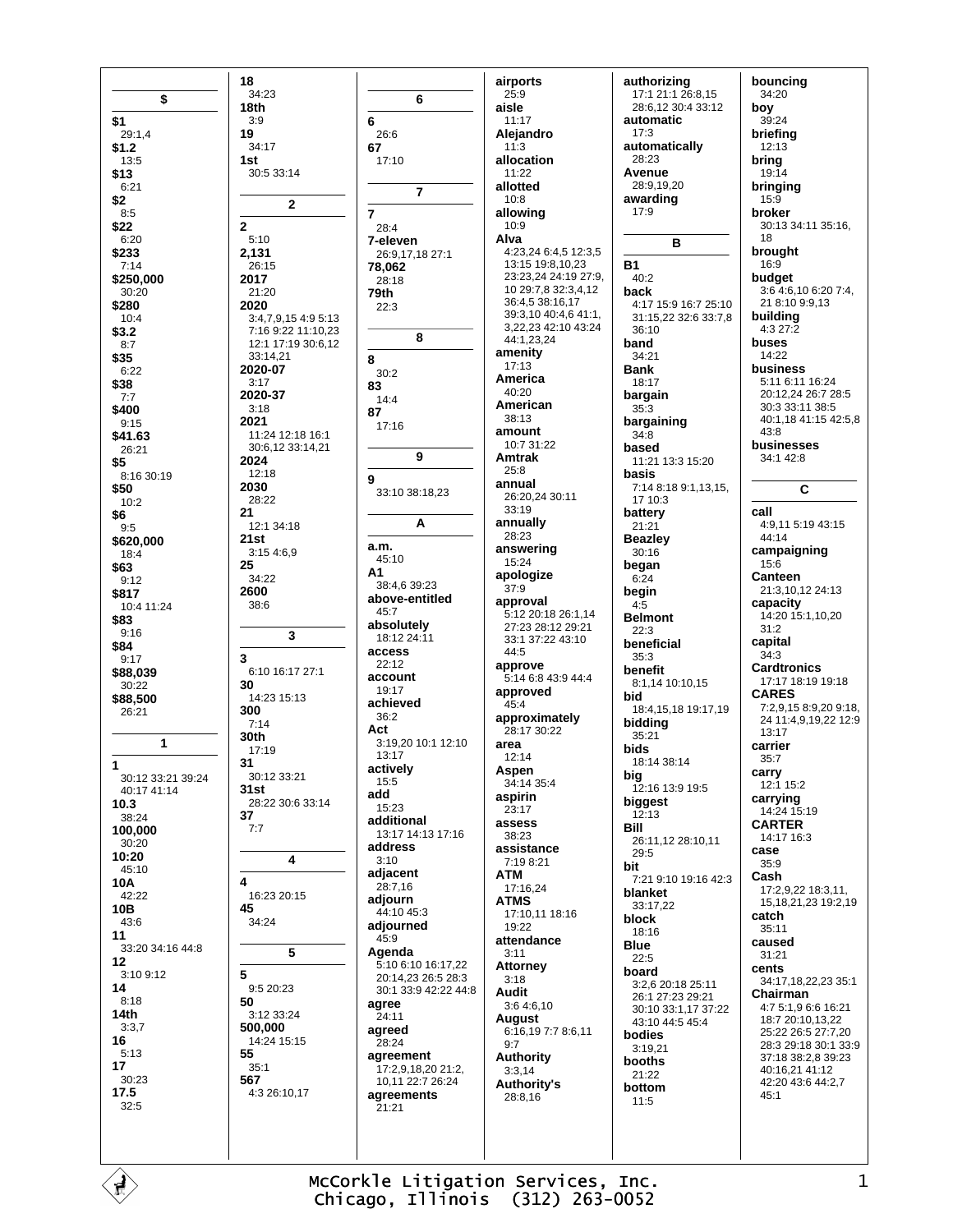**CHAIRPERSON** 4:8 5:2,11 6:7,11 11:3.19 12:2 16:24 18:9,22 19:7 20:11, 16,24 22:15,19 23:6, 22 25:23 26:7 27:8. 21 28:5 29:4.6.19 30:3 31:9 17 32:2 23 33:11 35:9,13,16,23 36:3.37:20.38:5.10 15 40:1 18 23 41:15 19 42:23 43:7 44:3.9  $45:2$ change 16:18 22:22 23:10  $40.19$ changed  $3.5$ charger  $21:21$ **Chevere**  $4:13,145:15,17,20$ 21 13:24 14:1 19:24 20:2 19 24:20 21 26:2 27:11,12,24 29:9 10:22:32:13:14  $33.2366737.23$ 39:13 14 40:7 8 41:4,5 42:12,13 43:2.5.11.13.16.17 44:11,13,15,16 Chicago  $3:3,1\overline{3}4:311:13$ 26:10 28:7,15 **Chief** 6:15 17:7 21:8 26:13 **Chinese** 38:10.12 circle  $25:10$ city  $16:528:7.15.24$ **City-owned**  $28:13$ clarification  $41.24$ clear 36:23 click 19:11 close 9:23 15:1 collection  $9:8$ collections  $9:12.16$ combination  $17.12$ comfortable 31:9 35:24 36:1 commence  $17.18$ comment 19:12 24:8 commercial  $13.712$ commitment  $39:1$ committed  $38.24$ **Committee** 3:5 4:10 5:8,12 43:8 commodities 10:13,18,22 companies 31:11,13 35:21 company 38:11,13 compared  $34:16.24$ 

**Compass**  $21:2.11$ competition  $31:3.24$ competitive 18:14.15 24:17  $31.13$ competitor  $35.20$ completes  $16.16$ complex  $28:20$ compliment  $12.6$ component 7:15 9:21 10:20 11:9 computers  $31:6$ concern  $24.12$ concerns 3:13 14:11 24:1 concludes  $10:24$ confirming  $13:1$ congrats  $13:16$ connecting 36:20 37:2 Connellv 14:12,16 consideration 17:8 21:9 consistina  $28.17$ construction 34:3,18,19 35:2 continue 4:17 7:18.20 8:2 10:15 17 19 11:10 18:13 23:4 26:18 continued  $7.23$ continues  $30:18$ contract 19:14 21:18 22:9 16 17 38:4.6.19.22 39:2,24 40:2,17,19, 22 41:13.16 contractor  $38.23$ contractors  $33.23.349.354$ contracts 38:4 42:24 43:1 control 12:7 16:9 controls  $10:8$ convenient  $26.19$ correct  $10.15$ cost 34:2,4,18,19 35:2 costs  $17:23$ Counsel  $4.1$ country 15:16 24:15 coverage  $30:5,14,17,18$ covers 33:22 COVID 31:1.20

COVID-19  $3:7.21.23$ crisis 14:12 22:24 critical 7:15 9:21 10:20 11:9,12,18 **CTA** 7:19 13:6 14:20 15:8 16:7 17:11,13,15,16 18:21 21:13 24 22:2 25:14.29:1.31:5 33:19.23.24 34:1.4.6  $35.3$ CTA's 28:13 30:9 31:6  $41:16$ Curran  $17:5$ current 11:21.22 26:17 customer  $23.21$ customers 15:8 17:14 18:21  $22.1123.19$ cutting 25:17 cyber 30:4,10 35:10,14 cyberattacks  $31:5$ D date  $10:1$ **day**<br>15:1,16,17,20 **DRF** 30:13 34:11 38:18, 24 42:2,4,6 **DRES**  $34.10.35.4.39.7$ deal 23:18 **December** 28:22 decided  $42 - 6$ declares  $3:11$ deductible  $30:19$ demand  $13.12$ **Department**  $30:942:1$ departments 7:19 8:22 dependent  $16.8$ deploy  $21.24$ **Depot** 17:2.9.22 18:4.11. 15.18.21.24 19:2.19 designated 17:4 21:5 **Director** 4:14,20,21,22,23,24 5:3.5.15.16.21.23 6:1,2,3,4,5 12:3,5  $13.15$   $14.1$  2 3 18 15:24 16:10 13 14 15 19 8 10 23 20 2 4,6,7,8,19,20 23:23, 24 24:19.21.22.23. 24 25:1,2,3,19 26:2, 3 27:9,10,12,14,16, 17, 18, 24 28: 1 29: 7,

8.10.12.14.15.16.22. 23 32:3,4,12,14,15, 16.17.18.19.20 33:2. 3,16 36:4,5,7,11 37:1,3,4,8,13,14,16, 23,24 38:16,17,21 39:3,10,14,15,16,17, 18 20 21 40 4 6 8 10, 12, 13, 14 41: 1, 3, 57910112223 42:10.13.14,15,16, 17 18 19 43 2 3 11 12, 14, 17, 18, 19, 20, 21.22.23.24 44:1.11. 12, 16, 17, 18, 19, 20, 21,22,23,24 **Directors**  $30.8$ disaster  $3.9$ disposable  $21:15.16$ distancing  $14.15, 15.3$ division  $21:310$ dollars 7:6 8:19,20 10:10 11:7 34:18,19 35:1 **DORVAL**  $14.1716.3$ draw  $10:2$ drawn  $10.46$ draws  $10.1$ dropped 36:11,15 due  $3.7$ Е earlier 10:15 early  $11:23$ edge  $25:17$ effect  $12:9$ electrical  $18:2$ electronically  $3.22$ Ellen 33:7,8 38:12 emergency  $3:10$ employee  $17:4,13$ employees  $17:14$ encourage  $16.6$ end 8:6,17 25:17 35:11 ends  $6:21$ engaged  $15:6$ enlist  $14:8$ enrolls  $34.1$ ensuring  $24:17$ entity  $19:324:13$ 

equipment 21:4,13 37:11 40:3 escalations  $27.1$ essentially 7:21 8:3 estate 9:6,8 12:19 26:14  $28.13$ estimate  $13.3$ estimates  $18:3$ excellent  $35.5$ excited 18:14 25:16 **Executive**  $3:16,17$ expand  $R - R$ expected 19:13 expecting<br>10:2 11:22 22:19 expenses 7:18 8:4.9.17.22 10:8,21 12:7 27:3 expensive  $39.8$ explain 14:22 15:12 42:2 explanation  $42:11$ expose  $31:23$ extend 8:8.20 10:9 12:10 13:18 17:21 22:8 extended  $3.17$ extremely 15:18,19 F face 15:10 21:15.16 23:13 facility 28:8,14,17,20 fact 11:14,18 15:6 fair  $6:22$ fall  $13:1$ farehox  $6.19$ farebox-related  $11:8$ favorability  $7.23$ favorable  $8.4$ feasible  $3:12$ Federal  $7.11111216$ feedback  $24.3$ feet 26:16 28:18 33:24 figures  $9:14$ final  $41:15$ **Finally** 44:9

finance 3:6 4:6,10 6:12 16:22 **Financial** 6:15 17:7 21:8 find  $39.6$ **Fine**  $6:13,14$  11:6,21 12:24 13:21 14:10 17:5.6.7 18:12 19:1. 16 21 6 7 8 22 17 21 23:9 24:11 25:6 finished 25:21 38:2 39:22 five-year  $26.23$ flat  $7.218.3$ flexibility 22:22 23:9.18 floor  $26.916$ flows  $22.24$ flu  $23.2$ fluctuation  $32.9$ food 21:22 foot 26:21 footprint  $19.21$ format  $3:5$ forward 10:19 23:4 Freedom  $3.20$ fresh  $21:22$ front  $8:23.25:17$ fuel 7:24 8:14 10:13.16  $12:15$ full-crush  $14.21$ funding<br>6:24 7:3,9,15 8:9,24  $9:18,21\ 11:4,7,15,$ 18.23 funds  $22:9$ future 13:14 G  $G<sub>1</sub>$ 40:19 gaps  $7:29:23$ gas 10:14.18 12:15 General  $3:184:1$ generally  $31.1$ generate 13:5 17:14 18:4 girl 40:17 glad  $11:1$  18:6 22:14 gloves  $21.17$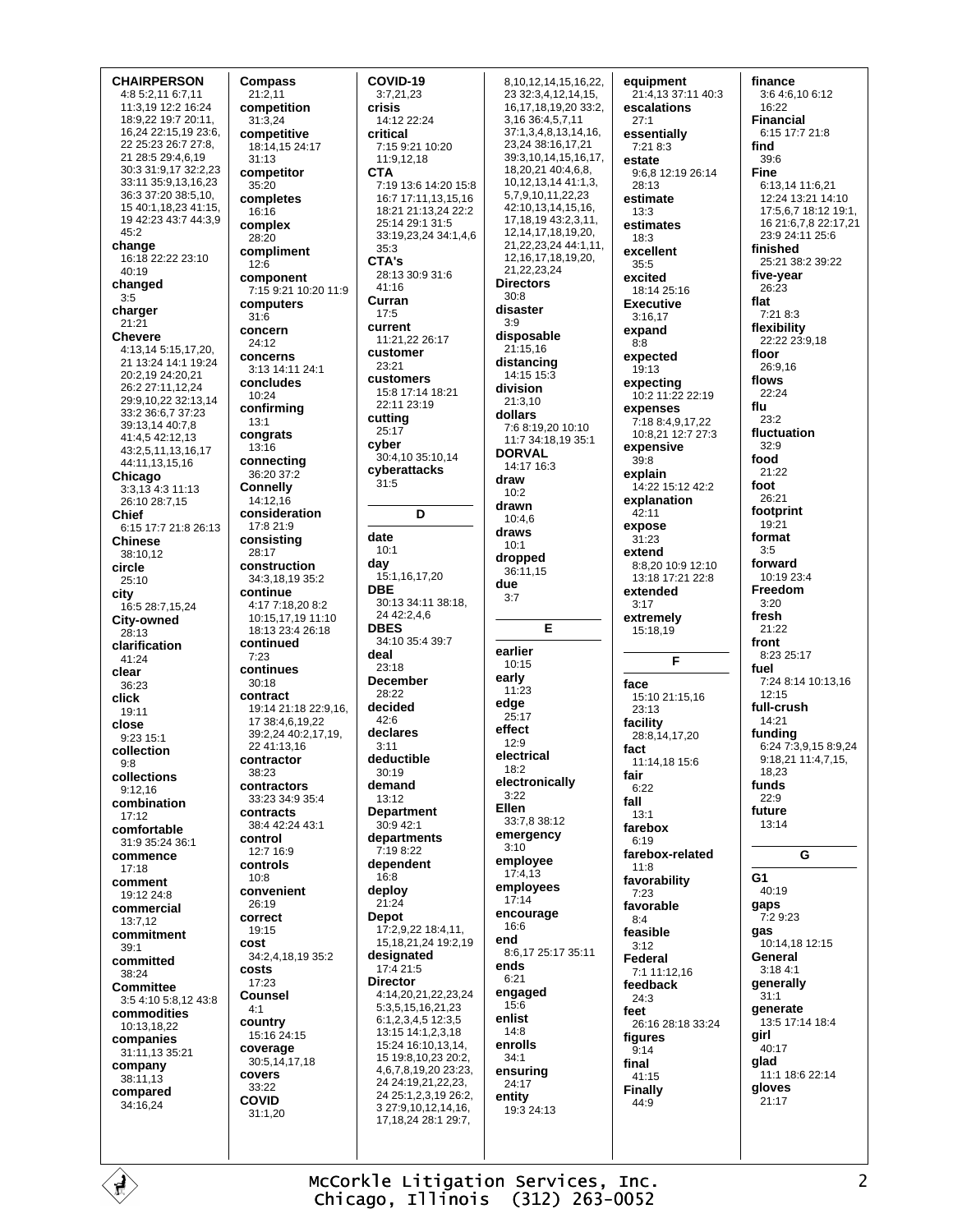qoal 38:23 39:3 good  $3:14:86:13147:17$ 8:23 10:22 13:13 15:17 17:6 18:20 19:18 21:7 23:20 24:7.9 26:12 29:6  $30:8$ Government 11:12.16 Governor  $3:8.16$ grab-and-go  $26:20$ gradual  $15:12$ grants  $21.11$ great 8:7,21 39:10 Green  $22.5$ Greg<br>5:5 14:3 37:13,16 39:18 Gregory  $3:2,24$ ground  $26.916$ Group  $21:2,11$ growth  $15:12$ guess 16:1 19:12 32:4 38:17 39:4 41:23 guidance  $3.19$ guidelines 14:15 15:4  $\mathbf{H}$ half 7:5 8:15.18 30:23 hand 21:15,16 23:14 handle  $14.11$ happy 27:5 29:2 31:8 35:8 hard 12:6 32:7 hardening 30:24 headquarters  $4:2$ health 3:13 14:11 22:24 heard  $14.4$ helpful  $9.2213.16$ helping 8:20 9:19 helps  $13:18$ Herb  $36:14.23$ high 24:3 34:22 35:10,14 higher  $31:14,24$ highlighted  $10:14$ historic 6:24 11:15 historically  $8:110:16$ 

hold  $3:21$ hope  $32.11$ HOST 36:15.18.20 huge  $12:8$ hundred 34:17 19 35:1  $\mathbf{I}$  $\mathbf{I}$  $41.16$ idea 24:9 **Illinois** 3:8,16,18 4:4 26:10 **IMD**  $8:2$ impact 12:8,16,17,22,24  $16.4$ important  $22:10$ improvements  $18:2$ in-person  $3.11$ incidental 26:19 includes 26:24 42:2 including 17:24 30:21 increase 30:22,24 34:17 increased  $34.16$ increasing  $30.20$ incumbent 30:15 31:15 34:13 indication  $13.13$ individual  $34.910$ information  $3.20.254$ **Infrastructure**  $26.13$ initial 17:19 18:5 22:2,6 26:20 31:6 initially 21:20,24 24:1,4 input  $14:13$ install 17:2,10 21:3 installation 17:23 18:1 insurance 30:5,11,13,14,21 31:1,4,11,13,18 32:8 33:13.18 34:3.5.11. 13.14 35:19.21 37:6 insurer  $30.16$ insures 31:21 interpreters  $16.19336$ intrusions  $31:5$ Irvine 4:21,22 6:2,3 16:14, 15 20 7 8 25 2 3 19 27:17,18 29:15,16

32:19.20 36:11 37:14,16 39:20,21 40:13.14 41:10.11 42:18,19 43:22,23 44:21,22 island  $41.14$ issued  $3:4.8$ item 5:10 6:10 16:17.23 20:14 17 23 25:24 26:5 27:22 28:4 29:18.20.30:1.32:22 24 33:9 37:21 42:22  $44.8$ items 24:2 26:20  $\mathbf{I}$  $J.P.$ 38:21.39:6.12.42:4 Jakes 4:19.20 5:24 6:1 16:12,13 20:5,6 24:24 25:1 27:15 16 29:13.14 32:17.18 37:12,13 39:17,18 40:11,12 41:8,9 42:16,17 43:20,21 44:19,20 **JB**  $3:8.16$ **Joff**  $22.4$ Jeremy 6:13,14 11:2,6,21 12:24 13:21 14:4,10, 17 17:5,6,7 18:12 19:1 15:16 21:6 7 8 22:17,21 23:9 24:11 25:3,6,19 JH.  $21.18$ job 7:17 8:23 29:6 joining  $36.18$ Judge 4:13 5:17,20 13:24 19:24 24:20 27:11 29:9 32:13 36:6 39:13 40:7 41:4 42:12 43:5,13,16 44:15 K Karen  $4.1$ Kedzie  $22:5$ kind 11:17 22:24 23:16, 19 25:12.15.16 kit 38:14  $\mathbf{L}$ labor  $7.20$ Lake 4:3 26:10.17 land 28:16 language 16:19 33:6 large

Law  $30:9$ lease  $26:15.20$ leave 20:17 25:24 27:22 29:20 32:24 37:21 42:24 left  $11:19$ lengthened  $12:9$ level  $11:15$ levels  $6:24$ liability 33:13 37:6 license 17:1,8,18 21:1,10,11 22:6 28:6,12,21,24 licensed  $17.17$ lift  $40:2$ light  $3.12.311$ limit 15:1 30:19 **limitations** 15:10 limited  $18.1$ limits 15:20 lines 7:24 8:14.16 lining  $9:10$ LJ 16:19 loads  $14.21$ Incated 17:12 26:10,16 28:18 **locations** 17:4,13 22:3 25:8 locked  $12:18$ locking 8:1 10:15 lona 10:10 13:19 22:15 long-term  $12:17$ Longhini 3:1,2 4:1,12,15,21, 23 5:1.3.6.17.22.24 6:2.4.6.8 11:2 12:3 13:23 14:2 16:11 14 16 18 7 19 8 24 20:3,5,7,9,13,21 23.23.24.20.22.24 25:2.21 26:4 27:7.9. 11, 13, 15, 17, 19 28: 2 29:7,9,11,13,15,17, 24 32:3,13,15,17,19, 21 33:4 36:4,6,8,13, 16, 19, 21 37: 1, 4, 10, 14, 17 38:1, 8, 16 39:13,15,17,19,22 40:4,7,9,11,13,15,21 41:1,4,6,8,10,12,18, 20 42:12,14,16,18, 20 43:4,13,18,20,22, 24 44:2.4.13.17.19. 21.23 45:1.3 looked  $38.21$ 

lot 13:11 15:7 24:4 low 8:1 10:16 15:18  $34.22$ lower  $34.9$ lowest  $30.17$ M machines 17:3 19:4 21:4.13. 14 23 22 1 2 23  $23.1024.17$ made  $12:8$ maintain 15:3 17:3.10 21:3 major  $24:12$ make 15:7 24:5,9 39:4 makes  $12.16$ makeup 22:22 23:10 manifest  $8:2$ market 13:10 16:6 24:18 30:14 31:1,10,21,24 34:13,24 35:19 36:2  $20.4$ marketed 15:9 30:14 34:12 marketing  $15.6$ marketplace  $19.3.31.3.34.6.8$ masks 21:15.16 23:13 materials  $7:20$ matter 37:7,15 38:9 42:21 **Maypole** 28:8.19 **MCCORMACK** 38:12 Mcdonald's  $12:20$ meaningful  $13.8$ means 3:13 13:9 meeting  $3.54694559$ meetings  $3:14,19,22$ members  $5.9$ mentioned 12:14,19 **Mesirow** 30:13 34:11 **Metra**  $25.8$ **Michelle**  $17:5$ midst  $14:6$ Midway  $22.4$ **Mike** 14:12,15,22 15:11, 22 **Miller** 4:15,16,18 5:3,5,16,

18.22.23 14:2.3.18 15:24 16:10 20:3.4. 20 24:22.23 26:3 27:13,14 28:1 29:11, 12,23 32:15,16 33:3 36:8,9,13,19,21,22 37:1,3,4,8,24 39:15, 16 40 9 10 41 6 7 42:14,15 43:3,5.12. 14 18 19 44 12 14 17 18 million 6:20,21,22 7:6,7,14 8:5,7,15,16,189:5, 12, 13, 15, 16, 17 10:2, 4 11:24 13:5 14:5  $30:19$ mind  $14.19$ minutes 5:12,196:9 mobile  $21:21$ moment  $7:3,10$ money 11:19 13:17 month 6:16.21 7:6.8.22 8:4. 6.7.11 9:3,4,7 10:1  $13.1$ monthly  $9:1,11,13$ months  $11:20$ Mooney 26:11,12 28:10.11  $29.5$ morning 3:1 4:8 6:13,14 17:6  $21.726.1230.8$ motion 5:13 6:8 33:4 43:4.9. 15 44:4,10 45:3 move 7:16 10:19 16:17  $23.4$ moved 5:15.17 20:19.21 26.2 4 27.24 28.2 29:22.24.33:2.4 37:23 38:1 43:2,4, 11 13 44 11 13 **MTA**  $25.7$  $\mathbf{N}$ **N95**  $21:15$ named  $30:16$ narrow  $34.21$ nationwide  $11.1425.13$ natural 10:14,18 12:15 needed  $24:10$ net  $42.7$ network  $31:6$ nice  $18.18$ nod 11:11.17 non-contractors 33:23 34:10

McCorkle Litigation Services, Inc. Chicago, Illinois (312) 263-0052

13:10 15:19 24:18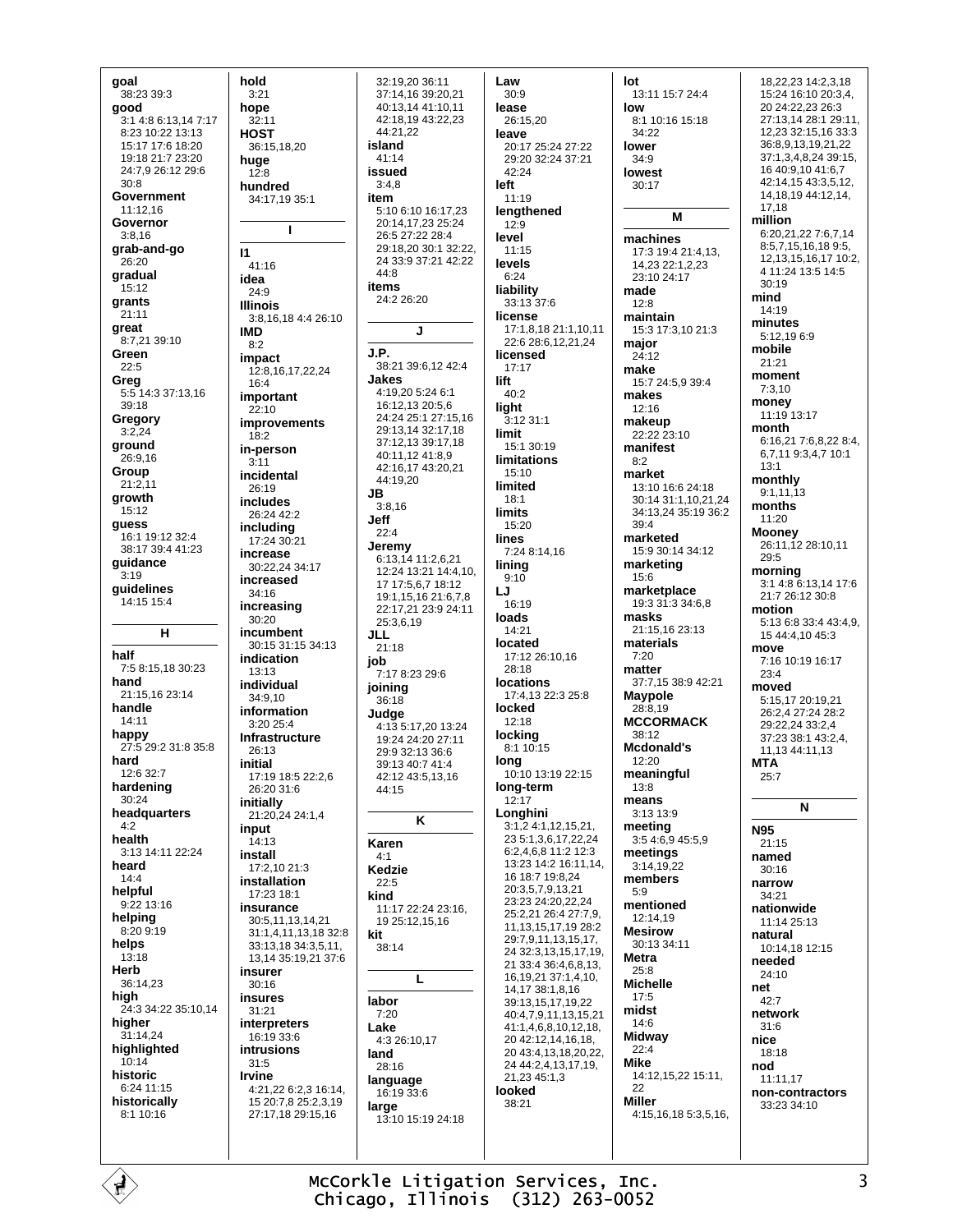Non-farebox  $7:5$ **Nonetheless**  $31.3$ nonexclusive  $17.921.12$ normal 14:23 15:17 noted  $12.21$ notice  $3:4$ **November** 30:5,12 33:14,21 number 5:10 6:10 15:19 16:17 23 20:15 23 26:6 28:4 30:2 33:10 40:19 41:16 42:22 43:6 44:8 numbers 6:17 7:12 8:13  $\Omega$ occurring  $3.14$ October 3:3,7,15 4:6,9 17:19 30:6,12 33:14,21 offered 21:20 23:11 24:16  $34.14$ offering 26:19 offerings  $31:14$ offers  $30.16$ Office  $3.4$ Officer 6:15 17:7 21:8 26:13 offset  $9:19$ omnibus 20:14,18 26:1 27:23 29:21 33:1 37:22 43:1.9.10 44:5 one-vear  $17.2022.718$ Open  $3:19$ opens  $13:10$ operate 11:5,10 17:3,10 18:19 21:3.12 26:18 operating  $27:3$ operation  $17.24$ opportunities 23:12,19 38:22 opportunity 8:8 13:8 23:3 16 option 22:11 36:2 options 17:21 22:8,18 26:23 Oracle 40:19.22 Orange  $22:4$ order 3:17 4:9 5:11 6:11 16:24 20:11.24 26:7  $28:530:33:1138:5$ 40:1.18.19 41:15

ordinance 17:1 21:1 26:8,15 28:6.12 30:4 33:12.  $20$ ordinances  $38.3$ out-of-pocket  $34:4$ over-the-counter  $23.16$ overhaul  $38:7$ owns 28:15  $\overline{P}$ pages  $9.24$ pandemic 3:21 6:24 14:6 16:4 Paradigm  $30:13\,34:12$ parcels  $28.7$ Park  $22.1$ part 11:24 41:24 participation 38:18.20.39:1 partnership  $18:20$ parts 38:14 39:7 party  $28:24$ pass 6:22.13:21 passes 6:9.20 44:5 pause 36:24 pav  $29:4$ payment  $22.9$ nent 13:12 neonle 3:12 14:24 15:9 19  $24.7$ people's  $23:1$ percent 14:23 15:13 27:1 30:23 32:5 34:16 38:18.23.24 perform  $33.24$ performance 10:22 performing 25:4.12.13 personal 21:4,12 42:7 phone  $21:21$ photo 21:22 physically  $4:2$ piece  $19.18$ place 3:15 14:20 15:21 20:14,17 25:24 27:22 29:20 32:24 33:19 37:21 43:1

plans 16:5.7 plateau  $15.14$ players  $19.5$ plugging  $7:2$ **PNC**  $18.17$ point 15:11 points 24:12.16 policy 30:5, 11, 18 31:4, 7, 16 32:8 33:13.18.19.22 34:7.13 35:6 portion 10:24 positive 8:16 17 19 10:21 **Potentially**  $22:21$ power 7:24 8:15 10:13.16 12:14 17 34:8 **PPF** 21:13.14 22:1.12.20  $23:312$ predict  $32:7$ premium 30:17,21,24 34:15 premiums  $31:15$ preselected  $17.11$ present 4:2,14,20,22 5:2.9 17:8 21:9 presentation 11:1 37:5.19 **PRESIDENT**  $14.1716.3$ press  $13:4$ pretty 31:18.20 34:21 prevent  $3:22$ previous  $19.14$ previously 12:12 18:17 price 24:8,12,16 31:16 34:15 priced  $24:6$ prices 10:16 31:10.24 35:10,14 pricing  $24:1$ **PRIFTO**  $38:21$  39:6.12 42:4 prime 38:23 prior 19:16 Pritzker  $3:8,16$ proceed 5:10 6:10 16:22 20:22 26:5 28:3 30:1 33:5,9 38:3 39:24 40:16 41:13 42:22 43:6 44:7

proceeding  $30:15$ proceedings  $45.6$ process  $21.19$ proclamation  $3:9,11$ procured  $21.18$ procurement 17:23 products 21:14 24:6 program 34:2 41:24 42:1,2,5,  $RQ$ project  $41:17$ projects 11:21 34:3 properties  $28:18$ property 17:11.16 21:14 22:2  $29.1$ proportionate  $27:2$ proposed  $22.630.21$ proposes  $21:24$ prorates  $34:2$ protected  $33:13$ protections  $31.4$ protective 21:4,13 33:18 provide 14:13 17:13 19:22 25:11 30:18 35:5 provided 24:13 providing 23:20 24:10 PTF  $9.4$ public 3:13,14,19,21,22 8:24 9:21 11:7.18 Pulaski  $28.20$ pull  $31.22$ purchase 10:13 12:15 24:7 30:4 33:12 purchasers  $32.1$ purchases  $10:17$ purchasing  $34.7$ put 10:3 18:15 Q question 19:13 32:5 39:5  $41:17$ questions 11:1 12:4 13:23 24 14:1 16:12,13,15,21 18:6.8 19:9 20:1.2.4 6.8.10.17 22:14 24:21,23 25:1,20,22, 24 27:5,8,10,12,14,

16.18.20.22 29:2.8. 10,12,14,16,18,20 31:8 32:14,16,18,20, 22,24 35:8 36:5,7,9 37:7,8,13,15,16,19, 21 38:8 39:14,16,18, 21,23 40:3,6,8,10, 12 14 16 22 24 41 3 5,7,9,11,20 42:13, 15 17 19 21 24 quorum  $5.8$  $\mathsf{R}$ race-and-genderneutral  $42.9$ rail 17:4,12 21:5 railcar 38:7 railroad 32:8 33:17.24 37:6 range  $9:5$ rate 34:9.24 rates  $8.234.20$ react  $23:2$ reaction  $23.1$ ready 4:5 16:20 real  $8:149:6.812:19$ 23:3 26:14 28:13 recall  $18.16$ receive 9:8 13:2 22:8 23:5,6 received 10:5 11:15 19:19 receiving  $10:10.11:7$ recent  $19.17$ recently  $9:225:7$ recommend 30:15 35:6 43:9 44:5 recommends 26:14 28:11 record  $3:24$ Red  $22:4$ Reduced-fare  $7.4$ reduction  $31:2$ regard 7:17 8:24 10:12  $12.1313.2$ regulations  $42:4,6$ reinvested  $22:10$ related  $17:23.31:5$ relying  $11:4$ renew  $28:23$ renewal 30:10 33:20 34:12, 15 35:6

rent 26:21,24 rental  $40.2$ rentals  $21.22$ reopen 16:5 report  $6.1216.22$ reported  $13:4$ represents  $34:17$ require  $42:4$ responsible 17:22 27:2.4 responsiveness  $35:5$ rest  $7:16$ restrictions  $14:20$ result  $30.24$ resulted  $21:20$ results  $6.1619$ retail  $26.16$ revenue 7:13 13:8 14:5 17:15 19:14 revenues  $9.2011.813.2$ Reverend 4:15,16,17,19 5:7, 18,22,24 16:12 20:3, 5 27:13,15 29:11,13 36:8,13,19,21,22 37:12 40:9.11 41:6.8  $43.5$ review 17:1 21:1 26:8 reviewing  $37:5$ **RFP** 18:9 13 21:19 ride  $15.8$ ridership 14:8,14,23 15:13  $16:6$ riding  $22.12$ right-of-way  $34:1$ risk 31:22 roll 4:11 5:19 43:15  $44.14$ rolled 25:5.7 rolling  $25.17$ rollout  $25.16$ Roosevelt  $22.3$ **Rosales** 4:23,24 6:4,5 12:3,5 13:15 19:8,10,23 23:23,24 24:19 27:9, 10 29:7.8 32:3.4.12 36:4,5 38:16,17 39:3,10 40:5,6 41:2, 3 22 23 42 10 43 24

McCorkle Litigation Services, Inc. Chicago, Illinois (312) 263-0052